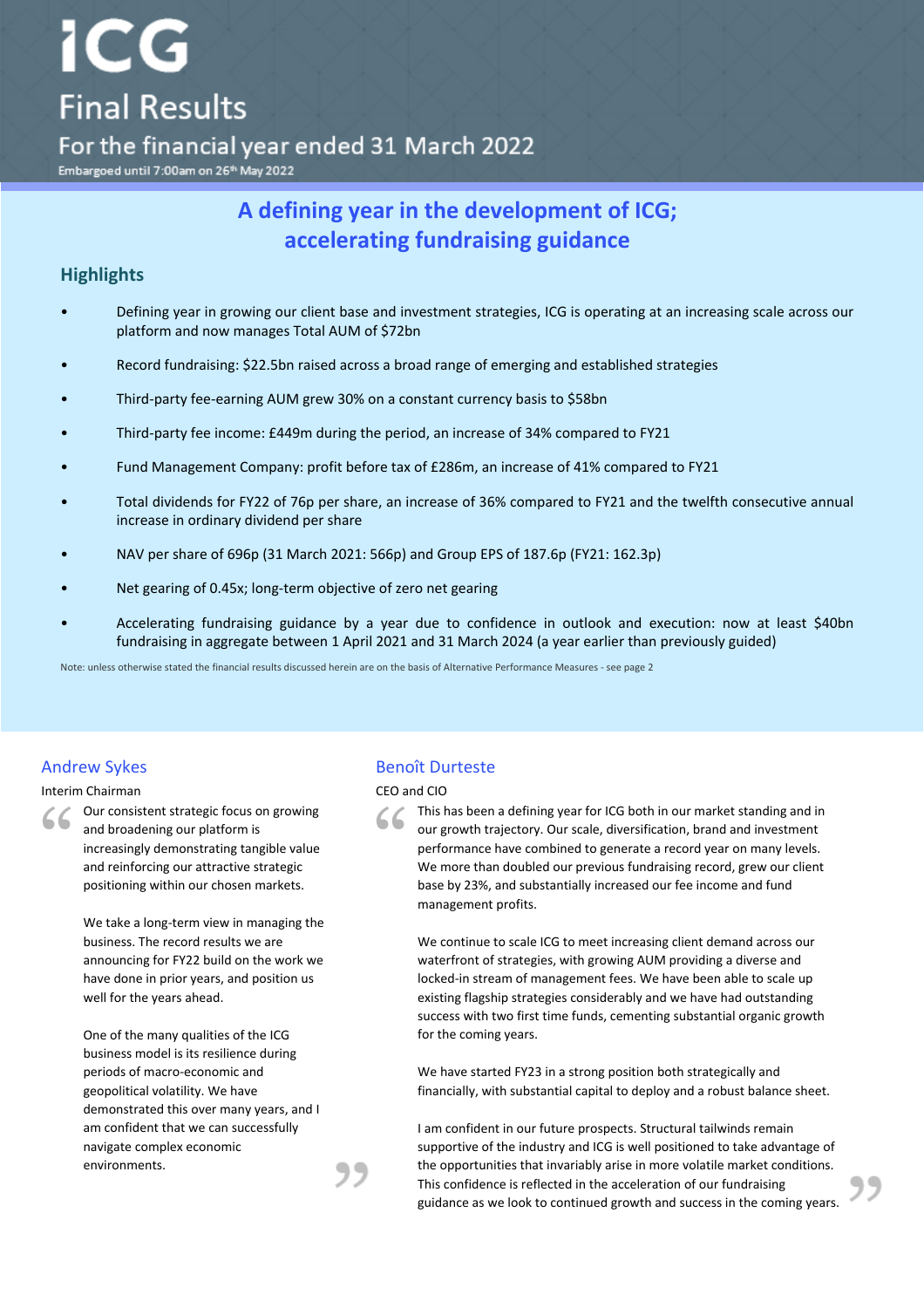# **PERFORMANCE OVERVIEW**

The Board and management monitor the financial performance of the Group on the basis of alternative performance measures (APM), which are non-IFRS measures. An explanation of these measures can be found on page 7 and a reconciliation of the APM to the IFRS measures, along with the IFRS financial statements and supporting notes, can be found on pages 33 to 61.

The Group's profit after tax on an IFRS basis was above the prior year at £525.1m (FY21 £461.0m). On the APM basis it was also above the prior year at £538.0m (FY21: £462.7m).

Unless stated otherwise the financial results discussed herein are on the basis of APM, which the Board believes assists shareholders in assessing the ongoing financial performance of the Group.

| <b>AUM activity</b>                     | <b>31 March 2022</b> | 31 March 2021 | Change      |
|-----------------------------------------|----------------------|---------------|-------------|
| <b>Total AUM</b>                        | \$72,051m            | \$59,586m     | $26%^{1}$   |
| Third-party AUM                         | \$68,468m            | \$56.152m     | $27 \%^{1}$ |
| Third-party fee-earning AUM             | \$58,335m            | \$46,729m     | $30\%^{1}$  |
| Fundraising during period               | \$22,534m            | \$10.624m     | 112 %       |
| Realisations during period <sup>2</sup> | \$8,685m             | \$4,593m      | 89 %        |
| Deployment during period <sup>3</sup>   | \$14,950m            | \$7,221m      | 107 %       |

 $^1$  On a constant currency basis; <sup>2</sup> Realisations of third-party AUM; <sup>3</sup> From direct investment funds

| <b>31 March 2022</b> | 31 March 2021 | Change  |
|----------------------|---------------|---------|
| £448.7m              | £333.7m       | 34 %    |
| £286.2m              | £202.3m       | 41 %    |
| £282.6m              | £305.4m       | (7)%    |
| £568.8m              | £507.7m       | 12 %    |
| 187.6p               | 162.3p        | 16 %    |
| 76.0 <sub>p</sub>    | 56.0p         | 36 %    |
| £2,821.7m            | £2,556.4m     | 10 %    |
| 696 <sub>p</sub>     | 566p          | 23 %    |
| 0.45x                | 0.63 x        | (0.18)x |
|                      |               |         |

| <b>Historical growth</b>                  | <b>FY18 - FY22 CAGR</b> |
|-------------------------------------------|-------------------------|
| Third-party AUM                           | <b>20 %</b>             |
| Third-party fee income                    | 28 %                    |
| Fund Management Company profit before tax | 32 %                    |

# **COMPANY TIMETABLE**

| Ex-dividend date                             | 16 June 2022     |
|----------------------------------------------|------------------|
| Record date                                  | 17 June 2022     |
| Last date to elect for dividend reinvestment | 15 July 2022     |
| AGM and Q1 trading statement                 | 21 July 2022     |
| Payment of ordinary dividend                 | 5 August 2022    |
| Half year results announcement               | 17 November 2022 |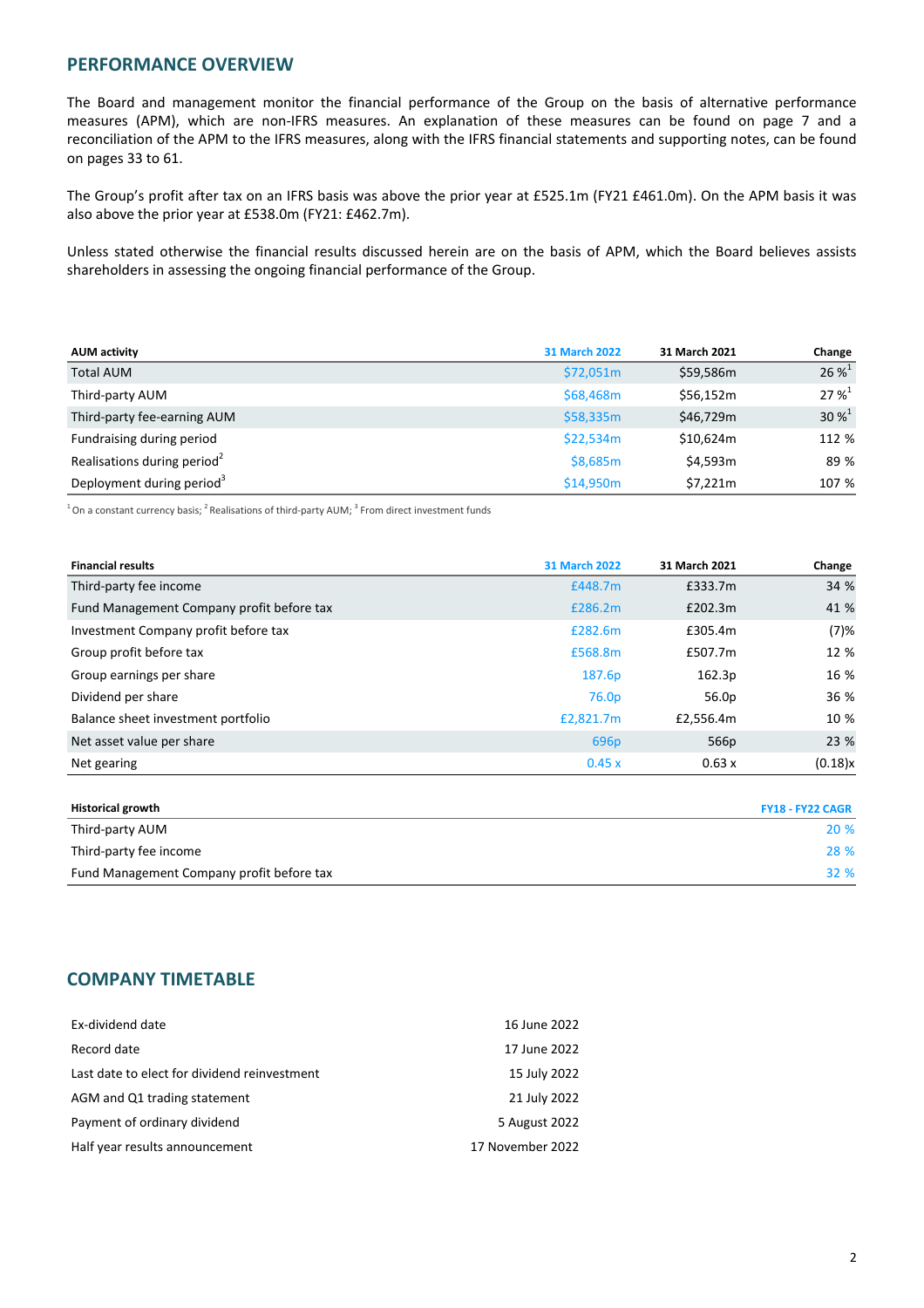# **COMPANY PRESENTATION**

A presentation for investors and analysts will be held at 09:00 BST today on our website via the link on Results Centre FY22 [\(icgam.com\)](https://www.icgam.com/shareholders/results-centre/fy22).

A recording of the presentation will be available at Results Centre FY22 (icgam.com) later in the day.

# **ENQUIRIES**

Shareholder / analyst enquiries:

Vijay Bharadia, CFOO +44(0)20 3545 2000 Chris Hunt, Head of Shareholder Relations +44(0)20 3545 2020

# Media enquiries:

Fiona Laffan, Global Head of Corporate Affairs +44(0)20 3545 1510

This results statement has been prepared solely to provide additional information to shareholders and meets the relevant requirements of the UK Listing Authority's Listing Rules and Disclosure and Transparency Rules. The results statement should not be relied on by any other party or for any other purpose.

This results statement may contain forward looking statements. These statements have been made by the Directors in good faith based on the information available to them up to the time of their approval of this report and should be treated with caution due to the inherent uncertainties, including both economic and business risk factors, underlying such forward looking information.

# **ABOUT ICG**

ICG provides flexible capital solutions to help companies develop and grow. We are a global alternative asset manager with over 30 years' history, managing \$72bn of assets and investing across the capital structure. We operate across four asset classes: Structured and Private Equity, Private Debt, Real Assets, and Credit.

We develop long-term relationships with our business partners to deliver value for shareholders, clients and employees, and use our position of influence to benefit the environment and society. We are committed to achieving net zero across our operations and relevant investments by 2040.

ICG is listed on the London Stock Exchange (ticker symbol: ICP). Further details are available at www.icgam.com. You can follow ICG on LinkedIn.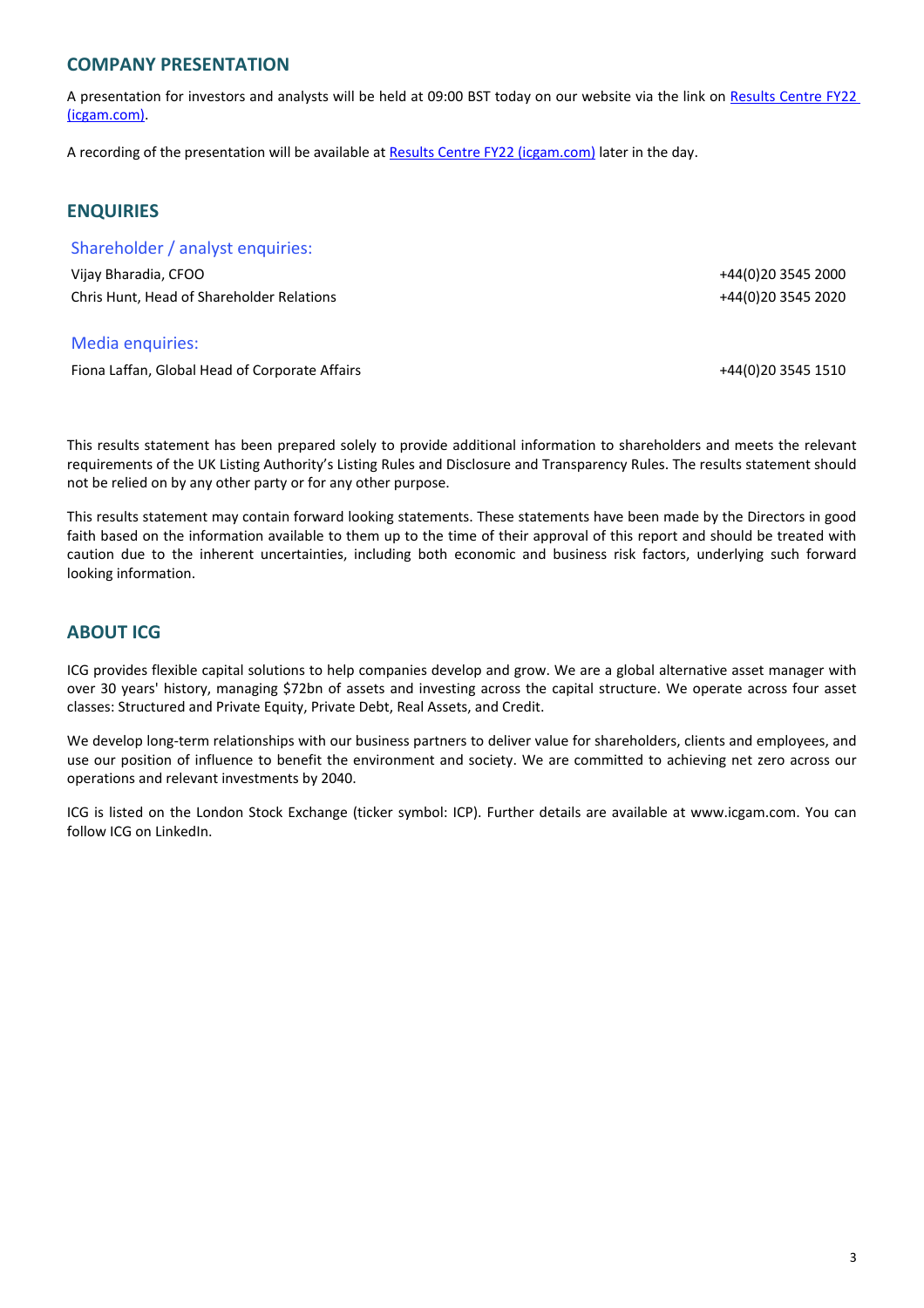# **CHIEF EXECUTIVE OFFICER'S REVIEW**

Our product breadth, global footprint, client relationships and brand strength have enabled ICG to perform very strongly. We have made clear progress across our three strategic objectives encompassing fundraising, deployment and realisations:

- "Grow AUM": record \$22.5bn third-party AUM raised, bringing total AUM to \$72bn
- "Invest": record \$15.0bn third-party AUM deployed from our direct investment funds
- "Manage and realise": continued value creation within our portfolio, realisations of \$6.4bn of third-party feeearning AUM within our direct investment funds

We are delivering on our growth strategy. During the period we pulled forward the launch of our flagship strategy Europe VIII to take advantage of an attractive fundraising window; we closed two first-time funds at over €1bn each; and we continued to make seed investments on behalf of strategies that we expect to launch in future. At 31 March 2022 we had a total of 586 clients (31 March 2021: 476), and during the year attracted new clients both across our established and firsttime strategies.

This has been a defining year in demonstrating the scale and breadth of our business. We have a number of large strategies across equity and debt, making us even more relevant to our clients and potential clients. With a growing presence in real assets, we are opening up potentially very substantial markets and pools of capital to ICG that we could not access a number of years ago. ICG is scaling substantially, and the strategic and financial benefits of our business model are becoming ever more visible in the growth of our client base and in our operational and financial results.

As anticipated, FY22 was a record year for fundraising in this cycle, raising \$22.5bn from our clients. It exemplifies our strategy of "growing up" and "growing out", which generates an increasingly diverse and compounding stream of visible management fees. These fundraises lock-in streams of fee income for future years and demonstrate the benefits of scale we are experiencing: the larger our strategies grow, the more relevant we are becoming to our largest clients.

In absolute terms, fundraising was driven by established strategies. Notably, Europe VIII (which is still fundraising) raised €6.5bn of capital from clients during the financial year and, at the end of April, has already attracted 69% more third-party AUM than its predecessor vintage. During the year we also signed our two largest-ever mandates within Private Debt (Senior Debt Partners), at over \$1bn each.

Successfully raising first-time strategies is an important milestone in underpinning future diversified growth as we continue to broaden our waterfront of strategies. FY22 was a very impressive year in this regard, with Sale and Leaseback I closing at a total fund size of  $\epsilon$ 1.2bn and Infrastructure Equity I at  $\epsilon$ 1.5bn. Both funds have already made a number of attractive investments, have large addressable markets, and in the coming years have the potential to generate meaningful incremental shareholder value as we raise subsequent vintages.

Our long-term success is underpinned by our track record of investing in attractive opportunities, managing those investments well, and being disciplined in our approach to realisations. Our local footprint enables us to source and manage proprietary opportunities, and our investment strategies allow us to provide flexible financing solutions across the capital structure. Within our direct investment funds, these qualities have enabled us to deploy \$15.0bn of our clients' capital and to realise \$6.4bn of third-party fee-earning AUM during the period. Our funds in all asset classes continued to perform strongly during the period. In particular, a number of our equity strategies recorded significant increases in value and are showing the potential to be some of our best-ever vintages.

In the final quarter of our financial year there were a number of economic and geopolitical events, including rising inflation, rising interest rates and the invasion of Ukraine by Russia. Within this context, our levels of deployment and realisation activity remained robust; indeed, in absolute terms Q4 FY22 was in-line with or above what we saw in Q4 FY21. Furthermore, our funds continued to deliver attractive performance. And so while the markets are clearly more complex, we have the breadth and expertise to successfully navigate them.

Sustainability and people are integral to our success, and I enjoyed discussing this topic in depth during our shareholder seminar in January. More detail on our progress in this area during the year can be found later in this report, and I am particularly proud that during the period we committed to achieve Net Zero by 2040 across our operations and relevant investments (see Glossary for definition). This is supported by ambitious emissions reduction targets that have been approved and validated by the Science Based Targets initiative. We are part of a small group leading the way in our industry in this field, and we believe there are powerful moral and commercial reasons to ensure we execute successfully on this ambition.

We are a long-term business, and take a long-term view when building for future growth. During this year we made a number of senior hires within investment teams to drive future growth, particularly in Real Estate, and we worked to further enhance how our colleagues collaborate to leverage the knowledge and capabilities across our organisation. Importantly, we also continue to reinforce our operating platform with a "fit for future" mindset.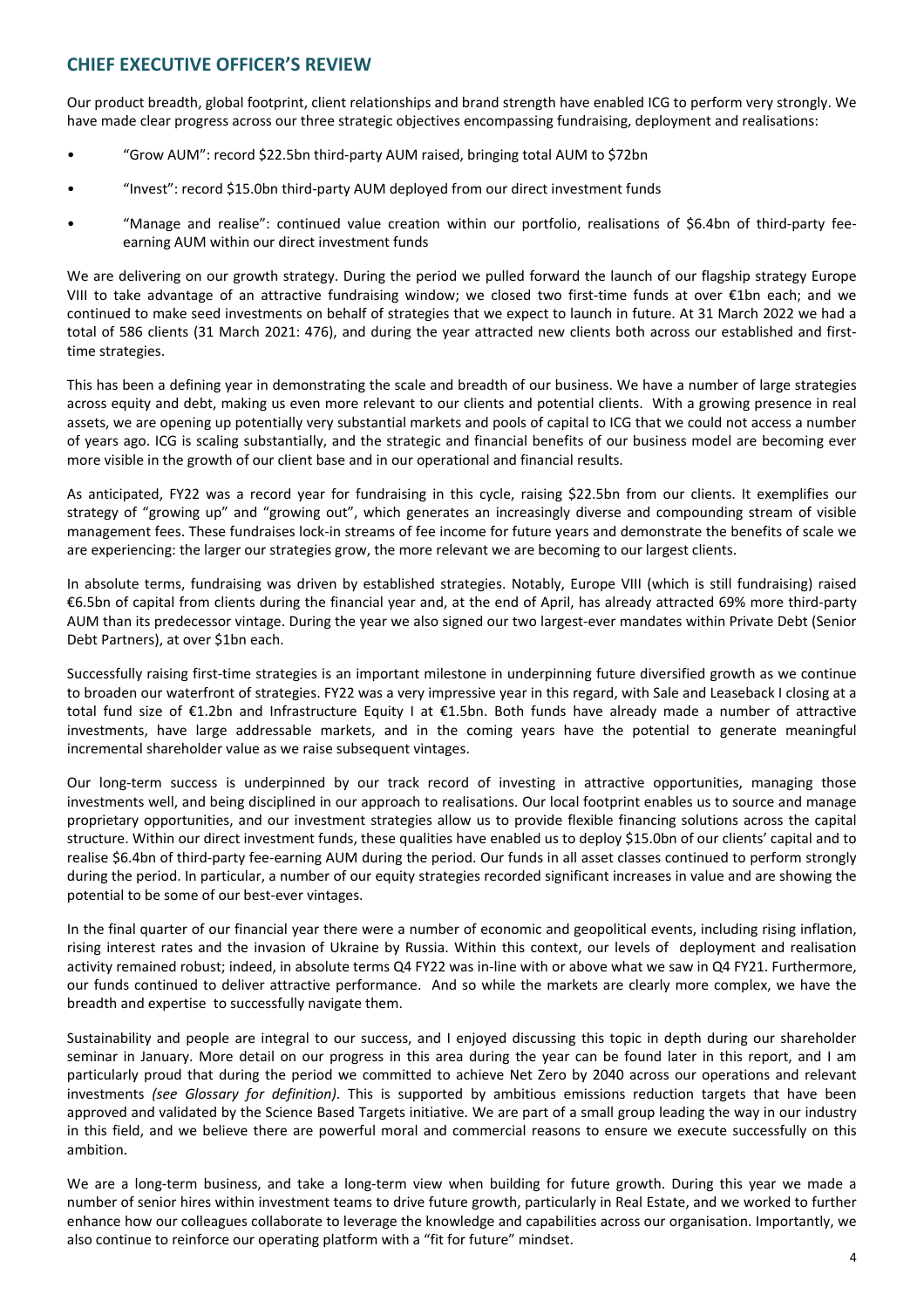These factors have culminated in strong financial performance, with third-party fee income of £448.7m, up 34% compared to FY21 and resulting in record Fund Management Company profit before tax of £286.2m, up 41% compared to FY21. We have declared a final dividend of 57.3p per share, bringing total dividends for the year to 76.0p per share, an increase of 36% compared to FY21. Our balance sheet is diversified and robust, with net gearing of 0.45x and total available liquidity of £1.3bn.

Looking ahead, we are well positioned to navigate the elevated levels of macro-economic and geopolitical uncertainty. We actively chose to pull forward fundraising in FY22, in particular for Europe VIII, which has resulted in us having significant levels of capital to deploy across our strategies. Our ability to invest across the capital structure and to execute on complex transactions puts us in advantageous position, and means we are able to provide flexible solutions at all points in a market cycle. While rising inflation and interest rates could have a range of potential impacts on the global economy, our investment approach and breadth of strategies - including those that directly benefit clients in rising interest rate environments - are strategic benefits supporting our long-term growth.

In FY23 we expect to hold final closes for Europe VIII and Strategic Equity IV, and will continue fundraising for Senior Debt Partners V and the first vintage of our LP Secondaries strategy. Depending on the pace of deployment of current vintages and the broader market conditions, we will consider launching subsequent vintages towards the end of the financial year for a number of existing strategies (including Sale and Leaseback II, Europe Mid-Market II and North America Private Debt III), as well as potentially launching some first-time strategies.

The enduring structural tailwinds that support successful platforms within our industry remain very much in place. We have exceptional people, a powerful client franchise, a strong origination capability, and a track record of creating sustainable value. With our focus and approach, I am confident we will continue to drive scalable growth in AUM and profitability.

As a result of our strong strategic and financial progress, we are accelerating our fundraising guidance: we now expect to raise at least \$40bn in aggregate one year earlier than previously communicated. I look forward to building on this defining year in the development of ICG, and to continue delivering long-term success.

Benoît Durteste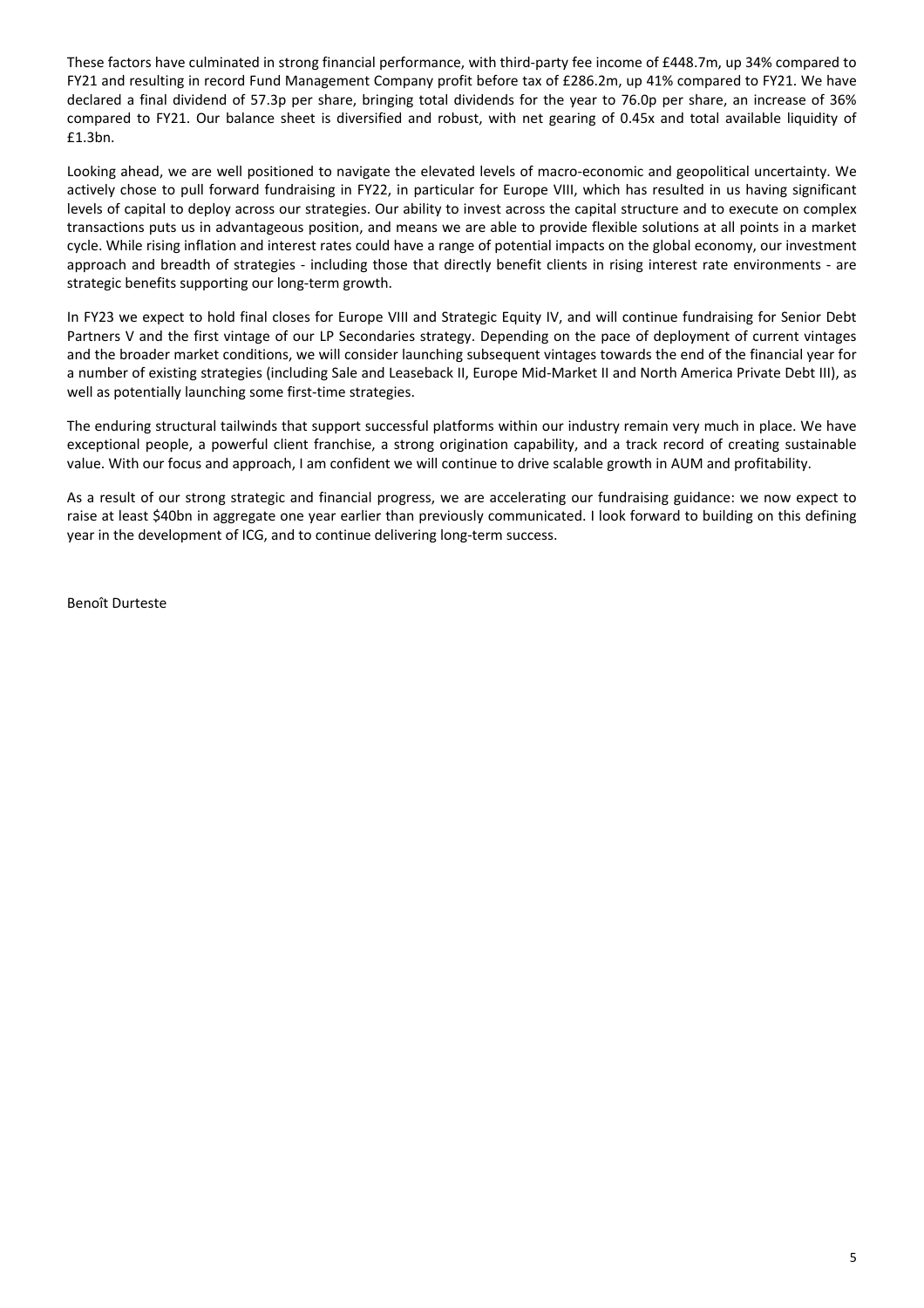# **SUSTAINABILITY AND PEOPLE**

Our people are at the heart of our success, and during the year we continued to focus on our employees. Our staff globally have largely returned to the office, and we are engaging with our colleagues to understand what we as an organisation can take from our experiences over the last two years to improve efficiency, work-life balance and employee wellbeing.

The record results we are reporting are testament to the hard work of our people and their collaborative, entrepreneurial approach. We would like to extend our thanks to each of our colleagues for their continued dedication to the success of ICG.

Diversity of thought has been a crucial ingredient in this success. We were pleased this year to achieve our UK Women in Finance Charter ambition a year early, with women accounting for 41% of our senior employees in the UK (35% globally). We continue to make progress internally through recruitment and development, and externally through partnering with other organisations to help make successful and fulfilling careers in the investment industry accessible to a wide range of people irrespective of their ethnicity, gender, sexual orientation or socio-economic background.

Strategic hiring across the organisation continues in order to ensure we have the breadth and depth of expertise to execute on the long-term opportunities ahead. The investments we have made in our people in recent years are meaningful, and our ability to successfully attract new colleagues highlights the appeal of ICG as a place to work as well as our growing reputation. The number of Group permanent employees grew by 12% during the period to 525 (31 March 2021: 470). In FY23 we expect to continue to invest in our platform, in particular in growing our Marketing and Client Relations team.

We are proud to be helping to lead the alternative asset management sector in the area of sustainability. During the year we committed to achieve Net Zero by 2040 across our operations and relevant investments (see Glossary for definition). This commitment is supported by two ambitious emissions reduction targets, which have been approved and validated by the Science Based Targets initiative (SBTi):

- Ensure 100% of relevant investments will have SBTi-approved targets by 2030, with an interim target of 50% by 2026; and
- Reduce ICG's direct (Scope 1 and 2) emissions by 80% by 2030 from a 2020 base year.

The integration of sustainability into our existing and new strategies is fundamental to our offering to clients. During the year Europe VIII launched with an enhanced ESG engagement strategy, taking a thematic approach with a particular emphasis on climate change, human capital management and D&I. These topics will feed directly into the governance of portfolio companies, as well as into the tracking and reporting of their strategic, operational and financial performance. The first-time funds we raised during the year (Sale and Leaseback I and Infrastructure Equity I) are each aligned to specific UN Sustainable Development Goals, underlining how a thoughtful approach to sustainability can drive innovation and create value for all our stakeholders. Of the AUM raised during the year that is classified under the Sustainable Finance Disclosure Regulation (SFDR), 99% was categorised as Article 8.

We also continued to pursue a strategy of integrating ESG KPIs into our financing, and at 31 March 2022 we had \$3.9bn of ESG-linked financing committed across Group- and fund-level facilities. At the Group level, we successfully executed an 8year, €500m sustainability-linked bond in January 2022. This builds on the £550m ESG-linked RCF into which we entered during the last financial year. We also agreed ESG-linked fund facilities for Europe VIII and for Real Estate Partnership Capital VI during the period.

Our third-party ESG ratings reflect our focus in these areas. In 2021, ICG received a rating of AAA (on a scale of AAA - CCC) in the MSCI ESG Ratings assessment. In October 2021 ICG received an ESG Risk Rating of 18.4 and was assessed by Sustainalytics to be at low risk of experiencing material financial impacts from ESG factors. ICG's ESG Risk Rating places it 12th percentile in the Diversified Financials industry and 3rd percentile in the Asset Management and Custody Services subindustry assessed by Sustainalytics.

These areas will continue to be a focus in FY23, and we look forward to achieving further progress on these important matters.

Benoît Durteste and Antje Hensel-Roth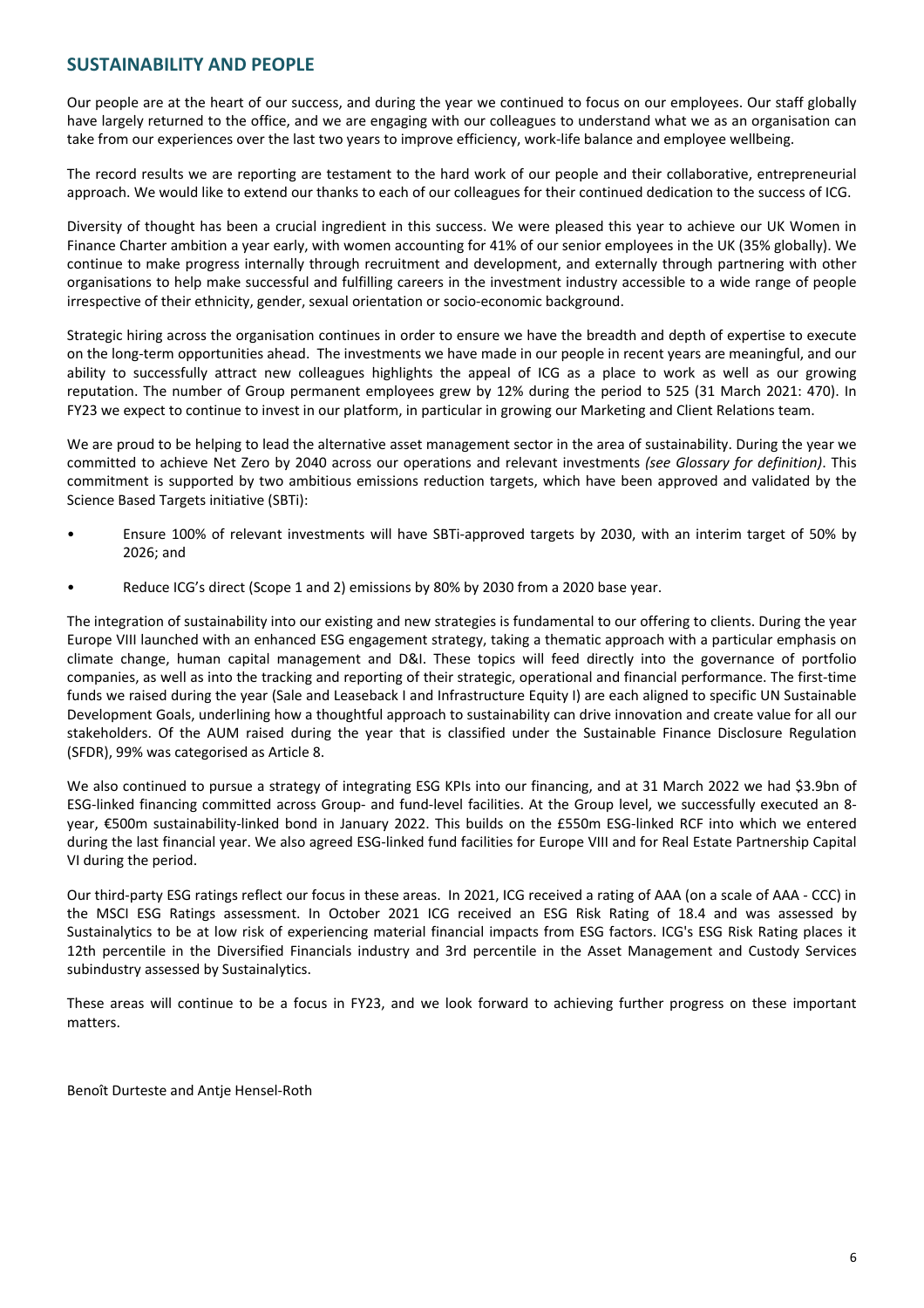# **FINANCIAL REVIEW**

The Board and management monitor the financial performance of the Group on the basis of Alternative Performance Measures (APM), which are non-IFRS measures. The APM form the basis of the financial results discussed in this review, which the Board believes assists shareholders in assessing their investment and the delivery of the Group's strategy through its financial performance.

The substantive difference between APM and IFRS is the consolidation of funds and related entities deemed to be controlled by the Group, which are included in the IFRS consolidated financial statements but excluded from the APM.

Under IFRS, the Group is deemed to control and therefore consolidate entities where it can make significant decisions that can substantially affect the variable returns of investors. This has the impact of including the assets and liabilities of these entities in the condensed consolidated statement of financial position and recognising the related income and expenses of these entities in the condensed consolidated income statement. Details of the reconciliation of APM to IFRS can be found in note 3 to the IFRS financial statements on pages 33 to 56.

The Group's profit after tax on an IFRS basis was above the prior year at £525.1m (FY21 £461.0m). On the APM basis it was also above the prior year at £538.0m (FY21 £462.7m).

# **AUM and fund performance**

Refer to the Datapack issued with this announcement for further detail on AUM (including fundraising, realisations and deployment by fund and strategy).

## **Total AUM**

Total AUM for the Group grew 21% during the year (26% on a constant currency basis) and at 31 March 2022 was \$72.1bn (31 March 2021: \$59.6bn). The balance sheet investment portfolio (excluding warehoused assets) accounted for 5.0% of the Total AUM (31 March 2021: 5.8%).

# **Third-party AUM**

Third-party AUM grew 22% (27% on a constant currency basis), or \$12.3bn, during the period to \$68.5bn (FY21: \$56.2bn).

| Third-party AUM (\$m)                          | <b>Structured and</b><br><b>Private Equity</b> | <b>Private Debt</b> | <b>Real Assets</b> | Credit  | <b>Total third-party</b><br><b>AUM</b> |
|------------------------------------------------|------------------------------------------------|---------------------|--------------------|---------|----------------------------------------|
| At 1 April 2021                                | 14,548                                         | 17,289              | 6,317              | 17,998  | 56,152                                 |
| Additions                                      | 11,064                                         | 4,239               | 3,017              | 5,064   | 23,384                                 |
| Realisations                                   | (2,642)                                        | (860)               | (576)              | (4,607) | (8,685)                                |
| FX and other                                   | (463)                                          | (862)               | (730)              | (328)   | (2, 383)                               |
| <b>At 31 March 2022</b>                        | 22,507                                         | 19,806              | 8,028              | 18,127  | 68,468                                 |
| Change \$m                                     | 7,959                                          | 2,517               | 1,711              | 129     | 12,316                                 |
| Change %                                       | 55%                                            | 15%                 | 27%                | 1%      | 22%                                    |
| Change % (constant exchange rate) <sup>1</sup> | 61%                                            | 19%                 | 34%                | 4%      | 27%                                    |

 $<sup>1</sup>$  Please see page 19 for an explanation of constant exchange rate calculation methodology</sup>

At 31 March 2022 we had \$17.3bn of third-party AUM available to deploy in new investments, \$10.1bn of which is not yet paying fees but will do so when the capital is invested or enters its investment period.

Additions to third-party AUM include \$0.9bn of capital that we have called during the period from vintages of funds that have previously had a step-down and are therefore reflected in third-party AUM on a net invested cost basis. Of this, \$0.7bn was in Structured and Private Equity and \$0.2bn in Private Debt. This is not included in the fundraising performance discussed below.

The movement in "FX and other" during the year of  $\frac{2(2.4)}{D}$  was largely due to the strengthening of the US dollar against the euro during the year.

## **Fundraising**

- We raised \$22.5bn of third-party AUM during the period, a record amount for ICG. Fundraising was strong across existing and first-time strategies
- Structured and Private Equity was the key driver of fundraising, contributing \$10.4bn. Within this, Europe VIII raised \$7.7bn from clients and Strategic Equity IV raised \$1.5bn during the year. At 31 March 2022, Strategic Equity IV's total fund size was \$3.0bn. Both funds are still raising, and we expect to hold final closes for them during FY23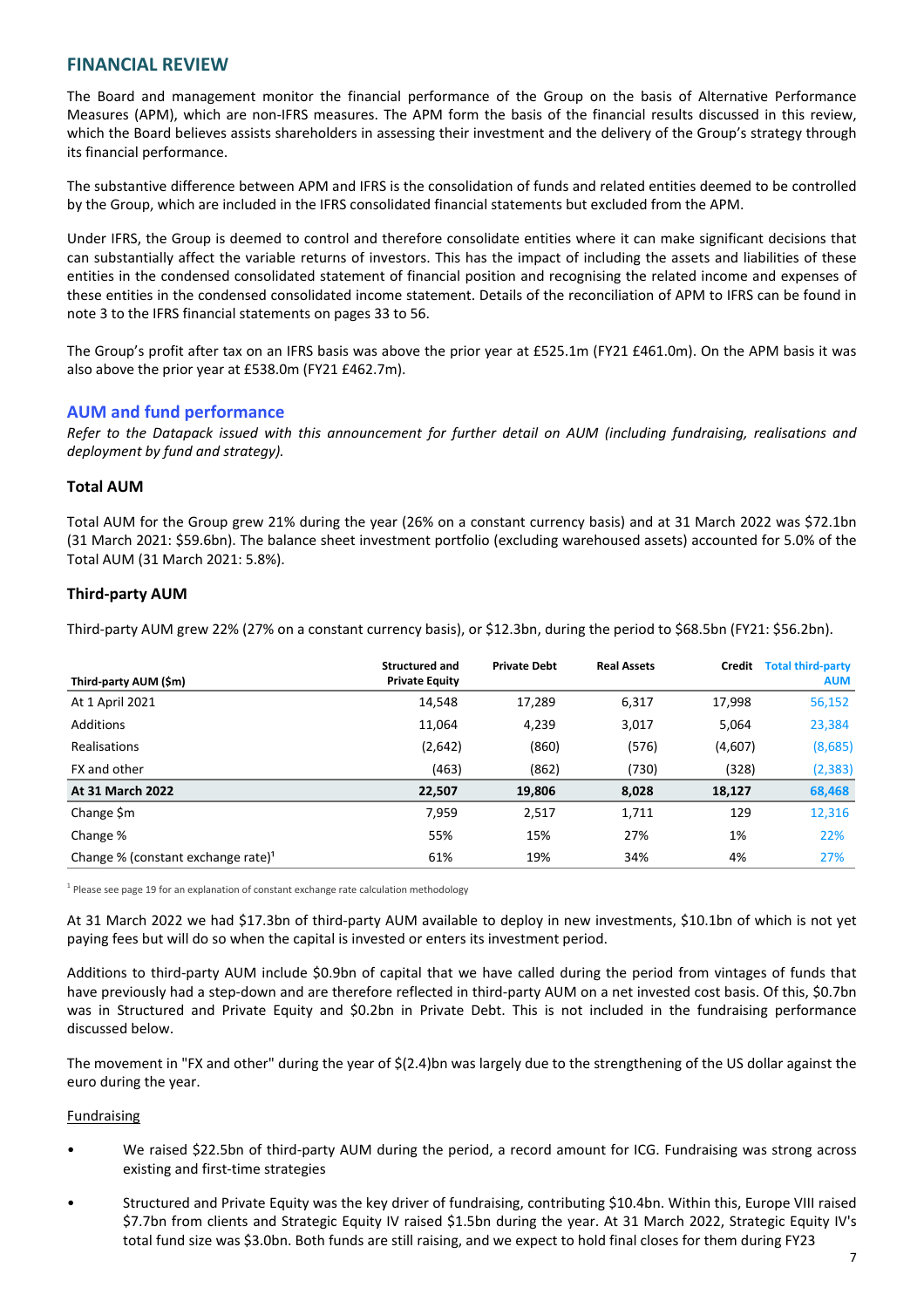- Private Debt raised a total of \$4.1bn, including \$2.9bn across two mandates for our SDP strategy, our two largestever single-client mandates within ICG
- Real Assets raised \$3.0bn, with real estate debt raising a total of \$1.6bn across a number of strategies. In addition Infrastructure Equity I raised \$1.0bn and Sale and Leaseback I raised \$0.5bn during the year. Both funds had final closes during the period (with total fund sizes of €1.5bn/\$1.7bn and €1.2bn/\$1.3bn at 31 March 2022 respectively), and both represent very strong first-time funds, embedding the future growth potential of those strategies
- Credit raised \$5.1bn, of which \$0.9bn was in liquid funds and \$4.2bn was in CLOs. During the year we raised three new CLOs, accounting for \$1.2bn of fundraising. We also took advantage of attractive market conditions by amending the terms of eight existing CLOs to extend the duration of our management fees and lock-in enhanced future returns. This accounted for \$3.0bn of fundraising, for which we recorded an equivalent level of realisations

# Realisations

- We continued to take advantage of attractive valuations and elevated levels of market activity to anchor fund performance by realising assets as appropriate. We had \$8.7bn of realisations within third-party AUM and \$11.0bn of realisations of third-party fee-earning AUM (of which \$6.4bn was from direct investment funds)
- Structured and Private Equity accounted for \$2.6bn of realisations within both third-party AUM and third-party feeearning AUM, with particularly notable activity in Europe VI and Europe VII (2015 and 2018 vintages respectively)
- Realisations of third-party AUM in Private Debt were \$0.9bn, whilst realisations within third-party fee-earning AUM were \$2.8bn. The difference between the two is that the majority of realisations were from funds and mandates within Senior Debt Partners where we can re-deploy the capital we realised. While we do not earn fees on uninvested capital on these funds and mandates, and so it is no longer within third-party fee-earning AUM, it remains within our third-party AUM (and we will earn fees on the capital once it is re-deployed)
- Credit accounted for \$4.6bn of realisations within both third-party AUM and third-party fee-earning AUM, of which \$3.0bn were due to the eight CLOs we amended during the year and for which we recorded an equivalent level of fundraising. The remainder primarily came from liquid credit (\$1.2bn)

### Deployment

During the year we deployed a total of \$15.0bn of AUM on behalf of our direct investment funds (FY21: \$7.2bn), split between our asset classes as follows:

| \$m                           | <b>FY22</b> |
|-------------------------------|-------------|
| Structured and Private Equity | 8,027       |
| Private Debt                  | 4,843       |
| Real Assets                   | 2,080       |
| Group                         | 14,950      |

- Within Structured and Private Equity we saw particularly strong activity in our European Corporate strategies (\$5.2bn) and Strategic Equity (\$2.5bn)
- Within Private Debt, deployment was driven by Senior Debt Partners (\$4.3bn from combination of co-mingled funds and SMAs)
- Within Real Assets, real estate debt strategies deployed \$1.2bn, Sale and Leaseback I deployed \$0.5bn and Infrastructure Equity deployed \$0.2bn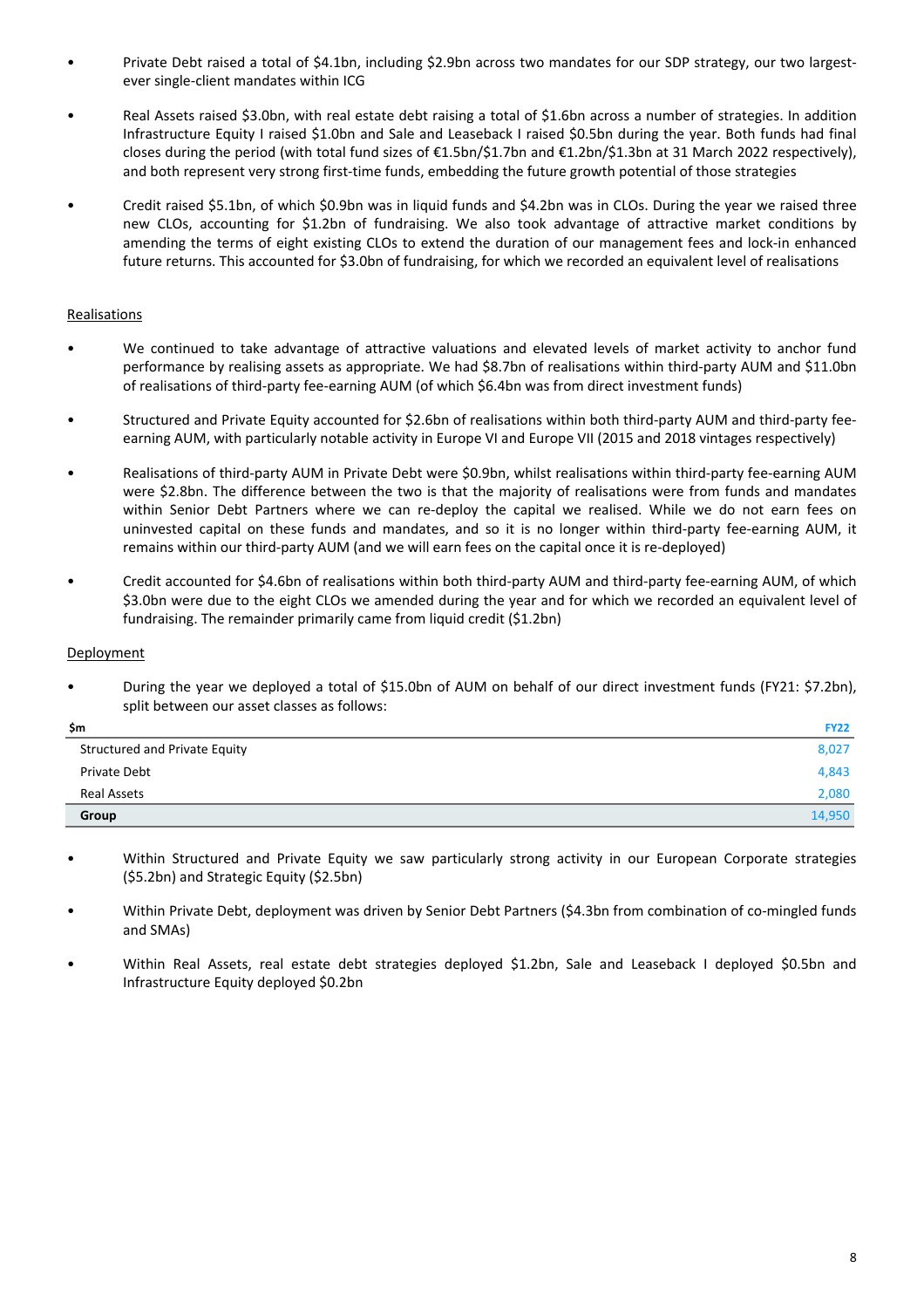# **Third-party fee-earning AUM**

Third-party fee-earning AUM grew 25% (30% on a constant currency basis), or \$11.6bn, during the period to \$58.3bn (FY21: \$46.7bn).

|                                                |                       |                     |                    |         | TULAT LIIII U-<br>party |
|------------------------------------------------|-----------------------|---------------------|--------------------|---------|-------------------------|
|                                                | <b>Structured and</b> |                     |                    |         | fee-earning             |
| Third-party fee-earning AUM (\$m)              | <b>Private Equity</b> | <b>Private Debt</b> | <b>Real Assets</b> | Credit  | <b>AUM</b>              |
| At 1 April 2021                                | 13,878                | 10,315              | 5,331              | 17,205  | 46,729                  |
| Funds raised: fees on committed capital        | 9,598                 |                     | 1,388              |         | 10,986                  |
| Deployment of funds: fees on invested capital  | 1,534                 | 4,843               | 1,403              | 5,064   | 12,844                  |
| <b>Total additions</b>                         | 11,132                | 4,843               | 2,791              | 5,064   | 23,830                  |
| <b>Realisations</b>                            | (2,642)               | (2,756)             | (1,005)            | (4,607) | (11,010)                |
| FX and other                                   | (268)                 | (449)               | (244)              | (253)   | (1,214)                 |
| <b>At 31 March 2022</b>                        | 22,100                | 11,953              | 6,873              | 17,409  | 58,335                  |
| Change \$m                                     | 8,223                 | 1,637               | 1,542              | 204     | 11,606                  |
| Change %                                       | 59%                   | 16%                 | 29%                | 1%      | 25%                     |
| Change % (constant exchange rate) <sup>1</sup> | 66%                   | 20%                 | 35%                | 5%      | 30%                     |

 $<sup>1</sup>$  Please see page 19 for an explanation of constant exchange rate calculation methodology</sup>

## **Deployment levels of key funds**

Deployment levels are lead indicators of our potential fundraising timetable. The deployment level for funds that charge fees on invested capital also has an impact on our profitability. The table below details the deployment levels for funds whose fundraising cycle for the subsequent vintage is dependent on the deployment level of the current vintage (excluding funds that were still fundraising at 31 March 2022):

|                                      | Percentage deployed at |
|--------------------------------------|------------------------|
|                                      | <b>31 March 2022</b>   |
| Fees charged on committed capital    |                        |
| <b>Structured and Private Equity</b> |                        |
| Europe Mid-Market I                  | 64%                    |
| <b>Real Assets</b>                   |                        |
| Infrastructure Equity I <sup>1</sup> | 32%                    |
| Sale and Leaseback I                 | 74%                    |
| Fees charged on invested capital     |                        |
| Private Debt                         |                        |
| North American Private Debt II       | 74%                    |
| Senior Debt Partners IV <sup>1</sup> | 64%                    |
|                                      |                        |

 $^1$  Co-mingled fund, excluding mandates, and, for Senior Debt Partners IV, excludes mandates and undrawn commitments

To ensure continuity between two fund vintages, ICG's fundraisings usually follow a cycle whereby successor vintages start investing when the predecessor fund is close to being fully invested. This means that the investment period of the predecessor fund typically ends when approximately 90% of its total commitments are invested (with the remaining commitments being used primarily for add-on acquisitions and other capital injections as well as for ongoing expenses).

## **Performance of key ICG funds**

Refer to the Datapack issued with this announcement for further detail on fund performance.

Our funds have continued to perform very strongly this year. We saw particularly significant value creation across all our strategies within Structured and Private Equity. Equity strategies within Real Assets (Sale and Leaseback I and Infrastructure Equity I) are at relatively early stages of their fund lives, and both are showing very promising signs at this point. Our debt strategies are performing well, and the floating-rate nature of many of these strategies is attractive to clients in the current environment, who benefit from rising rates.

We take a disciplined approach to portfolio management. This is reflected in our core sectors such as software, healthcare services, education and renewable energy, as well in how we structure our transactions (typically with lower leverage and a focus on downside protection). Across all our strategies, we ensure that our portfolio companies are appropriately hedged to protect them against interest rate rises, and this is an area we have been spending time on during the last twelve months.

Gross MOIC (Multiple of Invested Capital) is an indication of the returns our funds have made before fees, including both realised and unrealised returns, and therefore of the value that we have created. The target MOIC will vary between

**Total third-**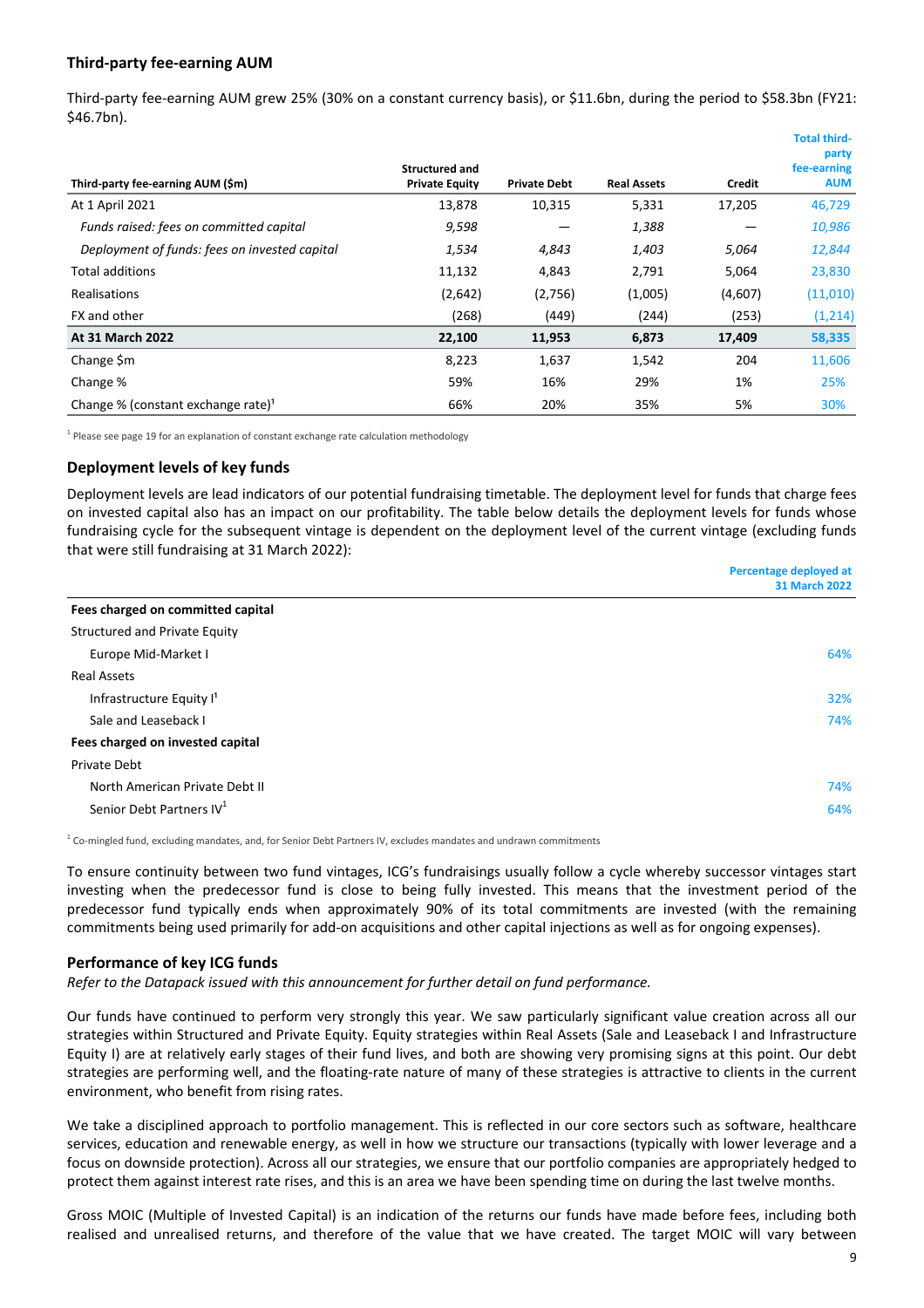strategies and within strategies, and newer vintages with more recent investments will typically have a lower MOIC as the investments have not had time to grow in value. The Gross MOIC of key ICG funds is set out below:

|                                      | <b>Investment period</b> |                      |               |
|--------------------------------------|--------------------------|----------------------|---------------|
|                                      | started                  | <b>31 March 2022</b> | 31 March 2021 |
| <b>Structured and Private Equity</b> |                          |                      |               |
| Europe V                             | September 2011           | 1.8x                 | 1.8x          |
| Europe VI                            | <b>March 2015</b>        | 2.1x                 | 1.9x          |
| Europe VII                           | April 2018               | 1.7x                 | 1.5x          |
| Europe VIII                          | April 2021               | 1.1x                 |               |
| Europe Mid-Market I                  | May 2019                 | 1.2x                 | 1.1x          |
| Asia Pacific III                     | <b>July 2014</b>         | 2.1x                 | 1.7x          |
| Asia Pacific IV                      | February 2020            | 1.4x                 | 1.2x          |
| <b>Strategic Secondaries II</b>      | <b>March 2016</b>        | 2.8x                 | 1.8x          |
| <b>Strategic Equity III</b>          | November 2018            | 2.2x                 | 1.5x          |
| <b>Strategic Equity IV</b>           | <b>March 2021</b>        | 1.3x                 |               |
| <b>Private Debt</b>                  |                          |                      |               |
| Senior Debt Partners II              | <b>March 2015</b>        | 1.3x                 | 1.2x          |
| Senior Debt Partners III             | December 2017            | 1.2x                 | 1.2x          |
| Senior Debt Partners IV              | January 2020             | 1.1x                 | 1.1x          |
| North America Private Debt I         | June 2014                | 1.4x                 | 1.4x          |
| North America Private Debt II        | January 2019             | 1.2x                 | 1.2x          |
| <b>Real Assets</b>                   |                          |                      |               |
| Real Estate Partnership Capital III  | December 2012            | 1.4x                 | 1.4x          |
| Real Estate Partnership Capital IV   | February 2015            | 1.3x                 | 1.3x          |
| Real Estate Partnership Capital V    | April 2018               | 1.2x                 | 1.2x          |
| Infrastructure Equity I              | March 2020               | 1.2x                 | 1.1x          |
| Sale & Leaseback I                   | September 2019           | 1.3x                 | 1.0x          |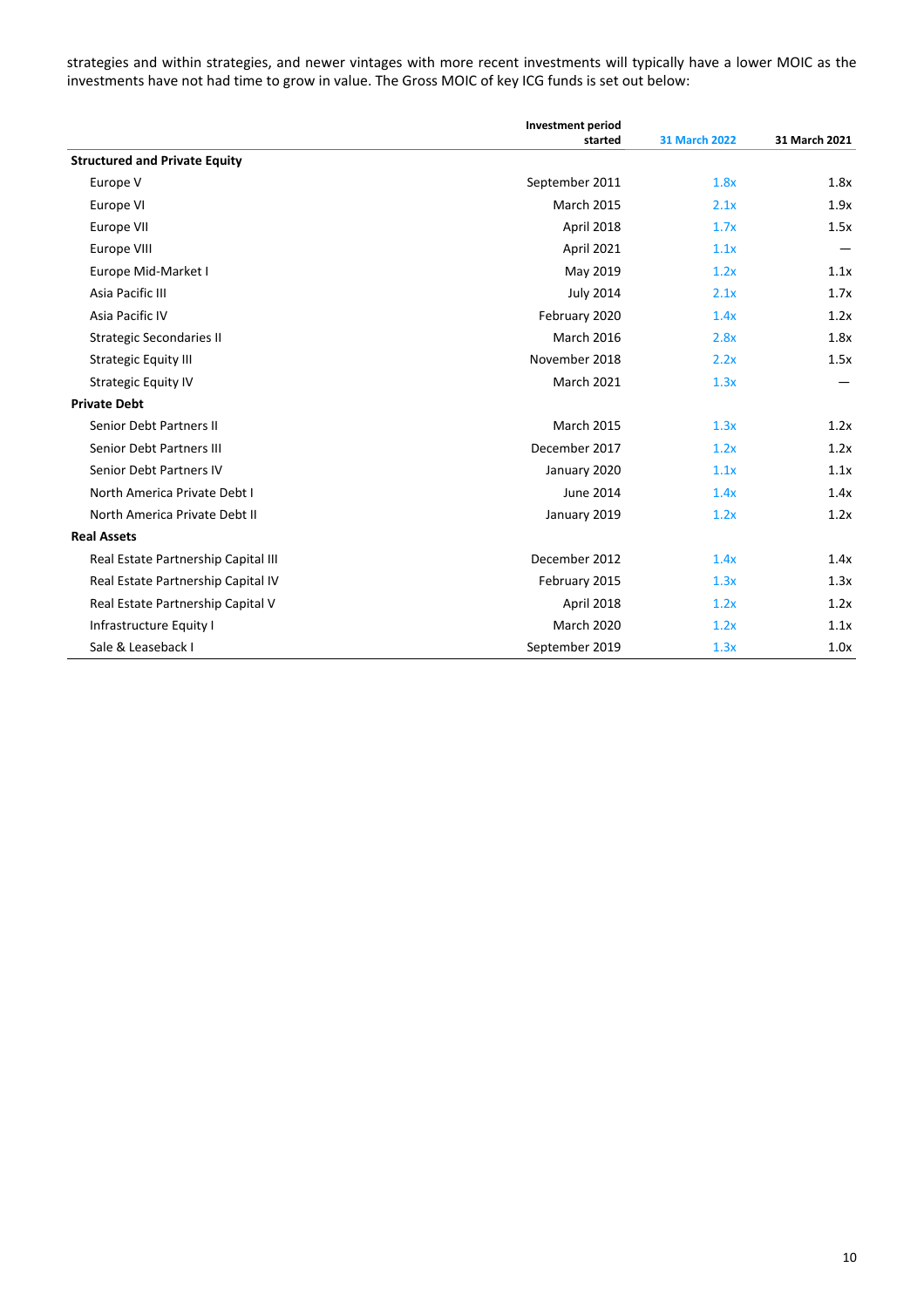# **Overview: Group financial performance**

Third-party fee income grew 34% to £448.7m, driving a 32% increase in our Fund Management Company (FMC) revenue to £512.8m. FMC profit before tax was £286.2m, an increase of 41% compared to FY21, resulting in an FMC operating margin of 55.8% (FY21: 52.1%).

Strong performance of our funds led to a significant net investment returns (NIR) for the co-investment by the Investment Company (IC) of £485.7m, driven predominantly by Structured and Private Equity.

In aggregate the Group reported profit before tax of £568.8m (FY21: £507.7m).

Group earnings per share grew by 16% to 187.6p (FY21: 162.3p).

We remain committed to our progressive dividend policy, and the proposed final dividend of 57.3p per share brings the total dividend per share to 76.0p for FY22, an increase of 36% compared to FY21.

Our balance sheet remains strong and well capitalised, with net gearing of 0.45x, total available liquidity of £1,311.5m and a net asset value per share of 696p. We have a long-term objective to have zero net gearing.

|                                             |                      |               | Change  |
|---------------------------------------------|----------------------|---------------|---------|
| £m unless stated                            | <b>31 March 2022</b> | 31 March 2021 | %       |
| Third-party management fees                 | 392.7                | 280.5         | 40%     |
| Third-party performance fees                | 56.0                 | 53.2          | 5%      |
| Third-party fee income                      | 448.7                | 333.7         | 34%     |
| Other income                                | 64.1                 | 54.8          | 17%     |
| <b>Fund Management Company revenue</b>      | 512.8                | 388.5         | 32%     |
| Fund Management Company operating expenses  | (226.6)              | (186.2)       | 22%     |
| Fund Management Company profit before tax   | 286.2                | 202.3         | 41%     |
| Fund Management Company operating margin    | 55.8 %               | 52.1 %        | 7%      |
| <b>Investment Company revenue</b>           | 451.7                | 419.0         | 8%      |
| Investment Company operating expenses       | (118.6)              | (58.1)        | 104%    |
| Interest expense                            | (50.5)               | (55.5)        | (9%)    |
| <b>Investment Company profit before tax</b> | 282.6                | 305.4         | (7%)    |
| Group profit before tax                     | 568.8                | 507.7         | 12%     |
| Tax                                         | (30.8)               | (45.0)        | (32%)   |
| Group profit after tax                      | 538.0                | 462.7         | 16%     |
| Earnings per share                          | 187.6p               | 162.3p        | 16%     |
| Dividend per share                          | 76.0 <sub>p</sub>    | 56.0p         | 36%     |
| Net gearing                                 | 0.45x                | 0.63x         | (0.18)x |
| Net asset value per share                   | 696 <sub>p</sub>     | 566p          | 23%     |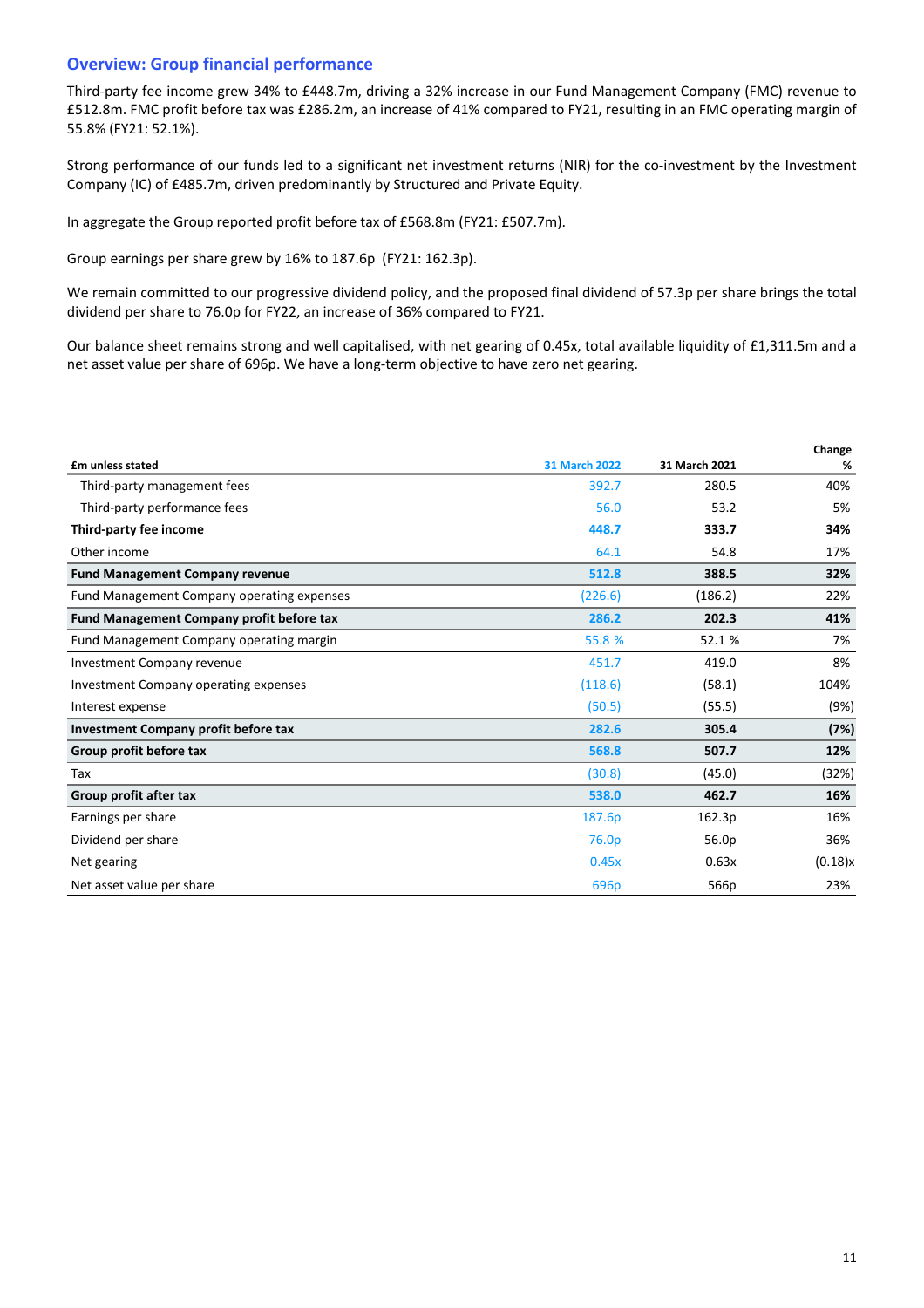# **Fund Management Company**

The Fund Management Company (FMC) is the Group's principal driver of long-term profit growth. It manages our third-party AUM, which it invests on behalf of the Group's clients.

During the year the FMC generated profit before tax of £286.2m, a 41% increase compared to FY21 (FY21: £202.3m).

# **Third-party fee income**

Third-party fee income grew 34% to £448.7m in FY22 (FY21: £333.7m).

|                                                  | <b>Year ended</b>    | Year ended    | Change |
|--------------------------------------------------|----------------------|---------------|--------|
| £m                                               | <b>31 March 2022</b> | 31 March 2021 | %      |
| Structured and Private Equity – management fees  | 206.2                | 131.4         | 57%    |
| Structured and Private Equity – performance fees | 47.3                 | 42.0          | 13%    |
| <b>Structured and Private Equity</b>             | 253.5                | 173.4         | 46%    |
| Private Debt - management fees                   | 66.5                 | 52.9          | 26%    |
| Private Debt - performance fees                  | 6.1                  | 2.9           | 110%   |
| <b>Private Debt</b>                              | 72.6                 | 55.8          | 30%    |
| Real Assets – management fees                    | 61.4                 | 36.5          | 68%    |
| Real Assets – performance fees                   | 0.1                  |               | -%     |
| <b>Real Assets</b>                               | 61.5                 | 36.5          | 68%    |
| Credit – management fees                         | 58.6                 | 59.7          | (2%)   |
| Credit – performance fees                        | 2.5                  | 8.3           | (70%)  |
| <b>Credit</b>                                    | 61.1                 | 68.0          | (10%)  |
| Third-party fee income                           | 448.7                | 333.7         | 34%    |
| Of which management fees                         | 392.7                | 280.5         | 40%    |
| Of which performance fees                        | 56.0                 | 53.2          | 5%     |

Our third-party fee income is largely comprised of management fees, which have a high degree of visibility and are directly linked to our third-party fee-earning AUM. The increase in management fees during FY22 was largely due to fundraising for Europe VIII and Strategic Equity IV, both of which charge fees on committed capital. Real Assets also saw a notable year-onyear increase due to fundraising for Sale and Leaseback I and Infrastructure Equity I.

Management fees during FY22 include a total of £14.3m catch-up fees, primarily due to Sale and Leaseback I and Infrastructure Equity I.

The effective management fee rate on our third-party fee-earning AUM at the period end was 0.88% (FY21: 0.81%). The increase was due to the substantial fundraising within Structured and Private Equity in strategies with higher fee rates charging fees on committed capital. The fee rate is split between asset classes as follows:

|                                      | <b>31 March 2022</b> | 31 March 2021 |
|--------------------------------------|----------------------|---------------|
| <b>Structured and Private Equity</b> | 1.24%                | 1.21%         |
| Private Debt                         | 0.83%                | 0.82%         |
| Real Assets                          | 0.87%                | 0.88%         |
| Credit                               | 0.47%                | 0.45%         |
| Group                                | 0.88%                | 0.81%         |

Performance fees are a relatively small but integral part of our revenue, and during the five years to 31 March 2022 accounted for an average of 12.3% of our third-party fee income. In FY22 performance fees totalled £56.0m (FY21: £53.2m) and accounted for 12.5% (FY21: 16.0%) of our third-party fee income.

Third-party fees are 88% denominated in euros or US dollars. The Group's policy is to economically hedge non-sterling fee income to the extent that it is not matched by costs and is predictable. Third-party fee income in FY22 included a negative impact of  $E(14.7)$ m due to FX (FY21:  $E(1.6)$ m).

# **Other income**

The FMC recorded dividend receipts of £38.0m (FY21: £33.4m) from investments in CLO equity and recognised £24.8m for managing the IC balance sheet investment portfolio (FY21: £21.4m).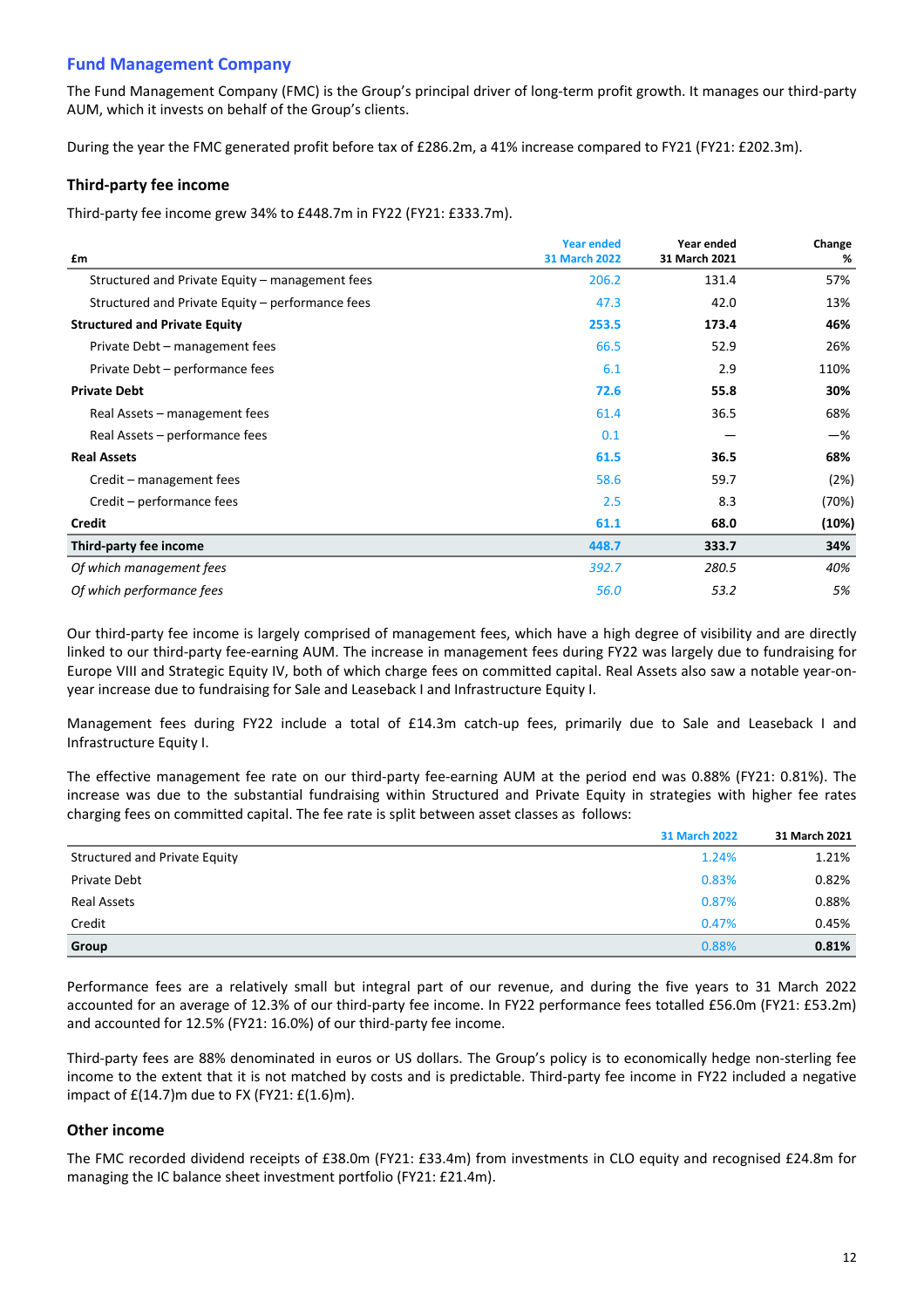# **Operating expenses and margin**

Operating expenses of the FMC were £226.6m (FY21: £186.2m). The increase was driven by employee-related expenses due to the full year impact of hires made in FY21 and new hires made in FY22, as well as an increase in incentive costs due to the strong performance of the Group during the year.

During the year we have hired across the business, particularly into investment teams and corporate functions (CBS), ensuring that we have the platform to continue to execute on our growth ambitions. We expect to continue to invest in our business during FY23, as well as to see the full-year impact of the hires made in FY22.

|                               | <b>Year ended</b>    | Year ended    | Change |
|-------------------------------|----------------------|---------------|--------|
| £m                            | <b>31 March 2022</b> | 31 March 2021 | %      |
| Salaries                      | 76.0                 | 63.3          | 20%    |
| Incentive scheme costs        | 87.2                 | 73.1          | 19%    |
| Administrative costs          | 55.1                 | 43.2          | 28%    |
| Depreciation and amortisation | 8.3                  | 6.6           | 26%    |
| <b>FMC operating expenses</b> | 226.6                | 186.2         | 22%    |
| FMC operating margin          | 55.8%                | 52.1%         | 7%     |

The FMC therefore recorded a profit before tax of £286.2m (FY21: £202.3m) and an operating margin of 55.8% (FY21: 52.1%). The operating margin for FY22 was supported by the rapid fundraising for Europe VIII as well as the catch-up fees that we earned during the year. For FY23 we continue to expect an operating margin in excess of 50%, consistent with our medium-term guidance.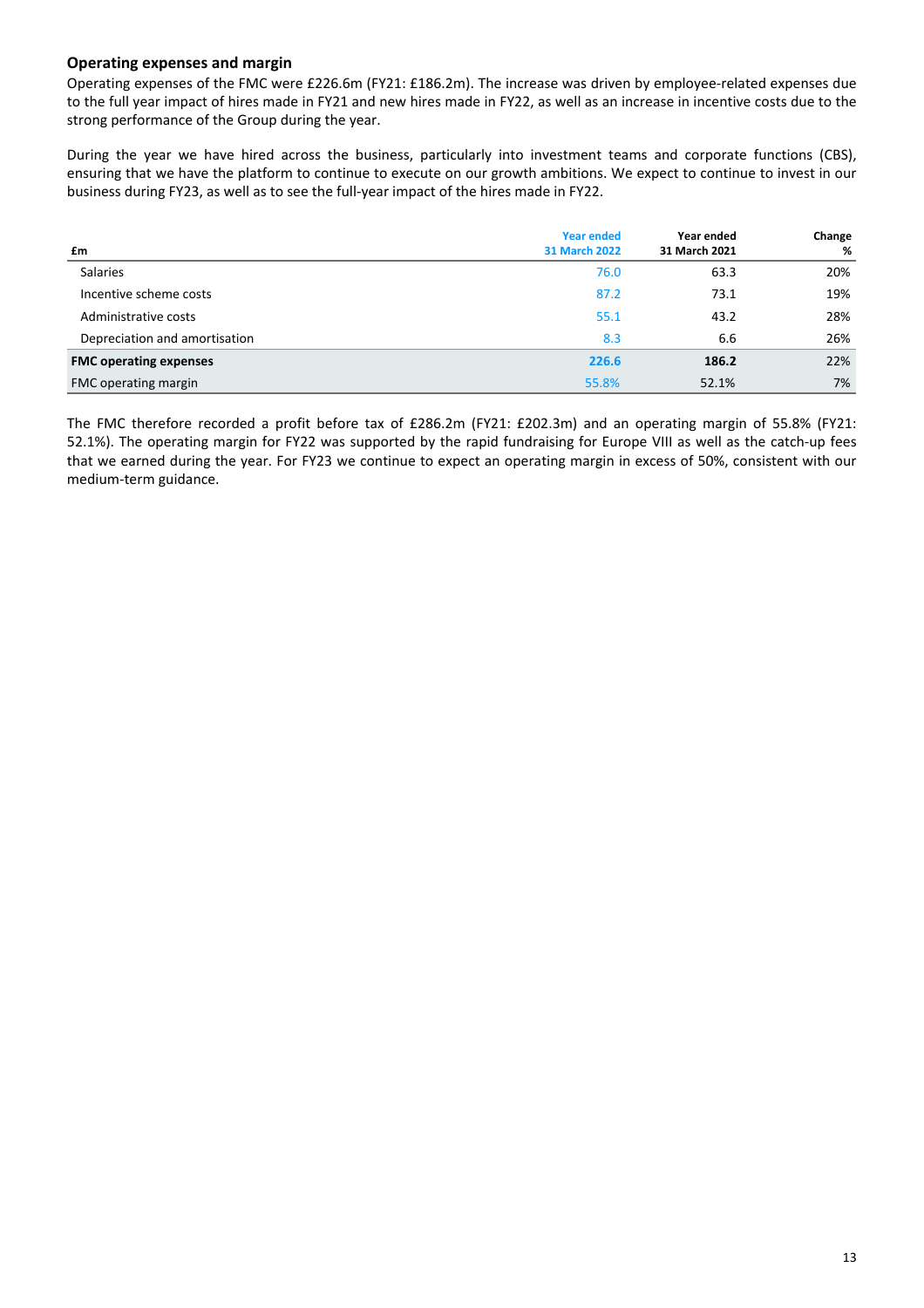# **Investment Company**

The Investment Company (IC) invests the Group's proprietary capital to seed and accelerate emerging strategies, and invests alongside the Group's more established funds to align interests between our clients, employees and shareholders. It also supports a number of costs including for certain central functions, a part of the Executive Directors' compensation, and the portion of the investment teams' compensation linked to the returns of the balance sheet investment portfolio (Deal Vintage Bonus, or DVB).

# **Balance sheet investment portfolio**

The balance sheet investment portfolio (excluding warehoused investments) was valued at £2,727.1m at 31 March 2022 (31 March 2021: £2,491.8m). The growth was due to valuation gains of £473.1m, largely within Structured and Private Equity. On a cash basis, it experienced net realisations during the year of £269.9m, being new investments of £748.3m and realisations of £1,018.2m.

In addition, the balance sheet had £94.6m (FY21: £64.6m) of warehoused investments at 31 March 2022 that are held in anticipation of being transferred to a third-party fund once the relevant fund has had a first close. Within the warehoused assets, we made new investments of £203.7m during the year including on behalf of LP Secondaries and Life Sciences, and transferred £187.1m to funds that were launched (primarily Real Estate Partnership Capital VI and LP Secondaries I).

The total value of the balance sheet investment portfolio at 31 March 2022 was therefore £2,821.7m (31 March 2021: £2,556.4m).

|                                                                                | As at         | <b>New</b>  |                     | Gains / (losses) |            | As at                |
|--------------------------------------------------------------------------------|---------------|-------------|---------------------|------------------|------------|----------------------|
| £m                                                                             | 31 March 2021 | investments | <b>Realisations</b> | in valuation     | FX & Other | <b>31 March 2022</b> |
| Structured and Private Equity                                                  | 1,564.6       | 509.5       | (706.8)             | 454.2            | 4.3        | 1,825.8              |
| Private Debt                                                                   | 158.8         | 37.6        | (75.8)              | 24.6             | 3.6        | 148.8                |
| Real Assets                                                                    | 303.6         | 107.7       | (117.7)             | (5.2)            | 16.6       | 305.0                |
| Credit <sup>1</sup>                                                            | 464.8         | 93.5        | (117.9)             | (0.5)            | 7.6        | 447.5                |
| Total balance sheet investment portfolio                                       | 2.491.8       | 748.3       | (1,018.2)           | 473.1            | 32.1       | 2,727.1              |
| (excluding warehoused investments)                                             |               |             |                     |                  |            |                      |
| Warehoused investments                                                         | 64.6          | 203.7       | (187.1)             | 7.7              | 5.7        | 94.6                 |
| Total balance sheet investment portfolio<br>(including warehoused investments) | 2,556.4       | 952.0       | (1,205.3)           | 480.8            | 37.8       | 2,821.7              |

<sup>1</sup> Within Credit, at 31 March 2022 £162.0m was invested in liquid strategies, with the remaining £285.5m invested in CLO debt (£105.6m) and equity (£179.9m)

The balance sheet investment portfolio is 45% euro denominated, 28% US dollar denominated and 19% sterling denominated. We hedge the majority of the FX exposure on our balance sheet.

# **Net Investment Returns**

Net Investment Returns (NIR) of £485.7m (FY21: £445.1m) were primarily driven by Structured and Private Equity, and was split by asset class on an absolute basis as follows:

|                                     | As at                | As at         | Change |
|-------------------------------------|----------------------|---------------|--------|
| £m                                  | <b>31 March 2022</b> | 31 March 2021 | %      |
| Structured and Private Equity       | 457.7                | 342.1         | 34%    |
| <b>Private Debt</b>                 | 24.9                 | 19.2          | 29%    |
| <b>Real Assets</b>                  | (4.1)                | 20.9          | n/m    |
| Credit                              | (0.5)                | 57.9          | n/m    |
| <b>Total net investment returns</b> |                      |               |        |
| (excluding warehoused investments)  | 478.0                | 440.1         | 9%     |
| Warehoused investments              | 7.7                  | 5.0           | 54%    |
| <b>Total net investment returns</b> | 485.7                | 445.1         | 9%     |
| (including warehoused investments)  |                      |               |        |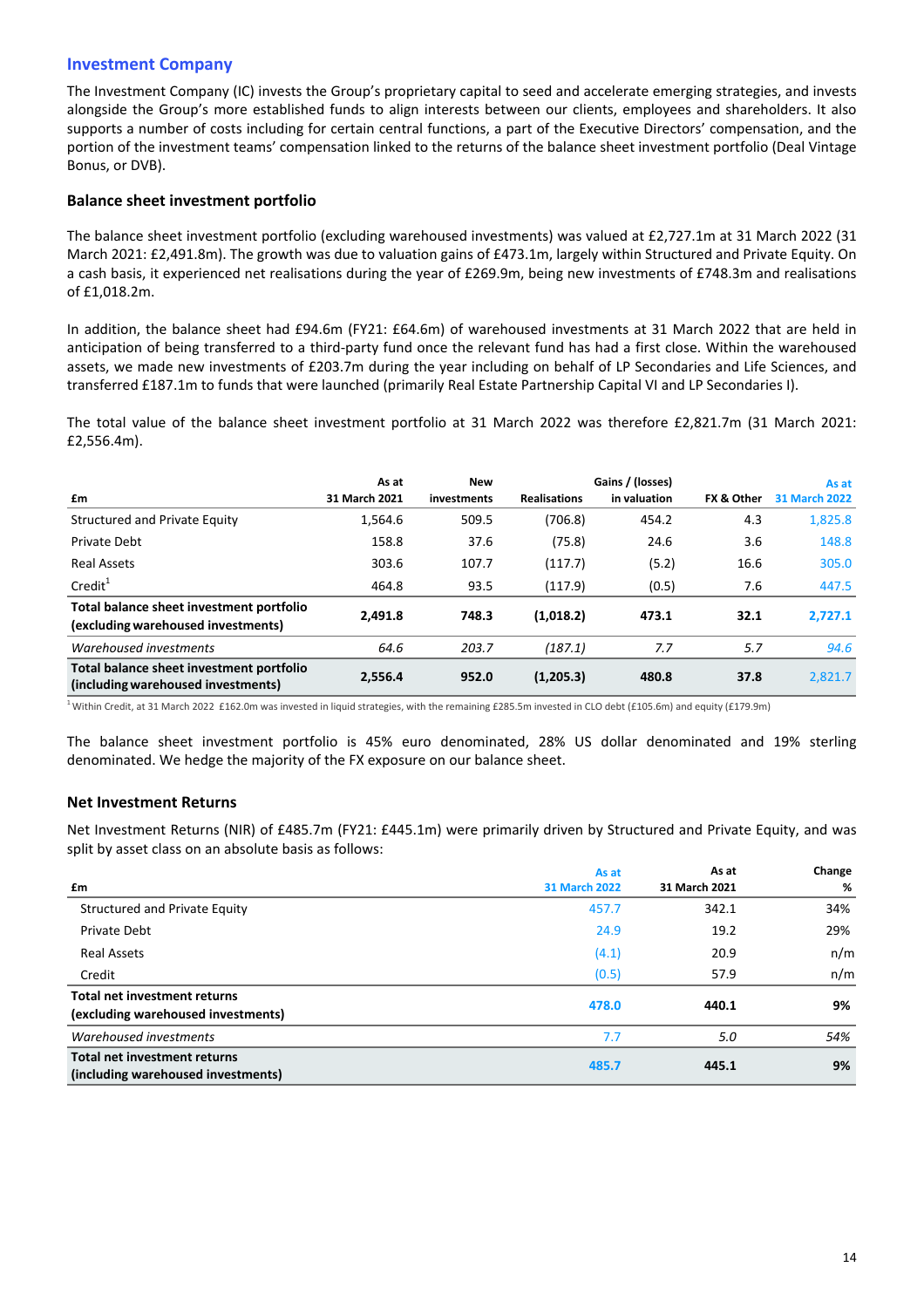This translated into the following NIR as a percentage of the average balance sheet investment portfolio:

| £m                                                                              | <b>Balance sheet</b><br>investment<br>portfolio at<br>31 March 2022 | FY22 average<br>balance sheet<br>investment<br>portfolio | FY22 net<br>investment returns<br>% |
|---------------------------------------------------------------------------------|---------------------------------------------------------------------|----------------------------------------------------------|-------------------------------------|
| Structured and Private Equity                                                   | 1,825.8                                                             | 1,695.2                                                  | 27.0%                               |
| <b>Private Debt</b>                                                             | 148.8                                                               | 153.8                                                    | 16.2%                               |
| <b>Real Assets</b>                                                              | 305.0                                                               | 304.4                                                    | $(1.4\%)$                           |
| Credit                                                                          | 447.5                                                               | 456.0                                                    | (0.1%)                              |
| <b>Balance sheet investment portfolio</b><br>(excluding warehoused investments) | 2.727.1                                                             | 2,609.4                                                  | 18.3%                               |
| Warehoused investments                                                          | 94.6                                                                | 79.6                                                     | 9.7%                                |
| <b>Balance sheet investment portfolio</b><br>(including warehoused investments) | 2,821.7                                                             | 2,689.0                                                  | 18.1%                               |

During the five years to 31 March 2022, NIR have averaged 12.8% and we continue to expect NIR of low double-digit percentage points over the medium term.

Our NIR in FY22 were driven by a strong performance in Structured and Private Equity, which reported a 27.0% NIR in the year. The main contributors to that performance were our European Corporate, Asia Pacific Corporate and Strategic Equity strategies. Real Assets was impacted by a write-down on one legacy asset. Within Credit, FY21 was a particularly strong year given write-ups following FY20, and there was also a modest  $(E2.6m)$  negative impact on our NIR in Q4 as a result of our liquid funds mark-to-market. Structured and Private Equity and Private Debt both continued to see positive NIR in Q4 of FY22.

Over 50% of the NIR generated during the period were from assets that were sold or for which sale prices were agreed during the period.

In addition to the NIR, the IC recorded other operating income of £2.6m, paid a fee of £24.8m (FY21: £21.4m) to the FMC and recorded a fair value loss of £11.8m (FY21: loss of £7.3m) in movements on derivatives (which are now reported through the revenue line). This resulted in the IC recording revenues of  $£451.7m$  (FY21:  $£419.0m$ ).

# **Investment Company expenses**

Operating expenses in the IC of  $£118.6$ m increased from £58.1m in FY21. The increase is predominantly due to a £52.1m increase in incentive scheme costs, which were higher following the strong performance of certain investments within the balance sheet investment portfolio that are eligible for the deal vintage bonus (DVB) scheme. This relates to the performance of relevant balance sheet investments and is paid to investment professionals. It is accounted for on an accrual basis but is distributed only when assets are realised. For more information on the DVB scheme, see our FY22 Annual Report.

Employee costs for teams who do not yet manage a third-party fund are allocated to the IC. Once those funds have a first close, the costs of those teams are reported in the FMC from that date onwards. For FY22, the costs within the Investment Company attributable to teams that have not had a first close of a third-party fund were £15.4m (FY21: £11.6m).

| £m                            | <b>Year ended</b><br><b>31 March 2022</b> | Year ended<br>31 March 2021 | Change<br>% |
|-------------------------------|-------------------------------------------|-----------------------------|-------------|
| <b>Salaries</b>               | 16.7                                      | 12.4                        | 35%         |
| Incentive scheme costs        | 82.5                                      | 30.4                        | 171%        |
| Administrative costs          | 16.0                                      | 13.0                        | 23%         |
| Depreciation and amortisation | 3.4                                       | 2.3                         | 48%         |
| IC operating expenses         | 118.6                                     | 58.1                        | 104%        |

Interest expense was £50.5m (FY21: £55.5m) and the IC therefore recorded a profit before tax of £282.6m (FY21: £305.4m).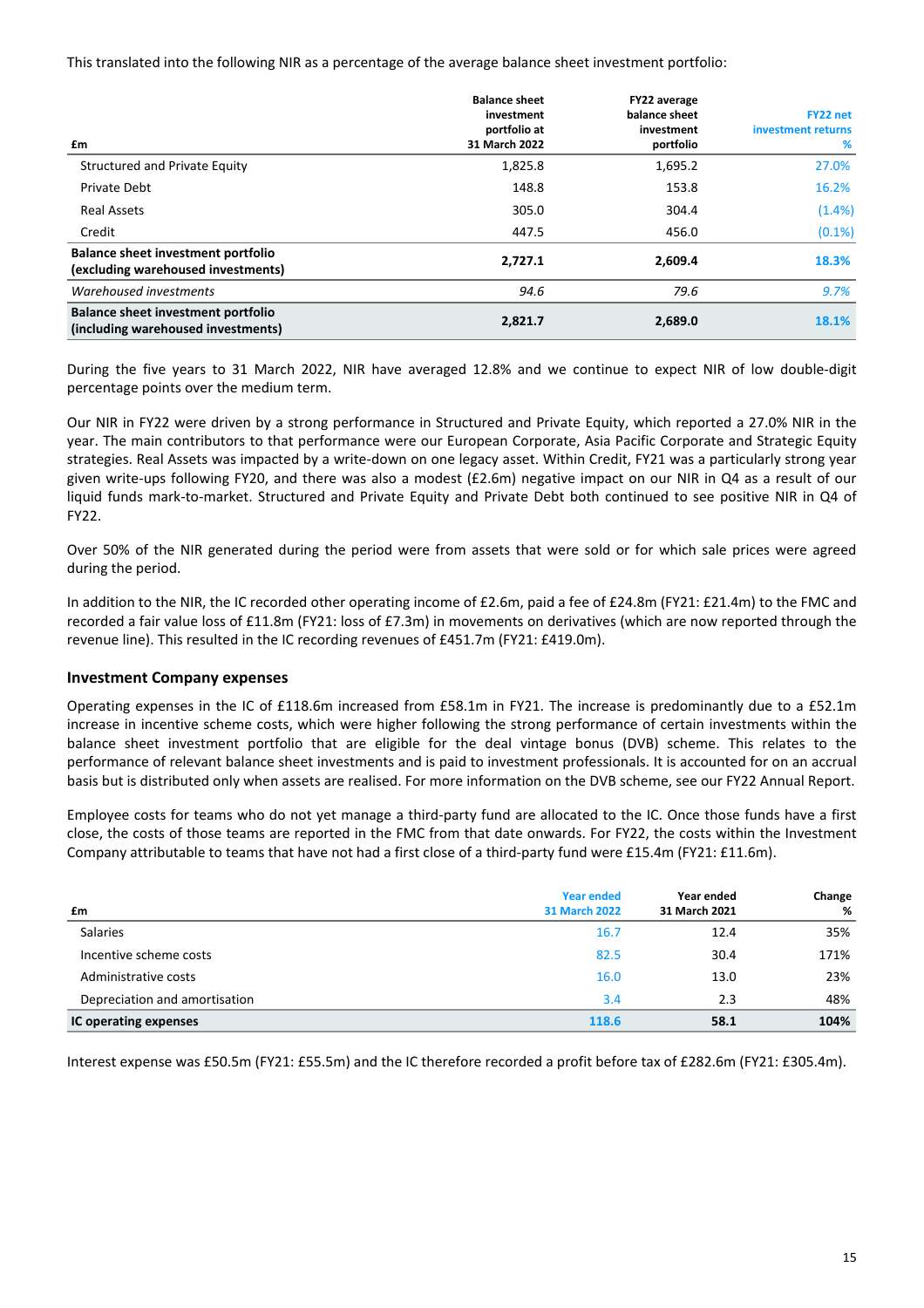# **Tax**

The Group recognised a tax charge of £30.8m (FY21: £45.0m), resulting in an effective tax rate for the period of 5.4% (FY21: 8.9%). The decline in the Group's effective tax rate was largely due to the mix of earnings, resulting in lower taxable income in FY22, as well as a number of reversals of previous accruals.

As detailed in note 7, the Group has a structurally lower effective tax rate than the statutory UK rate. This is largely driven by the Investment Company, where certain forms of income benefit from tax exemptions. The effective tax rate will vary depending on the income mix.

# **Dividend**

We have a progressive dividend policy, distributing 80-100% of FMC profit after tax, to be paid twice-yearly (with the interim dividend being one-third of the previous year's total dividend).

For FY22, in addition to the 18.7p per share interim dividend, the Board is proposing a 57.3p per share final dividend. This would result in a total dividend of 76.0p per share being paid for the year, and increase of 36% compared to FY21 (56.0p). We continue to make the dividend reinvestment plan available.

# **Balance sheet**

# Balance sheet strategy

Delivering our strategy and maximising shareholder value require a clear approach to managing our balance sheet. We have a robust, diversified balance sheet and strong liquidity position that allows us to weather crises whilst continuing to invest in the business and support our long-term growth prospects.

Our approach to managing our balance sheet is structured around three priorities. These ensure we have the financial and operational flexibility to successfully execute our strategic objectives:

Align the Group's interests with its clients

co-invest in our strategies alongside our clients, whilst seeking to reduce the Group's commitments over time where appropriate

Grow third-party fee income in the FMC

fund and warehouse seed investments to launch new strategies that will be a source of future incremental management fees in the FMC

Maintain robust capitalisation

- retain strong liquidity
- long-term objective of zero net gearing

## Net debt and liquidity

At 31 March 2022, the Group had net financial debt of £893.5m, total available liquidity of £1,311.5m, and net gearing of 0.45x.

In January 2022 the Group issued a sustainability-linked, €500m 8-year bond with a fixed coupon of 2.5%. This provides ample liquidity for repaying outstanding instruments as they mature, at an attractive rate below our current blended cost of debt. The bond features a coupon adjustment based on the progress ICG makes in achieving its science-based targets, underlining our commitment to achieving Net Zero by 2040 across all of our operations and relevant investments.

Net financial debt decreased during the year to £893.5m (31 March 2021: £1,027.2m), with cash increasing from £296.9m to £761.5m due to positive operating cashflow along with the proceeds from the bond issuance: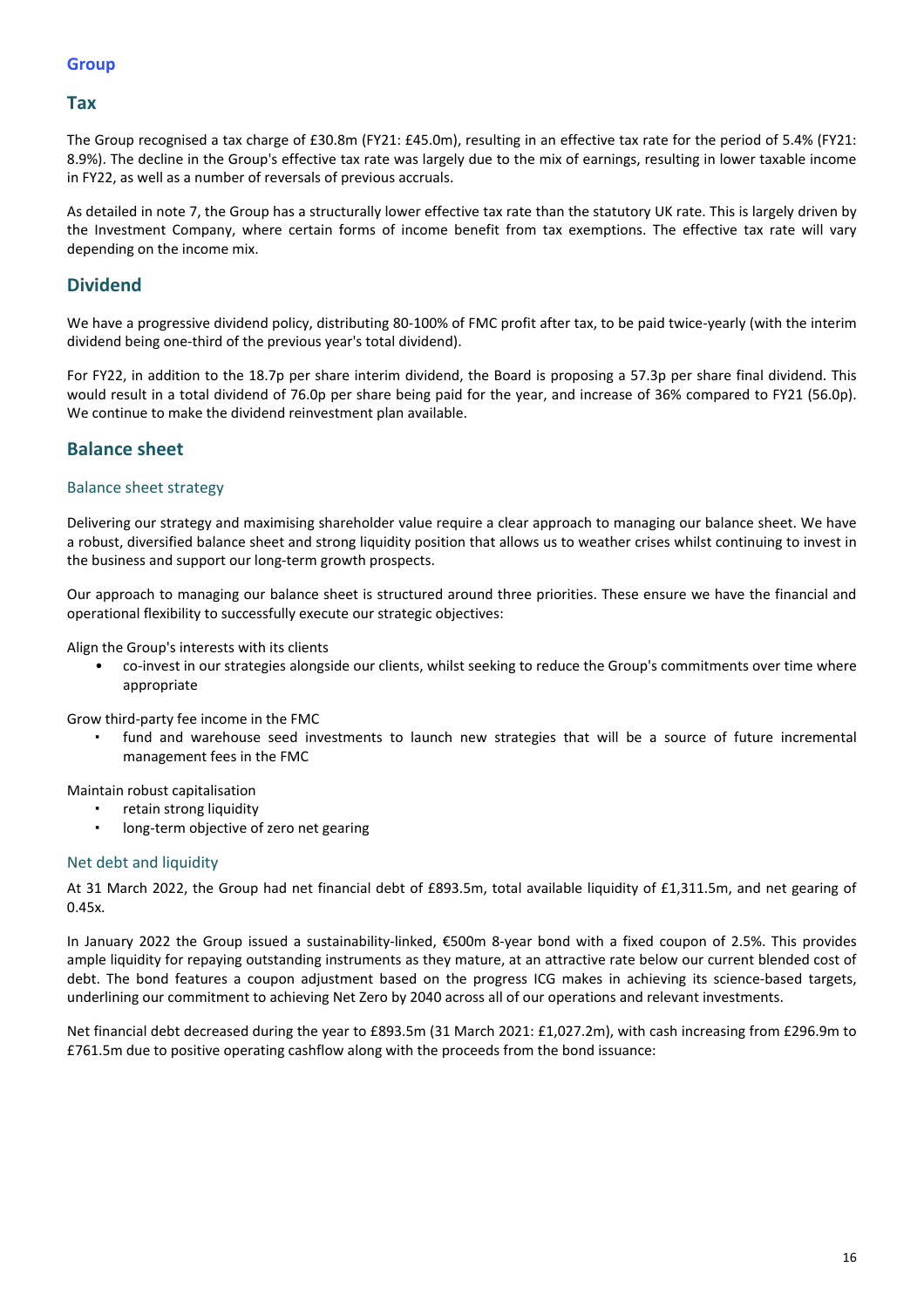| Cash at 1 April 2021                                         | 296.9   |
|--------------------------------------------------------------|---------|
| Net cash generated by operating activities                   | 324.9   |
| Debt issuance – term debt                                    | 300.6   |
| Dividend paid                                                | (165.7) |
| FX and other movements                                       | 4.8     |
| Cash at 31 March 2022                                        | 761.5   |
| Available undrawn ESG-linked RCF                             | 550.0   |
| Cash and undrawn debt facilities (total available liquidity) | 1,311.5 |

The Group has a credit rating of BBB (stable outlook) / BBB- (positive outlook) from Fitch and S&P respectively. The Group's drawn debt is provided through a range of facilities and in a range of currencies (the Group hedges certain material foreign currency exposures).

All facilities, except the ESG-linked RCF, are fixed-rate instruments. The weighted average cost of term debt at 31 March 2022 was 3.29% (31 March 2021: 3.59%), with the reduction driven by the attractive rate of the bond issuance we undertook during the year as well as a repayment of a more expensive private placement that matured.

Committed debt facilities in place at 31 March 2022 were as follows:

**£m**

|                                 |            | Drawn   | Undrawn                  | <b>Total</b> |               |                 |
|---------------------------------|------------|---------|--------------------------|--------------|---------------|-----------------|
|                                 | Currency   | £m      | £m                       | £m           | Interest rate | <b>Maturity</b> |
| <b>ESG-linked RCF</b>           | <b>GBP</b> |         | 550.0                    | 550.0        | SONIA +1.41%  | Jan-25 +1 yr    |
| Eurobond 2020                   | <b>EUR</b> | 421.0   |                          | 421.0        | 1.63%         | Feb-27          |
| <b>ESG Linked Bond</b>          | <b>EUR</b> | 421.0   |                          | 421.0        | 2.50%         | Jan-30          |
| <b>EMTN 2015</b>                | GBP        | 160.0   | —                        | 160.0        | 5.00%         | Mar-23          |
| <b>Total bonds</b>              |            | 1,002.0 | —                        | 1,002.0      |               |                 |
|                                 |            |         |                          |              |               |                 |
| $PP2013 - Class B$              | <b>USD</b> | 48.7    | $\qquad \qquad -$        | 48.7         | 6.25%         | May-23          |
| <b>Private Placement 2013</b>   |            | 48.7    |                          | 48.7         |               |                 |
| PP 2015 - Class B               | <b>USD</b> | 32.0    | $\overline{\phantom{0}}$ | 32.0         | 4.95%         | $May-22$        |
| PP 2015 - Class C               | <b>USD</b> | 60.9    |                          | 60.9         | 5.21%         | May-25          |
| PP 2015 - Class F               | <b>EUR</b> | 37.0    |                          | 37.0         | 3.38%         | May-25          |
| <b>Private Placement 2015</b>   |            | 129.9   | $\qquad \qquad$          | 129.9        |               |                 |
| PP 2016 - Class B               | <b>USD</b> | 86.0    |                          | 86.0         | 4.66%         | Sep-24          |
| PP 2016 - Class C               | <b>USD</b> | 41.1    |                          | 41.1         | 4.96%         | Sep-26          |
| PP 2016 - Class F               | <b>EUR</b> | 25.3    |                          | 25.3         | 3.04%         | $Jan-25$        |
| PP 2016 - Class E               | <b>EUR</b> | 18.5    |                          | 18.5         | 2.74%         | Jan-27          |
| <b>Private Placement 2016</b>   |            | 170.9   |                          | 170.9        |               |                 |
| PP 2019 - Class A               | <b>USD</b> | 95.1    |                          | 95.1         | 4.76%         | Apr-24          |
| PP 2019 - Class B               | <b>USD</b> | 37.1    |                          | 37.1         | 4.99%         | Mar-26          |
| PP 2019 - Class C               | <b>USD</b> | 76.1    |                          | 76.1         | 5.35%         | Mar-29          |
| PP 2019 - Class D               | <b>EUR</b> | 95.2    |                          | 95.2         | 2.02%         | Apr-24          |
| <b>Private Placement 2019</b>   |            | 303.5   |                          | 303.5        |               |                 |
| <b>Total Private Placements</b> |            | 653.0   | $\overline{\phantom{m}}$ | 653.0        |               |                 |
|                                 |            |         |                          |              |               |                 |
| <b>Total</b>                    |            | 1,655.0 | 550.0                    | 2,205.0      |               |                 |

The weighted-average life of drawn debt at 31 March 2022 was 4.6 years (31 March 2021: 4.2 years). The maturity profile of our term debt is set out below:

| £m                 | エソウン  | <b>FY24</b> | <b>FY25</b> | <b>FY26</b> | <b>FY27</b> | <b>FY28</b> | <b>FY29</b> | <b>FY30</b> |
|--------------------|-------|-------------|-------------|-------------|-------------|-------------|-------------|-------------|
| Term debt maturing | 192.0 | 48.7        | 301.6       |             | 480.6       | $-$         | 76.1        |             |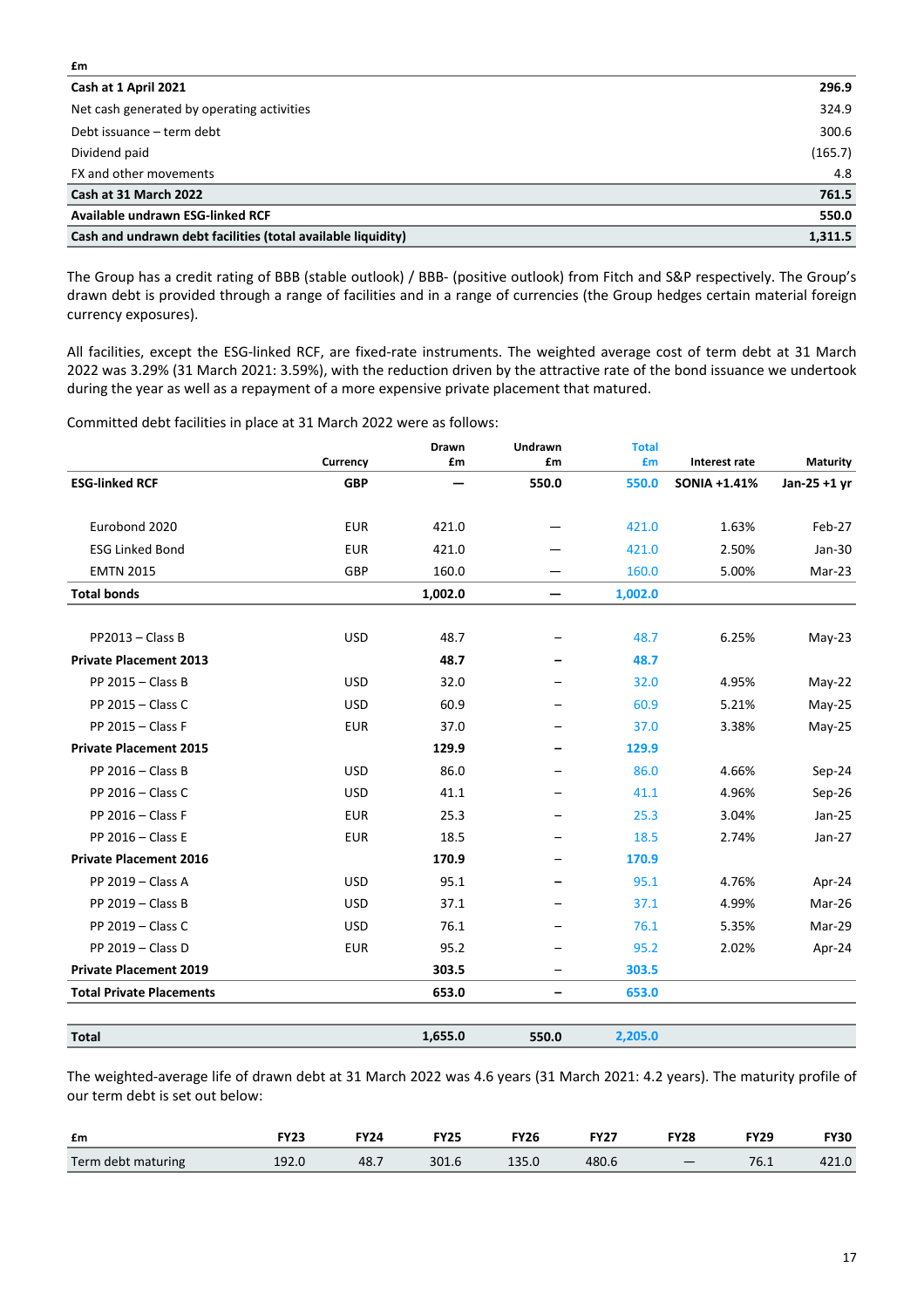# Net asset value

Shareholder equity increased to £1,995.0m (31 March 2021: £1,619.5m), equating to 696p per share (31 March 2021: 566p), due to the retained profits generated during the year.

| Net asset value        | £m      | Pence per<br>share |
|------------------------|---------|--------------------|
| At 1 April 2021        | 1,619.5 | 566                |
| Group profit after tax | 538.0   | 188                |
| Dividends paid         | (165.7) | (58)               |
| FX and other           | 3.2     |                    |
| At 31 March 2022       | 1,995.0 | 696                |

## Net gearing

The movements in the Group's cash position, debt facilities and shareholder equity resulted in net gearing declining to 0.45x at 31 March 2022 (31 March 2021: 0.63x).

In line with our prudent approach to balance sheet management, we have a long-term objective to have zero net gearing. As we continue to launch a number of new equity funds in the coming years, supported by our balance sheet, we view this as an appropriate trajectory.

|                        | As at                | As at         | Change |
|------------------------|----------------------|---------------|--------|
| £m                     | <b>31 March 2022</b> | 31 March 2021 | %      |
| Cash                   | 761.5                | 296.9         | 156%   |
| Gross drawn debt       | 1,655.0              | 1,324.1       | 25%    |
| Net financial debt (A) | 893.5                | 1,027.2       | (13%)  |
| Shareholder equity (B) | 1,995.0              | 1,619.5       | 23%    |
| Net gearing (A/B)      | 0.45x                | 0.63 x        | (29%)  |

# Russia and Ukraine

ICG does not have any material financial or operational exposure at the Group level or within the funds we manage, directly or indirectly, to Russia or the Ukraine, nor do we have any Russian or Ukrainian clients. From an investment perspective we do not have any investment strategies whose investment focus is Central and Eastern Europe (including Russia). Operationally, with the exception of Warsaw, we do not have any offices in Central and Eastern Europe (including Russia).

We extend our sympathies and thoughts to those impacted by the ongoing conflict as a result of Russia's invasion of Ukraine. At a corporate level we have made donations to support humanitarian relief efforts, and a number of our colleagues and portfolio companies have also taken direct action to help those in need.

# **Medium-term guidance**

We are accelerating our fundraising ambition given the strength and breadth of our platform, along with the strong continued operational performance of the business we are seeing. We now expect to raise at least \$40bn in aggregate between 1 April 2021 and 31 March 2024 (previously: \$40bn between 1 April 2021 and 31 March 2025).

Guidance on performance fees, FMC operating margin and net investment returns remains unchanged.

| <b>Fundraising</b>                                                                      | Performance fees                                                                                                     | <b>FMC operating margin</b> | Net investment returns                                               |
|-----------------------------------------------------------------------------------------|----------------------------------------------------------------------------------------------------------------------|-----------------------------|----------------------------------------------------------------------|
| • At least \$40bn fundraising in<br>aggregate between 1 April<br>2021 and 31 March 2024 | • Performance fees to represent $\cdot$ In excess of 50%<br>10-15% of third-party fee<br>income over the medium term |                             | $\bullet$ Low double-digit percentage<br>points over the medium term |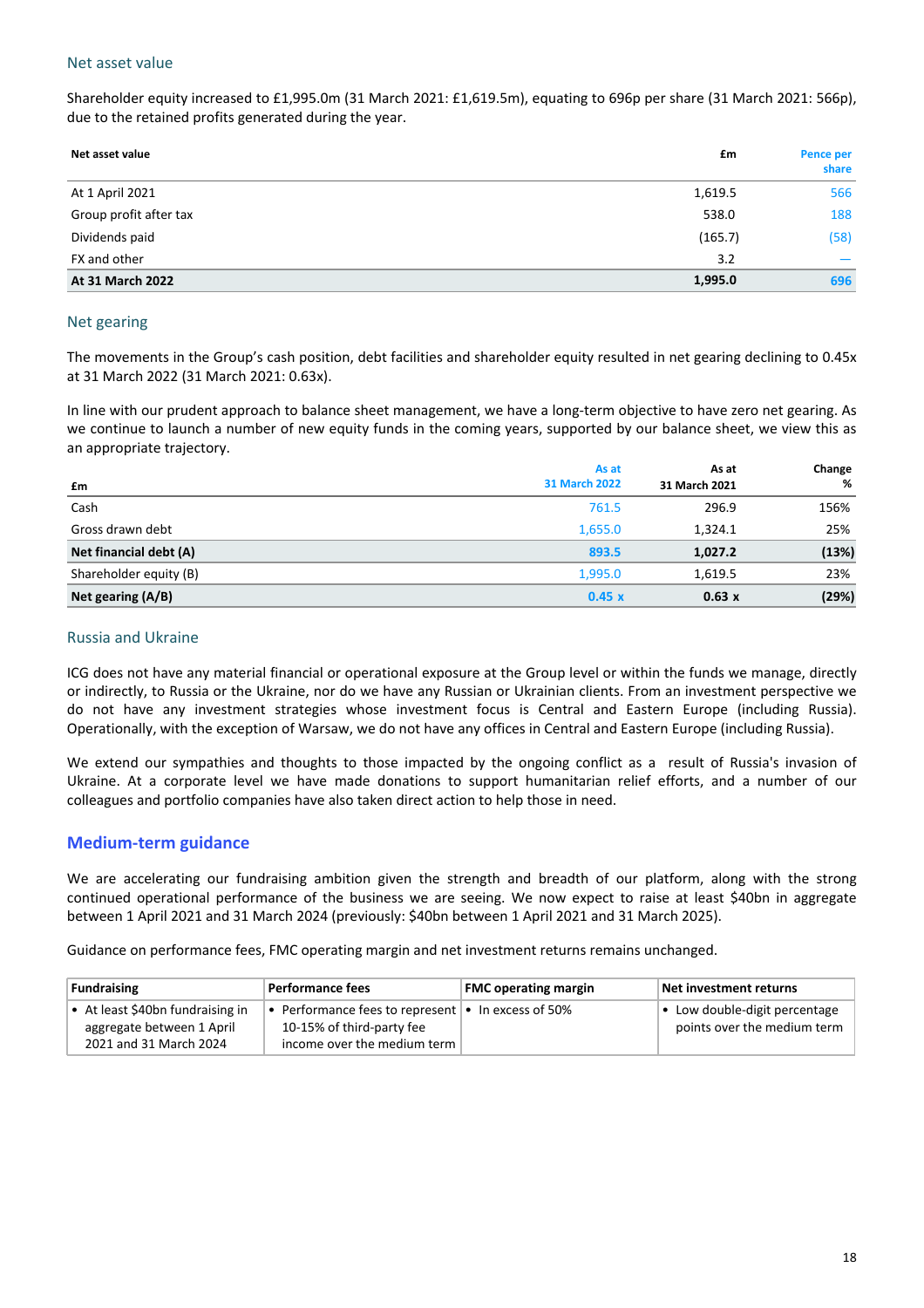# **Foreign exchange rates**

The following foreign exchange rates have been used throughout this review:

|         | <b>Average rate</b> | Average rate | <b>31 March 2022</b> |          |  |
|---------|---------------------|--------------|----------------------|----------|--|
|         | for FY22            | for FY21     | vear end             | year end |  |
| GBP:EUR | 1.1755              | 1.1254       | 1.1876               | 1.1750   |  |
| GBP:USD | 1.3626              | 1.3173       | 1.3138               | 1.3783   |  |
| EUR:USD | 1.1595              | 1.1705       | 1.1063               | 1.1730   |  |

At 31 March 2022 our third-party AUM was \$68,468m. If GBP:USD had been 5% higher 1.3795 our reported third-party AUM would have been \$473m higher. If EUR:USD had been 5% higher 1.1616 our reported third-party AUM would have been \$1,979m higher.

Where noted, this review presents changes in AUM on a constant exchange rate basis. For the purposes of these calculations, FY21 AUM numbers have been translated from their underlying fund currencies to USD at the respective FY22 year end exchange rates. This has been compared to the FY22 closing AUM to arrive at the change on a constant currency exchange rate basis.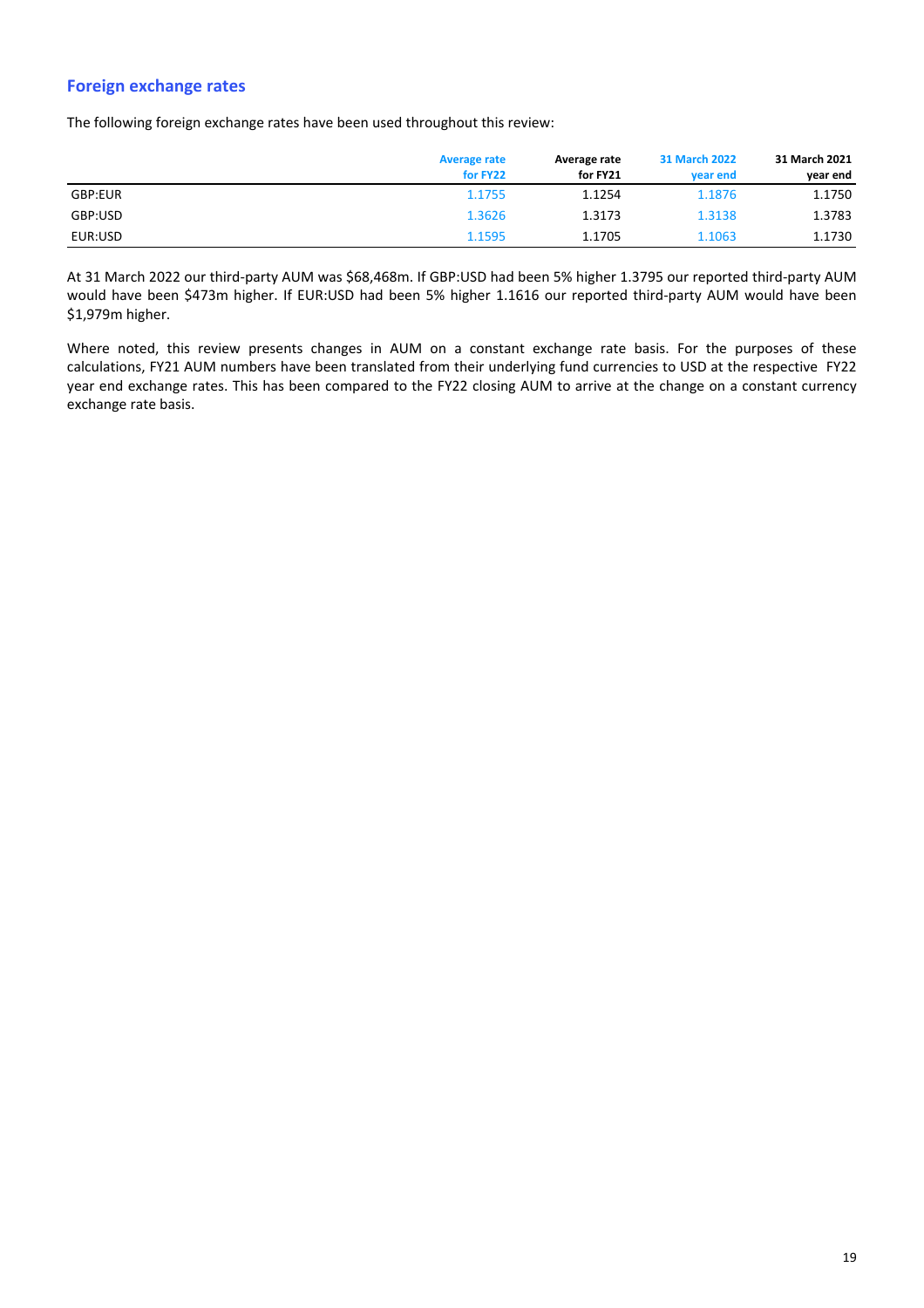# **RISK MANAGEMENT**

# **Managing risk**

Effective risk management is a core competence underpinned by a strong control culture.

### Our approach

The Board is accountable for the overall stewardship of the Risk Management Framework (RMF), for internal control assurance, and for determining the nature and extent of the risks it is willing to take in achieving the Group's strategic objectives. In so doing, the Board sets an appetite for risk within a strong control environment to generate a return for clients and shareholders and protect their interests.

The risk appetite is reviewed by the Risk Committee, on behalf of the Board, and covers the principal risks that the Group seeks to take in delivering the Group's strategic objectives.

The Risk Committee is provided with regular management information and monitors performance against set thresholds and limits to support the achievement of the Group's strategic objectives, within the boundaries of the agreed risk appetite. The Board also seeks to promote a strong risk management culture by encouraging acceptable behaviours and attitudes towards taking and managing risk throughout the Group.

## Managing risk

Risk management is embedded across the Group through the RMF, which ensures that current and emerging risks are identified, assessed, monitored, mitigated, and appropriately governed based on a common risk taxonomy and methodology. The RMF is designed to protect the interests of all stakeholders and meet our responsibilities as a UK listed company and parent of several regulated entities. The Board reviews the RMF regularly, and it forms the basis on which the Board reaches its conclusions on the effectiveness of the Group's system of internal controls.

Taking risk opens up opportunities to innovate and further enhance our business, for example new investment strategies or new approaches to managing our client relationships. Therefore, we maintain a risk culture that allows for entrepreneurial leadership within a framework of prudent and effective controls to enable effective risk management.

Taking responsibility and managing risk is one of our key values that drive our success.

## Lines of defence

We operate a risk framework consistent with the principles of the 'three lines of defence' model. This ensures clarity over responsibility for risk management and segregation of duties between those who take on risk and manage risk, those who oversee risk and those who provide assurance.

- The first line of defence is the business functions and their respective line managers, who own and manage risk and controls across the processes they operate
- The second line of defence is made up of the control and oversight functions, including the Legal, Risk and Compliance teams, who provide oversight and assurance that risk management policies and procedures are operating effectively
- The third line of defence is Internal Audit who provide independent assurance over the design and operation of controls established by the first and second lines to manage risk

#### Assessing risk

The Group adopts both a top-down and a bottom-up approach to risk assessment:

The Risk Committee undertakes a top-down review of the external environment and the strategic planning process to identify the most consequential and significant risks to the Group's businesses. These are referred to as the principal risks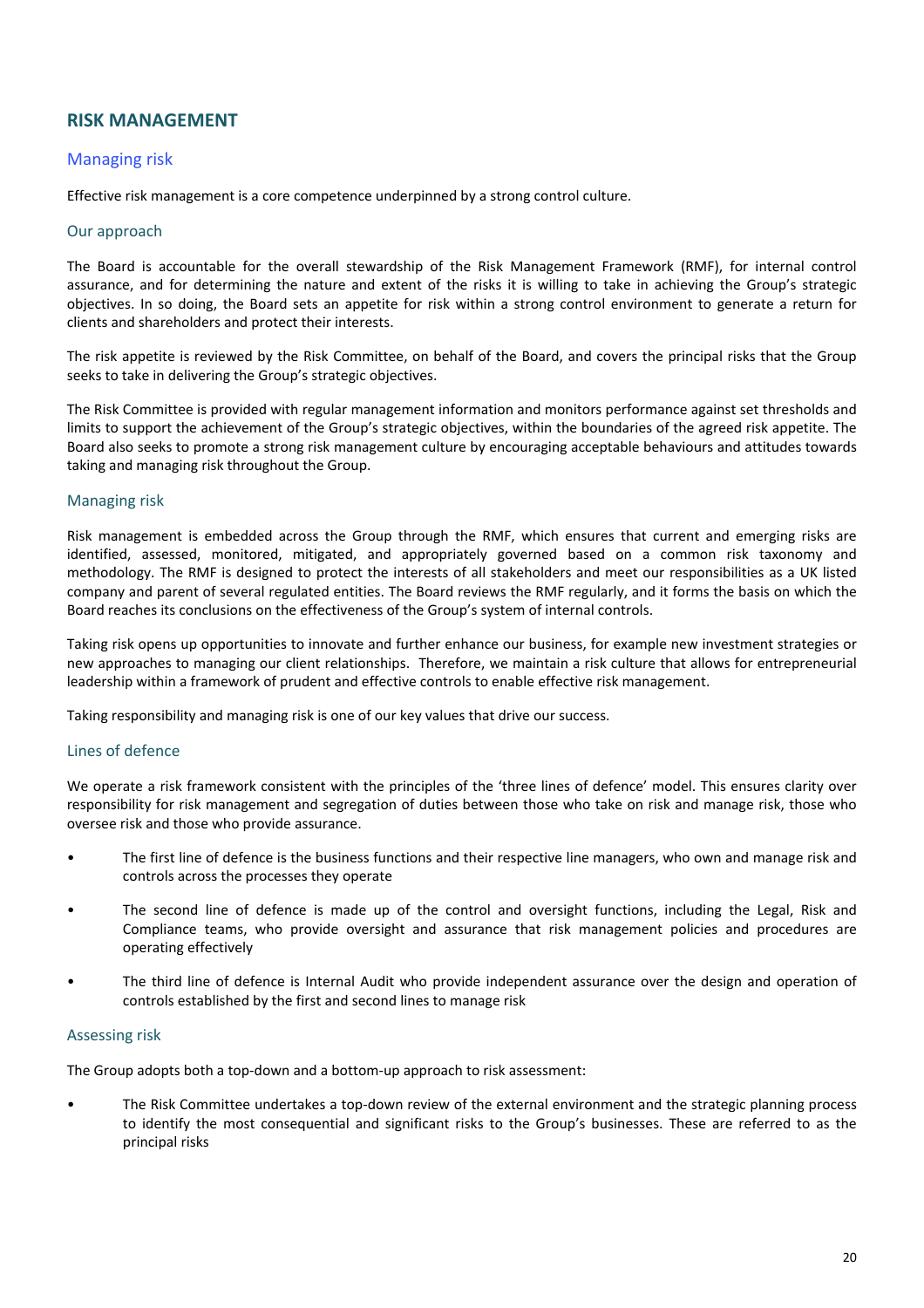The business undertakes a bottom-up review which involves a comprehensive risk assessment process designed to facilitate the identification and assessment of key risks and controls related to each business function's most important objectives and processes. This is primarily achieved through the Risk and Control Self-Assessment process (RCSA)

The risk assessment process is supported by the Group's Risk Taxonomy which is a top-down comprehensive set of risk categories designed to encourage those involved in risk identification to consider all types of risks that could affect the Group's strategic objectives.

# Key developments in FY22

During the year the risk management development plan which commenced in 2019 has delivered its key objectives, including implementing effective policies, procedures, and frameworks to help direct the Group's risk management strategy and enhance the execution of an effective end-to-end risk management process across all three lines of defence.

Other key initiatives included:

- Assessing the Group's risk exposure to the potential impacts of the Russia-Ukraine conflict and the sanctions imposed on Russia. The Group does not have any material financial or operational exposure at the Group level or within the funds we manage, directly or indirectly, to Russia or Ukraine
- Refining the RCSA's and updating the documentation and assessment of key controls into this one process
- Project managing the business response to the Covid-19 pandemic, with employee well-being, business resilience and risk management at the core of our approach
- Developing a combined assurance mapping process to provide an integrated and coordinated approach to aligning the Group's assurance activities, focusing on key risk exposures across the Group
- Assessing the Group's response to the Investment Firm Prudential Regime, including the Group's preparedness for implementation
- Making appropriate preparations for potential changes arising from the proposed audit reform developments made by the UK government, including that the UK should adopt a strengthened internal controls regime, to assess the implications for the Group
- Enhancing the annual fraud risk assessment, to better identify and prioritise areas of fraud risk with a focus on increasing the coverage of potential fraud schemes and the internal controls in place to prevent or detect those schemes

## Covid-19

The current outlook is more encouraging than at this point last year, with vaccine programmes having a positive effect and restoring confidence and stability, The Group continues to operate with limited disruption and responding to the operational impacts of the pandemic has become part of our day-to-day operations.

Our employees have continued to adjust to the changes necessitated by the pandemic, and we have recognised the importance of these changes as they evolved throughout the year. We have transitioned to new ways of working that acknowledges both external change and employee sentiment, whilst remaining mindful to the challenges of collaboration and ensuring continued high standards of performance.

We also continue to work closely with the management of our funds' portfolio companies, and any relevant impacts of Covid-19 are subject to regular updates and assessments as part of enhanced portfolio monitoring.

The Group has been able to demonstrate resilience in the face of the Covid-19 pandemic, from a financial, investment and operational perspective, and we remain confident in our ability to withstand further challenges that may or may not emerge. We will remain alert to the uncertainties that persist which may present new competitive risks and opportunities for the Group.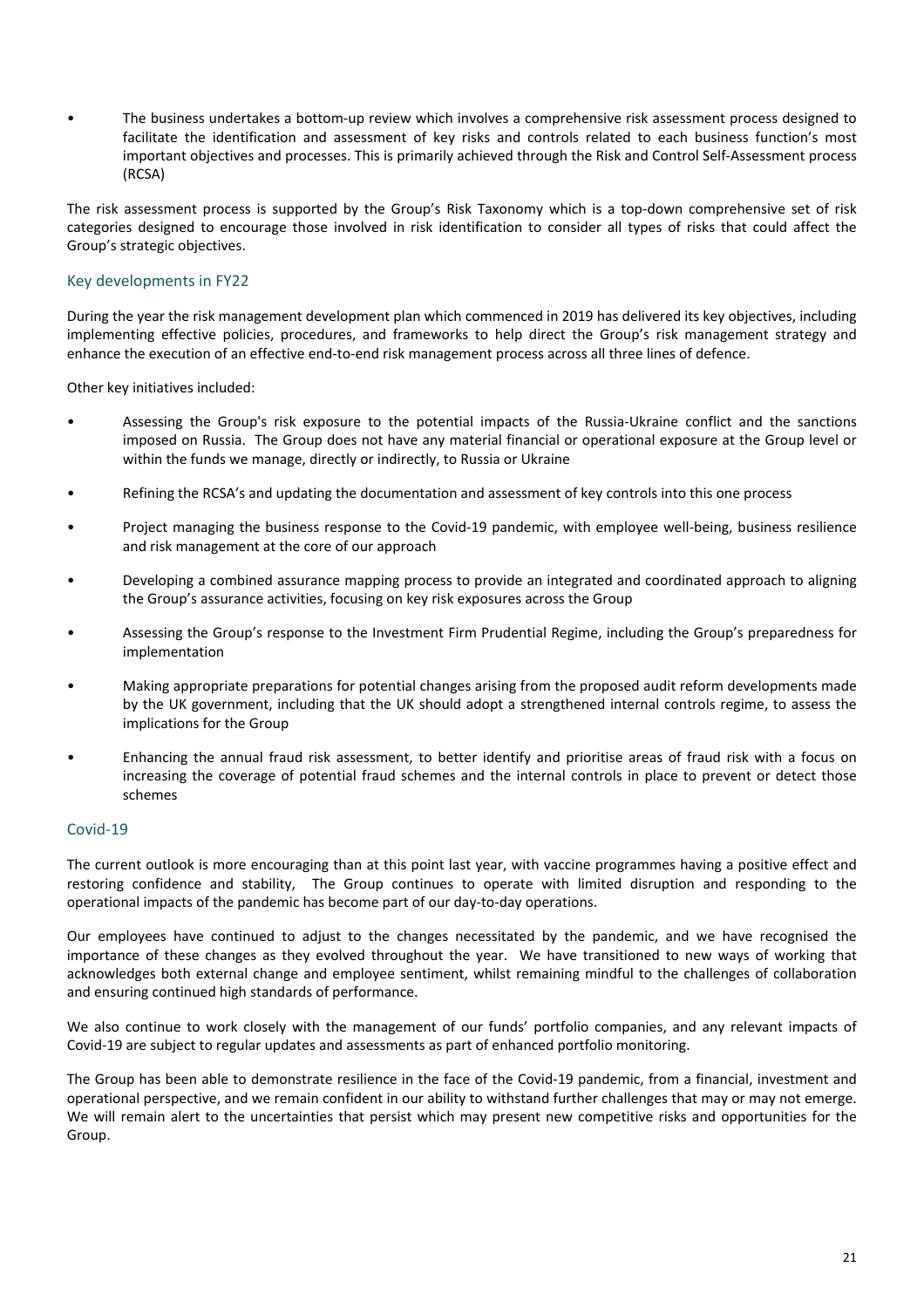# Principal risks and uncertainties

The Group's principal risks are individual risks, or a combination of risks, that can seriously affect the performance, prospects, or reputation of the Group. These include those risks that would threaten the Group's business model, future performance, solvency, or liquidity. The Group considers its principal risks across three categories:

# Strategic and business risks

The risk of failing to respond to developments in our industry sector, client demand or the competitive environment, impacting the successful delivery of our strategic objectives.

# Financial risks

The risk of an adverse impact on the Group due to market fluctuations, counterparty failure or having insufficient resources to meet financial obligations.

## **Operational risks**

The risk of loss resulting from inadequate or failed internal processes, people or systems and external events.

Reputational risk is not in itself one of the principal risks. However, it is an important consideration and is actively managed and mitigated as part of the wider risk management framework.

We use a principal and emerging risks process to provide a forward-looking view of the potential risks that may threaten the execution of the Group's strategy or operations over the medium to long term. We proactively assess the internal and external risk environment, as well as review the themes identified across our global businesses for any risks that may require additional monitoring, updating our principal and emerging risks as necessary.

The Group's RMF identifies eight principal risks, within the three categories mentioned above, which are accompanied by associated responsibilities and expectations around risk management and control. Each of the principal risks is overseen by an accountable Executive Director, who is responsible for the related framework, policies and standards.

The Directors confirm that they have undertaken a robust assessment of the principal risks in line with the requirements of the UK Corporate Governance Code and that no significant failings or weaknesses in internal controls have been identified. In making their assessment the Directors consider the likelihood of each risk materialising, in the short and long term. This is supported by an annual material controls assessment and fraud risk assessment, facilitated by the Group Risk function, which provides the Directors with a detailed assessment of related internal controls. Additionally, Internal Audit findings, compliance monitoring findings, and risk events reported during the period are reviewed to assess whether any deficiency has been identified which is a significant failing or weakness.

The Group's risk profile has not changed materially since 2021. However, Key Personnel Risk has been a focus and consideration has been given to the residual impacts of Covid-19 on the well-being of our employees, and the ability of the Group to attract talent and retain key people, in what is currently a candidate driven market. As a result of this an increasing likelihood has been reported against Key Personnel Risk. Other risks are stable or reducing after assessing the performance of existing, additional, and ongoing enhancements to processes and controls.

The principal risks are described in the table below.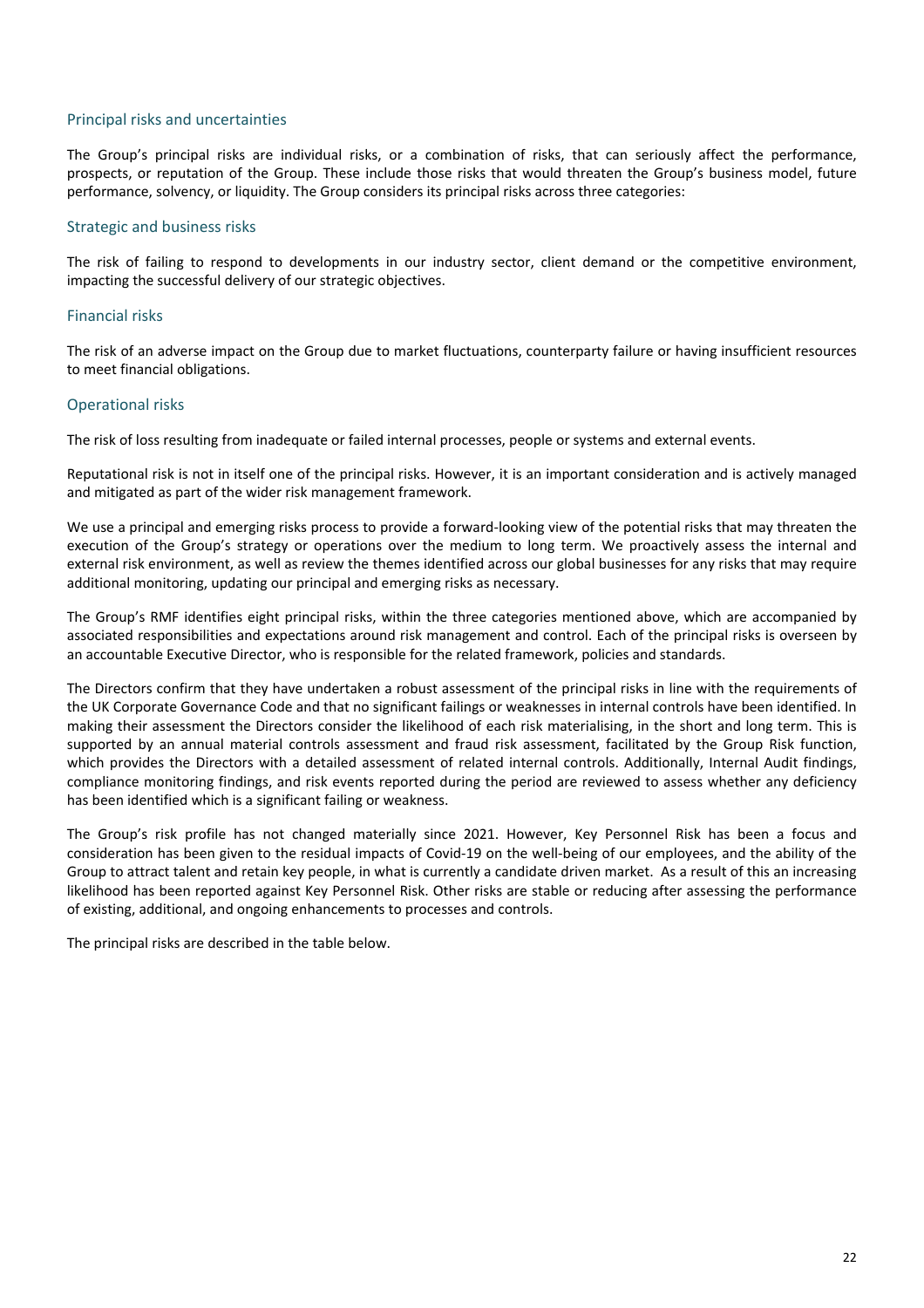# External environment risk

### Risk appetite: Moderate

Executive Director Responsible: Benoît Durteste

Geopolitical and macroeconomic concerns and other global events such as pandemics and natural disasters that are outside the Group's control could adversely affect the environment in which we, and our fund portfolio companies, operate and we may not be able to manage our exposure to these conditions and/or events. In particular, these events have contributed and may continue to contribute to volatility in financial markets which can adversely affect our business in many ways, including by reducing the value or performance of the investments made by our funds, making it more difficult to find opportunities for our funds to exit and realise value from existing investments and to find suitable investments for our funds to effectively deploy capital. This could in turn affect our ability to raise new funds and materially reduce our profitability.

#### **Risk Description Key Controls and Mitigation Trend and Outlook**

The Group's business model is predominantly based on illiquid funds which are closed-end and long-term in nature. Therefore, to a large extent the Group's fee streams are 'locked in'. This provides some mitigation in relation to profitability and cash flows against market downturn. Additionally, given the nature of closed-end funds, they are not subject to redemptions.

A range of complementary approaches are used to inform strategic planning and risk mitigation, including active management of the Group's fund portfolios, profitability and balance sheet scenario planning and stress testing to ensure resilience across a range of outcomes.

The Board, the Risk Committee and the Group Risk function monitor emerging risks, trends, and changes in the likelihood of impact. This assessment informs the universe of principal risks faced by the Group.

The risks and uncertainties arising from the immediate consequences of the Covid-19 pandemic are receding. However, macroeconomic uncertainty and geopolitical risks are increasing from other angles. Several macro challenges have developed, including increased inflation and interest rate concerns. At a Group level we are somewhat insulated from the direct impact of these risks, with our debt financing being fixed rate and with limited supply chain risk. We continue to work closely with the management of our funds' portfolio companies to identify and mitigate these risks, where appropriate.

At the time of writing, the Russia-Ukraine conflict is bringing additional turbulence and uncertainty to the markets. ICG does not have any material financial or operational exposure at the Group level or within the funds we manage, directly or indirectly, to Russia or Ukraine.

Despite the uncertainty, these challenges are not new to the Group, and we are well positioned to navigate this investment environment in the long-term interests of our clients. This is evident for the period, where we have experienced very strong fundraising, raising significant third-party AUM, and deploying a substantial amount of capital across all our strategic asset classes.

We remain alert to the current macroeconomic and geopolitical uncertainty and continue to monitor the potential impact as regards our investment strategies, clients, and portfolio companies, as well as the broader markets. While the uncertainty remains elevated, we do not see an increased risk to our operations, strategy, or client demand as a result.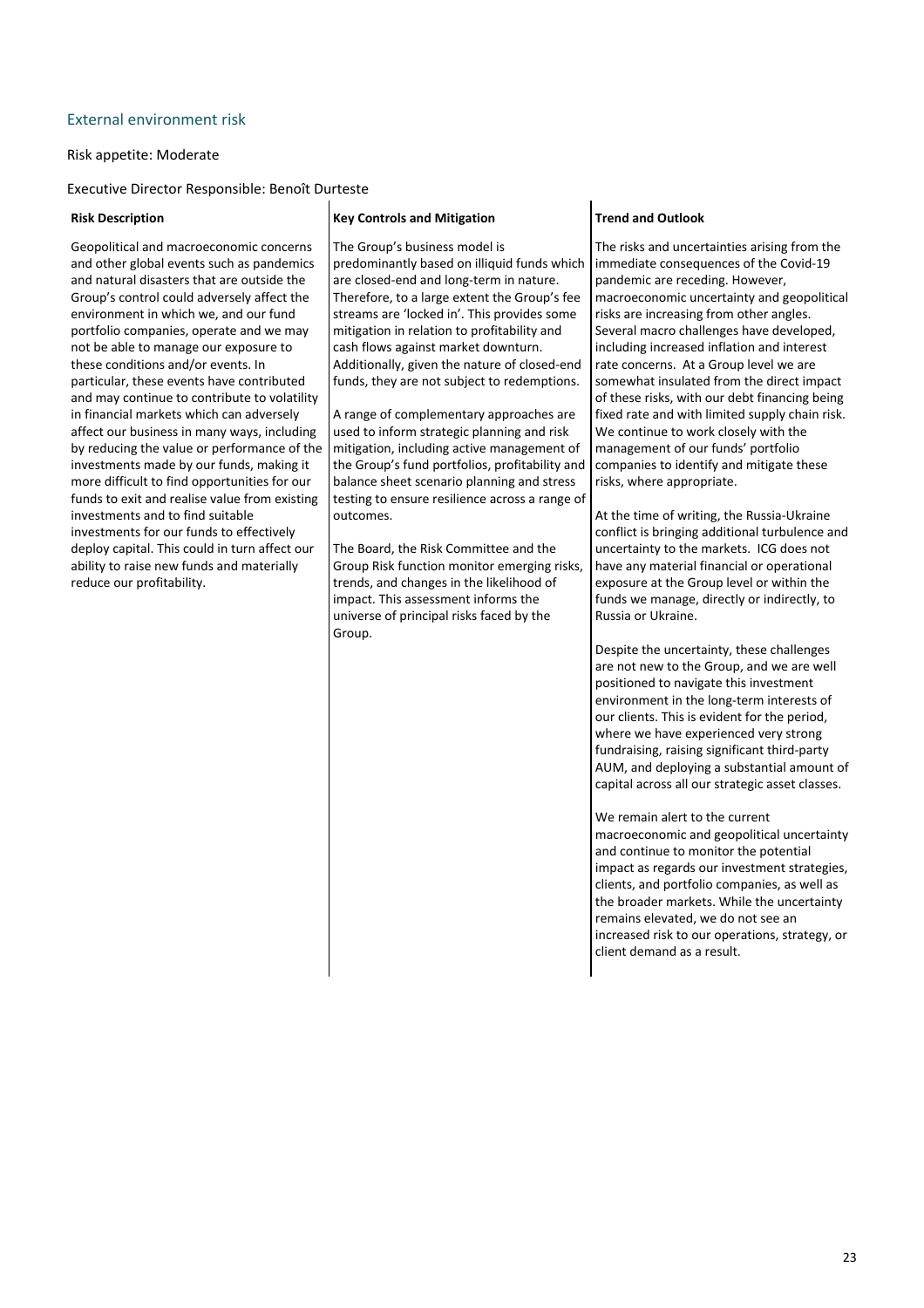# Fund performance risk

### Risk appetite: Moderate

Executive Director Responsible: Benoît Durteste

Current and potential clients continually assess our investment fund performance. There is a risk that our funds may not meet their investment objectives, that there is a failure to deliver consistent performance, or that prolonged fund under-performance could erode our track record. Consequently, investors in funds might decline to invest in future investment funds we raise and might withdraw their investments in our openended strategies. Poor fund performance may make it more challenging to raise new funds, thereby impacting our ability to grow and compete effectively. This could in turn materially affect our profitability and impact our plans for growth.

A robust and disciplined investment process is in place where investments are selected and regularly monitored by the Investment Committees for fund performance, delivery of investment objectives, and asset performance.

All proposed investments are subject to a thorough due diligence and approval process during which all key aspects of the transaction are discussed and assessed. Regular monitoring of investment and divestment pipelines is undertaken on an ongoing basis.

Monitoring of all portfolio investments is undertaken on a quarterly basis focusing on the operating performance and liquidity of the portfolio.

Material ESG and climate-related risks are assessed for each potential investment opportunity and presented to, and considered by, the Investment Committees of all investment strategies. Further analysis is conducted for opportunities identified as having a higher exposure to climate-related risks.

### **Risk Description Key Controls and Mitigation Trend and Outlook**

The strength of our resilient and growthorientated business model has been evident in our performance for the financial year. We have experienced positive momentum across the whole of the ICG platform during the period and our portfolios have demonstrated resilience and adaptability, in particular to the impacts of the Russia-Ukraine conflict where our exposures are minimal.

Our funds have performed strongly across several dimensions: deployment, realisations and returns. At 31 March 2022, realised portfolio returns reached 15.4% with virtually all funds with hurdles performing above their hurdle rate. Our more equity-focused strategies have seen significant increases in valuation, whilst our debt strategies continue to observe very low impairment rates. The successful and broadbased performance during the last two years against the background of the Covid-19 pandemic provides a strong trackrecord that will be beneficial in marketing our future funds to clients for many years to come.

Looking ahead, the outlook remains positive. We continue to hire selectively to help drive future growth, most recently in Real Estate where we have hired a Global Head of Real Estate. We have a powerful local sourcing network and a diversified product offering of successful investment strategies that enable us to navigate dynamic market conditions, which helps to mitigate this risk.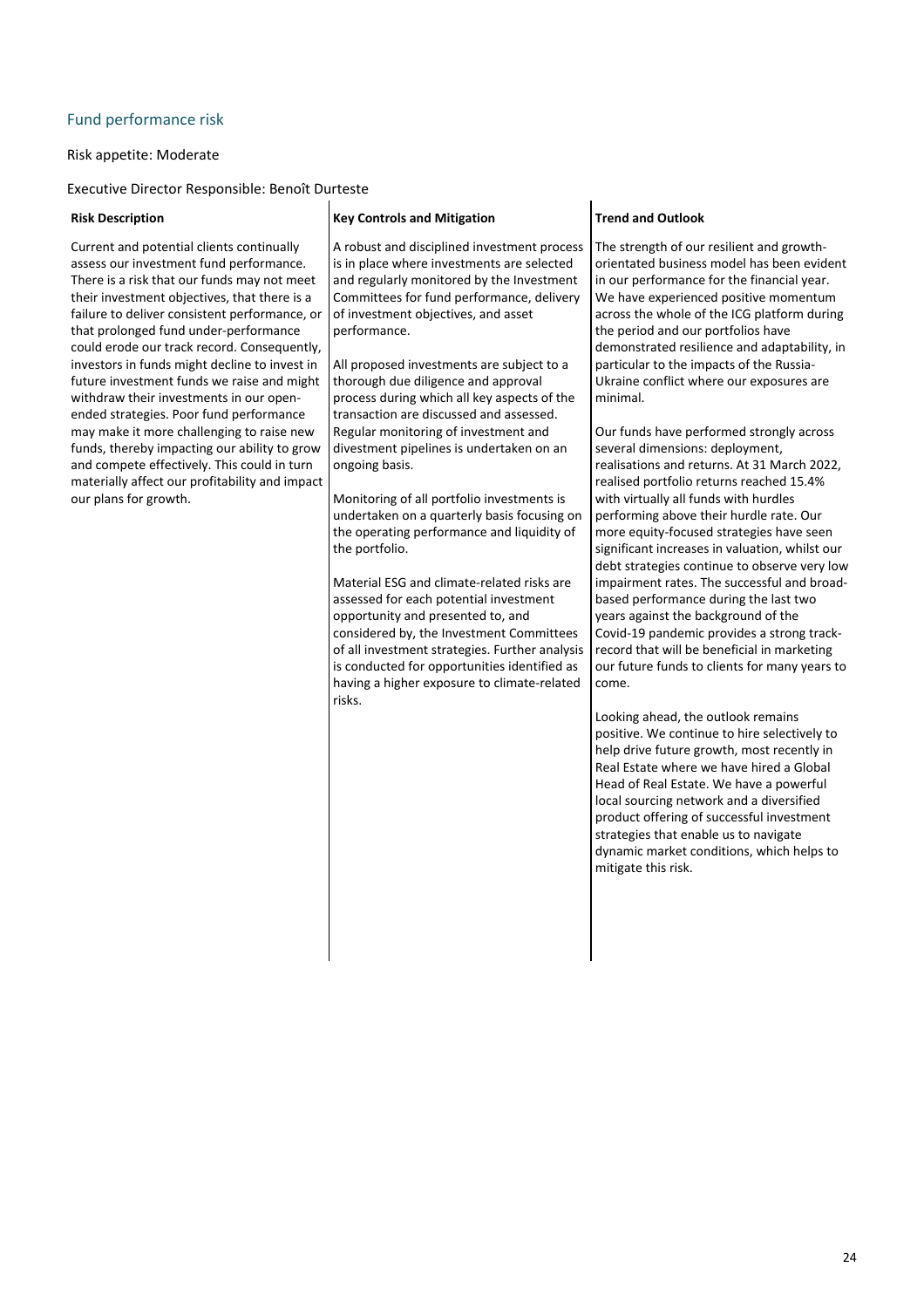# Financial Risk

Risk appetite: Low to moderate

Executive Director Responsible: Vijay Bharadia

The Group is exposed to liquidity and market risks. Liquidity risks refer to the risk that the Group may not have sufficient financial resources to meet its financial obligations when they fall due. Market risk refers to the possibility that the Group may suffer a loss resulting from the fluctuations in the values of, or income from, assets and liabilities held on the Group's balance sheet. The Group does not deliberately seek exposure to market risks to generate profit; however, on an ancillary basis we will invest alongside clients into our funds, warehouse assets in preparation for new fund launches or hold investments in Collateralised Loan Obligations (CLOs) in accordance with regulatory requirements. Consequently, adverse market conditions could impact the carrying value of the Group's investments resulting in losses on the Group's balance sheet. In addition, the Group is exposed to having insufficient liquidity to meet its financial obligations, including its commitments to its fund co-investments.

# **Risk Description Key Controls and Mitigation Trend and Outlook** Debt funding for the Group is obtained from diversified sources and the repayment profile is managed to minimise material repayment events. The profile of the debt facilities available to the Group is reviewed frequently by the Treasury Committee

Hedging of non-sterling income and expenditure, and matching assets vs liabilities and revenue vs cost is undertaken to minimise short-term volatility in the financial results of the Group Market and liquidity exposures are reported monthly and reviewed by the Group's Treasury Committee.

Long-term forecasts and stress tests are prepared to assess the Group's future liquidity as well as compliance with the regulatory capital requirements.

Investment Company (IC) commitments are reviewed and approved by the CEO and the CFOO on a case-by-case basis assessing the risks and return on capital.

Global markets remain susceptible to volatility from several macroeconomic and geopolitical factors. We have implemented measures to mitigate the impact of foreign exchange and interest rate fluctuations in line with Group policy and we will continue to monitor and respond to the prevailing market environment.

Our balance sheet makes commitments to our funds as well as seeding new strategies. Accordingly, we take a conservative approach to managing our capital resources. We manage our balance sheet prudently, with a strong focus on liquidity. The commitments to funds are legally binding so the Group is required to ensure it has sufficient resources to meet capital calls as they arise. During the year, the Group made several commitments to funds, all of which were carefully reviewed by the CEO and CFOO to ensure that they were in the longterm interest of the Group and that we have sufficient resources to meet such commitments.

The Group remains well capitalised, with  $E$ 1,311.5m available cash and unutilised bank lines as of 31 March 2022. In addition, the Group has significant headroom to its debt covenants. During the year we successfully priced an eight-year, €500m sustainabilitylinked Eurobond, which will enhance our financial flexibility, lengthen the duration of the Group's liabilities, and provide further liquidity to fund upcoming maturities in the coming years. All the Group's debt is fixed rate, with the exception of the revolving credit facility, which was undrawn as of 31 March 2022 and which is only intended to provide short-term working capital for the Group if required.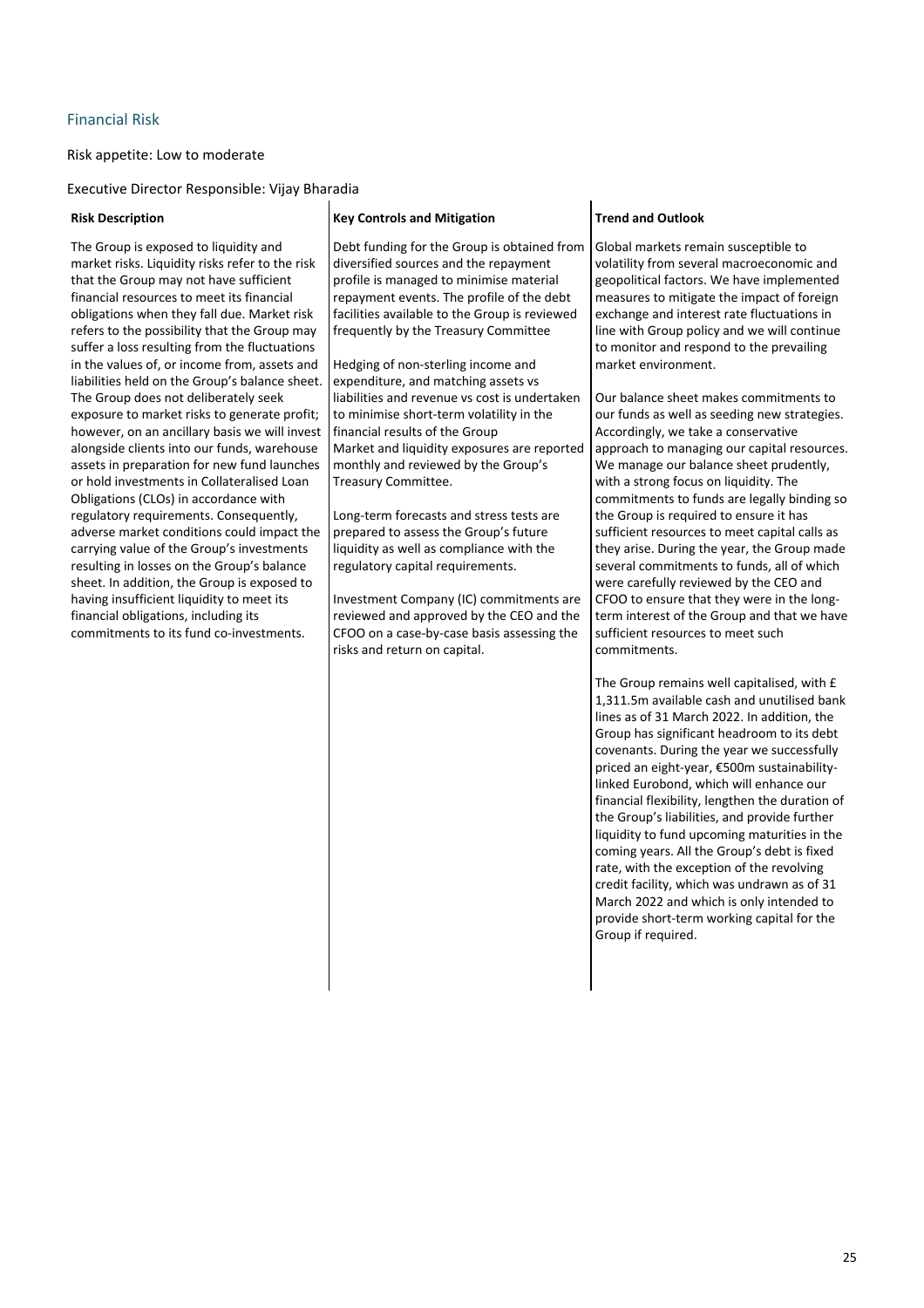### **Key Personnel Risk**

### Risk appetite: Low to moderate

Executive Director Responsible: Antje Hensel-Roth

The Group depends upon the experience, skill and reputation held by our senior executives and investment professionals. The continued service of these individuals, who are not obligated to remain employed with us, is uniquely valuable and a significant factor in our success. Additionally, a breach of the governing agreements of our funds in relation to 'Key Person' provisions could result in the Group having to stop making investments for the relevant fund or impair the ability of the Group to raise new funds if not resolved in a timely manner. The loss of key personnel, or the inability to attract and develop talent, could have a material adverse effect on our revenues, profitability and cash flows and could harm our ability to maintain or grow assets under management in existing funds or raise additional funds in the future.

#### **Risk Description Key Controls and Mitigation Trend and Outlook**

An active and broad-based approach to attracting, retaining, and developing talent, supported by a range of complementary approaches including a well-defined recruitment process, succession planning, a competitive and long-term approach to compensation and incentives, and a focus on development through the appraisal process and mentoring programmes which is supported by a dedicated Learning and Development team.

Continued focus on the Group's culture by developing and delivering initiatives that reinforce appropriate behaviours to generate the best possible long-term outcomes for our employees, clients, and shareholders.

Promotion of a diverse and inclusive workforce with active support across a wide range of health and wellbeing activities.

Regular reviews of resourcing and key person exposures are undertaken as part of business line reviews and the fund and portfolio company review processes.

The Remuneration Committee oversees the Directors' Remuneration Policy and its application to senior employees, and reviews and approves incentive arrangements to ensure they are commensurate with market practice.

Despite the encouraging vaccination programmes, the pandemic still represents a risk to our employees' wellbeing and morale and navigating the pandemic and its aftermath remains an ongoing challenge. The importance of employee wellbeing remains elevated, with an increasing focus amongst existing and potential employees on work-life balance and flexible working arrangements, which is being addressed through our enhanced engagement and wellbeing initiatives.

Our people are critical to our success and attracting and retaining key people is a significant operational risk. This is made more challenging in what is currently a candidate-driven market. We have focused this year on ensuring that ICG is well positioned to attract, retain, and develop the necessary calibre of employees, through our enhanced learning and development programmes, targeted engagement on topics of importance to our employees, and our efforts around diversity and inclusion. We have also continued to hire across the business to support our growth ambitions, enhancing our onboarding programme to welcome new colleagues, with a stronger emphasis on collaboration to ensure that the culture and identity of the Group are maintained. 

Looking ahead, we intend to utilise quarterly pulse surveys to remain even closer to our employees and to enable us to focus more dynamically on specific areas for potential development. 

#### Legal, Regulatory and Tax Risk

Risk appetite: Low

Executive Director Responsible: Vijay Bharadia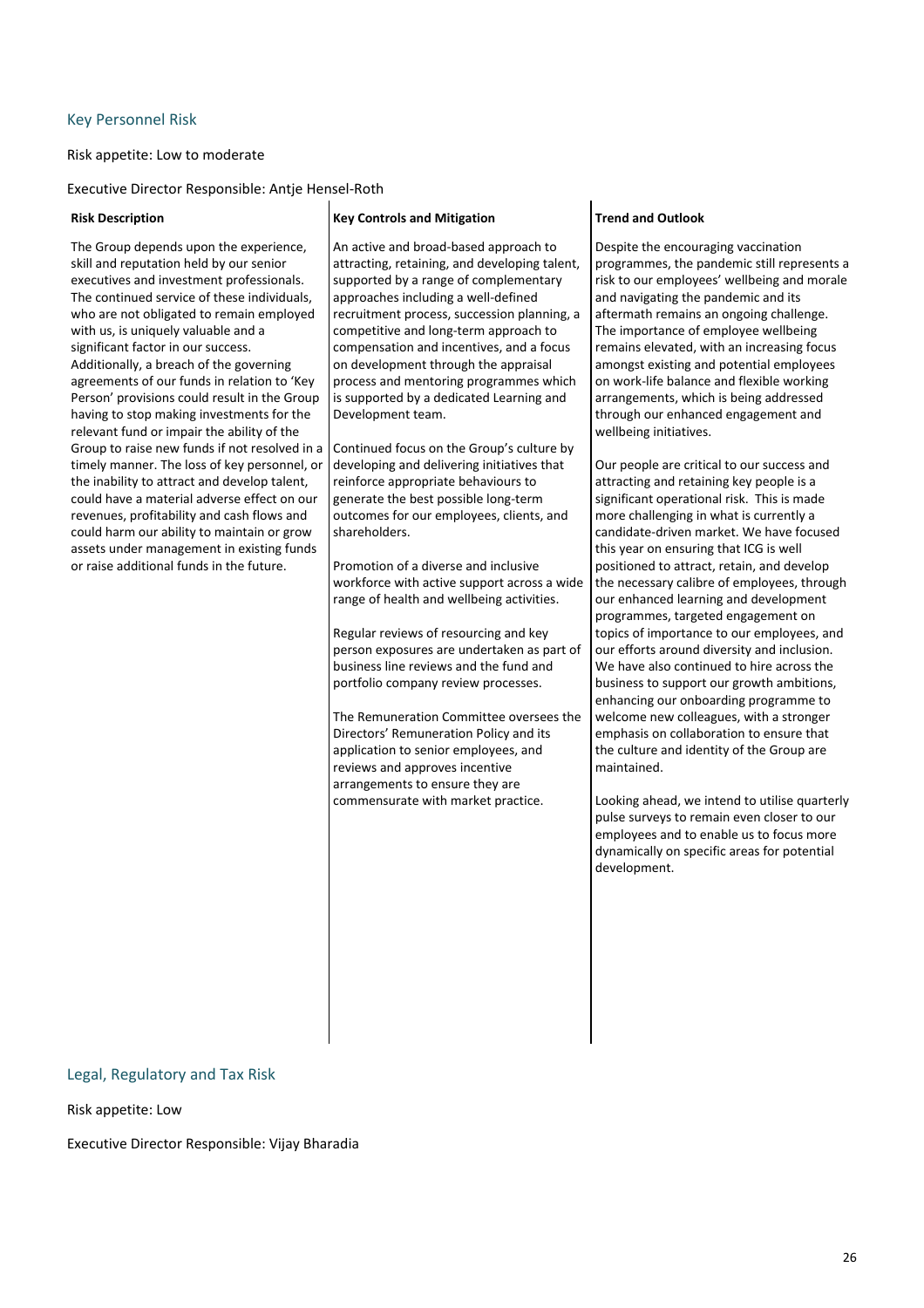Regulation defines the overall framework for the investment management and distribution of the Group's funds and our supporting business operations. The failure of the Group to comply with the rules of professional conduct and relevant laws and regulations could expose the Group to regulatory censure, penalties or legal or enforcement action.

Additionally, the increase in demand for taxrelated transparency means that tax rules are continuing to be designed and implemented globally in a more comprehensive manner. This raises a complex mix of tax implications for the Group, in particular for our transfer pricing, permanent establishment and fund structuring processes. The tax authorities could challenge our interpretation of these tax rules, resulting in additional tax liabilities.

Changes in the legal and regulatory and tax framework applicable to our business may also disrupt the markets in which we operate and affect the way we conduct our business. This could in turn increase our cost base, lessen competitive or market opportunities, reduce our future revenues and profitability, or require us to hold more regulatory capital.

# **Risk Description Risk Controls** and Mitigation **Risk Trend** and Outlook

Compliance and Legal functions dedicated to understanding and fulfilling regulatory and legal expectations on behalf of the Group, including interactions with our regulators and relevant industry bodies. The functions provide guidance to, and oversight of, the business in relation to regulatory and legal obligations

Compliance undertakes routine monitoring and deep-dive activities to assess compliance with regulations and legislation.

The Tax function oversees the Group's business activities and fund structures, and actively seeks to evaluate, monitor and tax risks and ensure compliance with all relevant tax requirements and principles.

Regulatory, legislative and tax development are continually monitored to ensure we engage early in any areas of potential change.

During the year, the Group has closely monitored several significant regulatory change and oversight programmes to ensure successful execution, notably the Investment Firm Prudential Regime (IFPR), which came into effect on 1 January 2022. IFPR introduces a wide-ranging set of new requirements spanning capital, liquidity, reporting and disclosure, and remuneration. The Group has completed the necessary preparations to meet the requirements of the new regime. Enhancements have also been made to the Group's subsidiary governance framework to strengthen accountability and flows of information, appropriate for the Group's subsidiary activities and complexity.

Our plan to transition away from LIBORequivalents is complete for GBP-based products and we are now focused on the USD transition.

We continue to monitor the UK Government's audit reform proposals and to strengthen internal controls.

In December 2021 the Organisation for Economic Co-operation and Development published model legislation to give effect to the Pillar Two Model rules (also referred to as the 'Anti Global Base Erosion' or 'GloBE' rules), which are designed to ensure that large multinational corporations pay a minimum effective tax rate on income arising in each jurisdiction in which they operate. The Group's trading activities within the FMC are subject to tax at the relevant statutory rates in the jurisdictions in which income is earned. The Group is closely monitoring developments in respect of the implementation of the Pillar Two rules and the potential impact of the rules on the Group's tax position. The Pillar One proposals provide for new profit allocation and nexus rules for multinational corporations in scope. Pillar One is not expected to apply to the Group based on the proposed minimum €20bn worldwide revenue threshold.

The Group remains responsive to a wide range of developing regulatory areas and the increase in regulatory scrutiny around private markets more generally, and continues to invest in our Legal, Compliance and Tax teams to meet these new challenges, recruiting specialist roles to optimise our coverage and enhance our monitoring and oversight capabilities.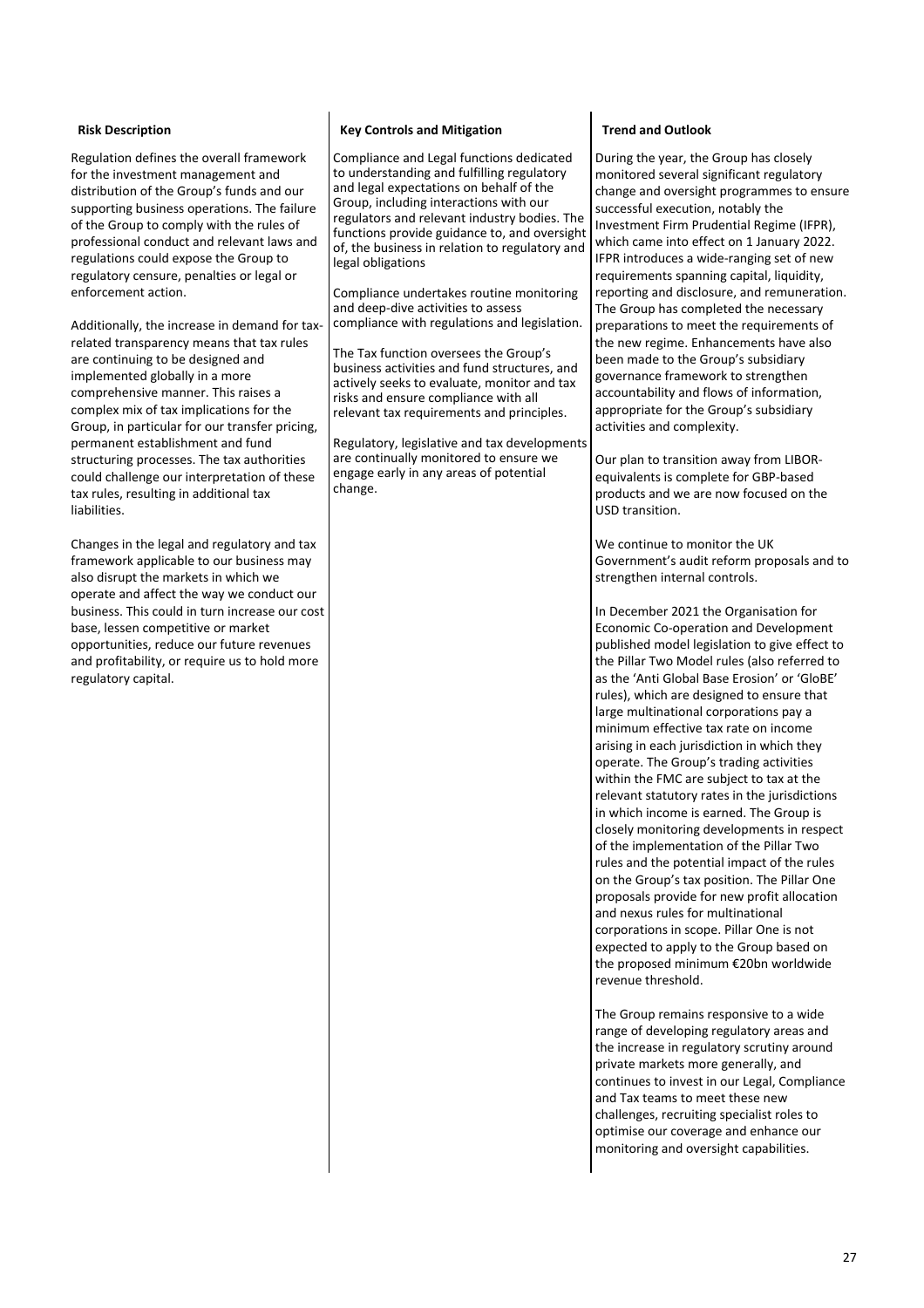# **Operational Resilience Risk**

Risk appetite: Low to moderate

Executive Director Responsible: Vijay Bharadia

The Group is exposed to a wide range of threats which can impact our operational resilience. Natural disasters, cyber threats, terrorism, environmental issues, and pandemics have the potential to cause significant disruption to our operations and change our working environment. Our disaster recovery and business continuity plans may not be sufficient to mitigate the damage that may result from such a disaster or disruption. Additionally, the failure of the Group to deliver an appropriate information security platform could result in unauthorised access by malicious third parties, breaching the confidentiality, integrity and availability of our data and systems. Regardless of the source, any critical system failure or material loss of service availability could negatively impact the Group's reputation and our ability to maintain continuity of operations and provide services to our clients.

#### **Risk Description Key Controls** and Mitigation **Trend and Outlook Risk**

Operational resilience, in particular cyber security, is top of the Group's Board and senior management agenda, and the adequacy of the Group's response is reviewed on an ongoing basis.

Business Continuity and Disaster Recovery plans are reviewed and approved on at least an annual basis by designated plan owners. and preparedness exercises are complemented by an automated Business Continuity Planning tool.

Providing laptops for all employees globally removes the physical dependency on the office and allows employees to work securely from home.

The Group's technology environment is continually maintained and subject to regular testing, such as penetration testing, vulnerability scans and patch management. Technology processes and controls are also upgraded where appropriate to ensure ongoing technology performance and resilience. 

An externally managed security operations centre supplies the Group with skilled security experts and technology to proactively detect and prevent potential threats and to recover from security incidents, including cyber attacks.

The Covid-19 pandemic has been pervasive, simultaneously impacting the Group and our employees, investors and suppliers for a duration previously not considered a possibility. Despite the challenges, our response to the pandemic has demonstrated the resilience of our employees and the strength of the infrastructure supporting our business processes. There has been no significant impact on business operations, notwithstanding a significant number of employees working remotely at various times over the period.

We continue to enhance the resilience of systems that underpin our critical business processes and strengthen our response to disruption, particularly considering the current heightened cyber threat landscape as a result of the Russia-Ukraine conflict. Business continuity and contingency planning processes are regularly reviewed and tested and have enabled us to minimise disruption for people working from home. We also manage relationships with key strategic technology suppliers to avoid any disruption to service provision which could adversely affect the Group's businesses.

The Group continues to invest in technology and the maturity of our cyber mitigation controls. Cyber threat is expected to persist in 2022 with increasing levels of sophistication anticipated. The Group's technology and resiliency requirements will continue to be kept under review to ensure that the management of our cyber risk remains appropriate to mitigate the continued and changing nature of the threat and to support the growth of the business.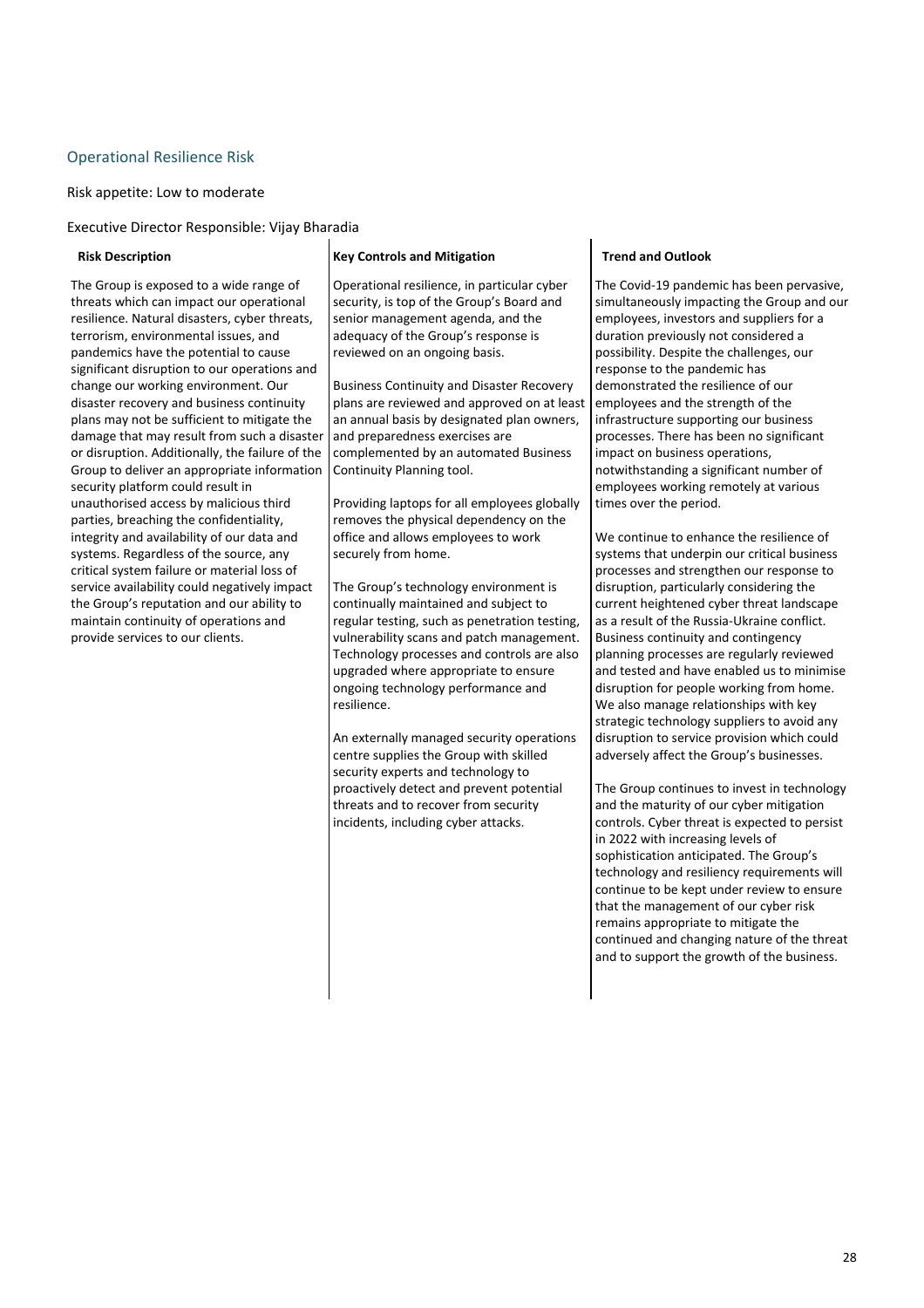# Third-Party Provider Risk

### Risk appetite: Moderate

Executive Director Responsible: Vijay Bharadia

The Group outsources several critical functions to Third-Party Service Providers (TPP) as part of our business model, as well as managing outsourcing arrangements on behalf of our funds. The risk that the Group's key TPPs fail to deliver services in accordance with their contractual obligations could compromise our operations and impair our ability to respond in a way which meets client and stakeholder expectations and requirements. Overreliance on one or only a very limited number of TPPs in a specific and critical business area could also expose the Group to heightened levels of risk, particularly if the service is not easily substitutable. Additionally, the failure of the Group to maintain sufficient knowledge, understanding and oversight of the controls and processes in place to proactively manage our TPPs could damage the quality and reliability of these TPP relationships.

#### **Risk Description Key Controls and Mitigation Trend and Outlook**

The TPP oversight framework consists of policies, procedures, and tools to govern the oversight of key suppliers, including our approach to selection, contracting and onboarding, management and monitoring, and termination and exit. In particular, we undertake initial and ongoing due diligence of our TPPs to identify and effectively manage the business risks related to the delegation or outsourcing of our key functions. 

Ongoing monitoring of the services delivered by our TPPs is delivered through regular oversight interactions where service levels are measured against the expected standards documented in service agreements and agreed-upon standards.

Regular TPP management includes validation and ongoing oversight of our TPP business continuity practices, to ensure they align with ICG Group standards.

Strong governance processes and mechanisms are key to the successful implementation and operation of the Group's outsourced TPP arrangements. During the year, the Group enhanced the TPP governance and oversight framework to optimise commercial contracts, service levels and improve monitoring capabilities. An internal TPP oversight team has been developed to formally lead the oversight framework and activities across our key outsourcers. Additional measures, including clarity of oversight roles and responsibilities and a new suite of key indicators, have been put in place to better understand our TPP relationships by tracking key metrics related to third-party controls, performance, and activities. Additionally, contracts have been re-evaluated and re-negotiated, as needed, to ensure the provision and coverage of TPP services align with the growth of the Group.

The Group will continue to develop the TPP governance and oversight framework to increase the resilience of our outsourced arrangements against a backdrop of evolving risks and to meet any changes to regulatory requirements.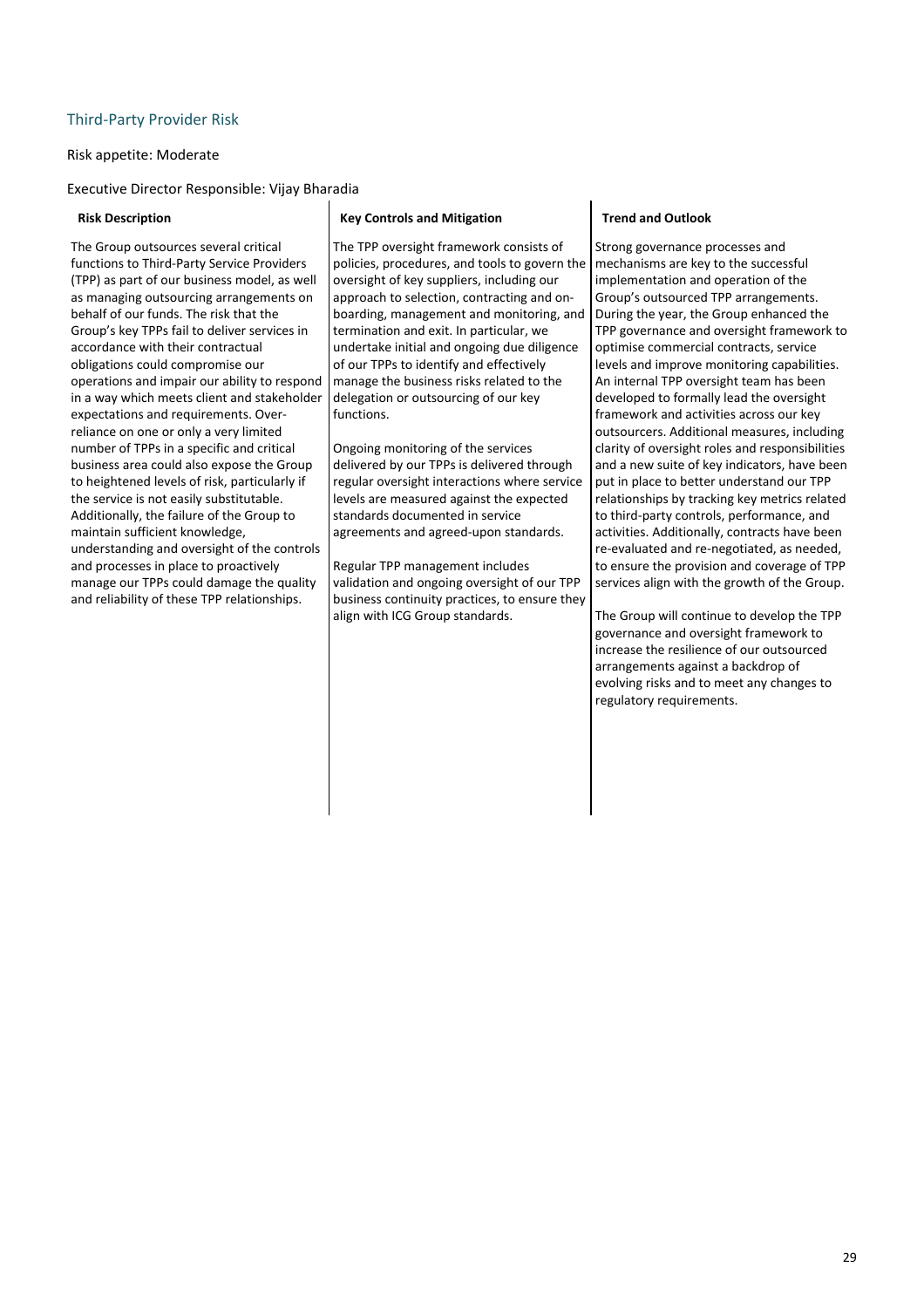# Business Process Risk

## Risk appetite: Low to moderate

Executive Director Responsible: Vijay Bharadia

| <b>Risk Description</b>                                                                                                                                                                                                                                                                                                                                                                                                                                                                                                                                                                                                                                                                                                                                                                                                                                                                                                                                     | <b>Key Controls and Mitigation</b>                                                                                                                                                                                                                                                                                                                                                                                                                                                                                                                                                                                                                                                                                                                                                                                    | <b>Trend and Outlook</b>                                                                                                                                                                                                                                                                                                                                                                                                                                                                                                                                                                                                                                                                                                                                                                                                                                                                                                                                                                                                                                                                                                                                                                                                                                                                                                                                                                                                                                                                                                           |
|-------------------------------------------------------------------------------------------------------------------------------------------------------------------------------------------------------------------------------------------------------------------------------------------------------------------------------------------------------------------------------------------------------------------------------------------------------------------------------------------------------------------------------------------------------------------------------------------------------------------------------------------------------------------------------------------------------------------------------------------------------------------------------------------------------------------------------------------------------------------------------------------------------------------------------------------------------------|-----------------------------------------------------------------------------------------------------------------------------------------------------------------------------------------------------------------------------------------------------------------------------------------------------------------------------------------------------------------------------------------------------------------------------------------------------------------------------------------------------------------------------------------------------------------------------------------------------------------------------------------------------------------------------------------------------------------------------------------------------------------------------------------------------------------------|------------------------------------------------------------------------------------------------------------------------------------------------------------------------------------------------------------------------------------------------------------------------------------------------------------------------------------------------------------------------------------------------------------------------------------------------------------------------------------------------------------------------------------------------------------------------------------------------------------------------------------------------------------------------------------------------------------------------------------------------------------------------------------------------------------------------------------------------------------------------------------------------------------------------------------------------------------------------------------------------------------------------------------------------------------------------------------------------------------------------------------------------------------------------------------------------------------------------------------------------------------------------------------------------------------------------------------------------------------------------------------------------------------------------------------------------------------------------------------------------------------------------------------|
| All key operational activities at the Group<br>follow defined business processes that are<br>designed to maximise efficiency, deliver<br>operational excellence, and grow<br>profitability. We face the risk of errors in<br>existing processes, or from new processes<br>because of ongoing change activity which<br>inherently increases the profile of<br>operational risks across our business. The<br>Group operates within a system of internal<br>controls that provides oversight of business<br>processes, which enables our business to be<br>transacted and strategies and decision<br>making to be implemented effectively. The<br>risk of failure of significant business<br>processes and controls could compromise<br>our operations and disadvantage our clients,<br>or expose the Group to unanticipated<br>financial loss, regulatory censure, or damage<br>to our reputation. This could in turn<br>materially reduce our profitability. | Key business processes are regularly<br>reviewed, and the risks and controls are<br>assessed through the RCSA process.<br>A 'three lines of defence' model is in place,<br>which ensures clarity over individual and<br>collective responsibility for process risk<br>management and to ensure policies,<br>procedures and activities have been<br>established and are operating as intended.<br>Ongoing monitoring of underlying causes of<br>operational risk events, to identify<br>enhancements that require action.<br>A well-established incident management<br>process for dealing with system outages that   To compliment the delivery of key<br>impact important business processes.<br>An annual review of the Group's material<br>controls is undertaken by senior<br>management and Executive Directors. | The Group continues to make good progress<br>on improving the scalability of our<br>operations platform by increasing fungibility<br>of resources, mitigating individual-specific<br>knowledge, making better use of outsource<br>providers, and optimising and adapting our<br>business processes to new organisational<br>needs. Transformation and project activity,<br>including workflow automation, is yielding<br>more efficient and automated processes<br>and a reduction in operational risk. It is<br>recognised that systematisation of process<br>is likely to increase automation risk, and this<br>is feeding into future IT plans for disaster<br>recovery and business continuity.<br>transformation activities, the Group has<br>undertaken a reorganisation of our<br>operations teams, which is now embedded.<br>Additionally, the Group continues to invest<br>in recruitment, bringing additional<br>experience and coverage to key operations<br>areas.<br>Significant aspects of the Group's target<br>operating model assessment are moving to<br>a state of completeness; however, we<br>recognise and continue to respond<br>effectively to the ongoing challenges to<br>ensure the successful embedding of change,<br>including ongoing system and platform<br>enhancements.<br>There were no significant changes to the<br>Group's RMF's overall approach to risk<br>governance or its operation in the period,<br>but we continued to refine our framework<br>for risk management where appropriate. |
|                                                                                                                                                                                                                                                                                                                                                                                                                                                                                                                                                                                                                                                                                                                                                                                                                                                                                                                                                             |                                                                                                                                                                                                                                                                                                                                                                                                                                                                                                                                                                                                                                                                                                                                                                                                                       |                                                                                                                                                                                                                                                                                                                                                                                                                                                                                                                                                                                                                                                                                                                                                                                                                                                                                                                                                                                                                                                                                                                                                                                                                                                                                                                                                                                                                                                                                                                                    |

# **Climate Risks**

The Group's risk management framework is how climate risk, and broader ESG risks, are assessed for their proximity and significance to the Group. Climate risk is considered as a cross-cutting risk type that manifests through ICG's established principal risks and is integrated into the Group-wide operational risk management framework through existing policies, processes, and controls. We assess materiality from two angles; first at a Group level, and secondly within our fund management activities.

Close monitoring of Climate risk and ESG risks continues through the Group's Responsible Investing Framework.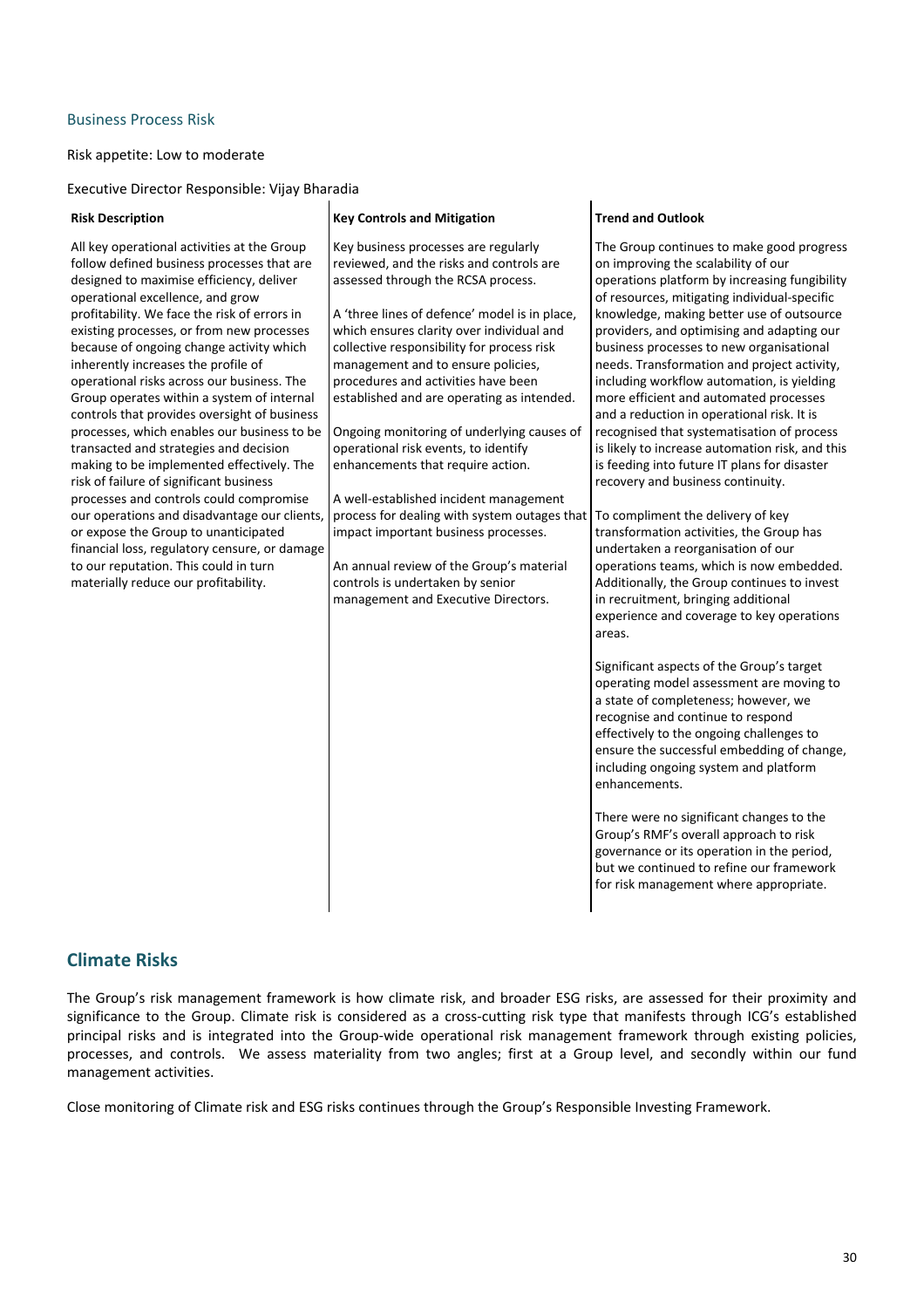# **Emerging risks**

Emerging risks are thematic risks with potentially material unknown components that may crystallise beyond a one-year time horizon. If an emerging risk were to materialise, it could have a material effect on the Group's long-term strategy, profitability, and reputation. Existing mitigation plans are likely to be minimal, reflecting the uncertain nature of these risks at this stage.

Emerging risks are identified through conversations and workshops with stakeholders throughout the business, reviewing academic papers, attending industry events (webinars and in person), and other horizon scanning by Group Risk and Compliance. The purpose of monitoring and reporting emerging risks is to give assurance that the Group is prioritising our response to emerging risks appropriately in our strategy, which is the primary risk management tool for longer-term strategic risks. 

Examples of emerging risks which have been considered during the year include; current and developing macro challenges, including the Russia-Ukraine crisis; elevated levels of inflation and the potential for interest rate rises that could impact the Group and our fund investments; ongoing risks related to the transformation programmes underway to deliver our strategy for growth; implications of the UK Government's audit reform proposals and strengthening internal controls; cyber security; and the increased importance of diversity and other social issues.

# **Risk appetite for the principal risks**

Risk appetite is defined as the level of risk which the Group is prepared to accept in the conduct of our activities. It sets the 'tone from the top' and provides a basis for ongoing dialogue between management, Executive Directors, and the Board with respect to the Group's current and evolving risk profile, allowing strategic and financial decisions to be made on an informed basis. 

Each risk appetite statement is supported by several metrics and tolerances to enable us to provide an assessment of risk profile against risk appetite, which is formally assessed on an annual basis and challenged by the Risk Committee and Board. The current risk profile is within our risk appetite and manageable exposure limits.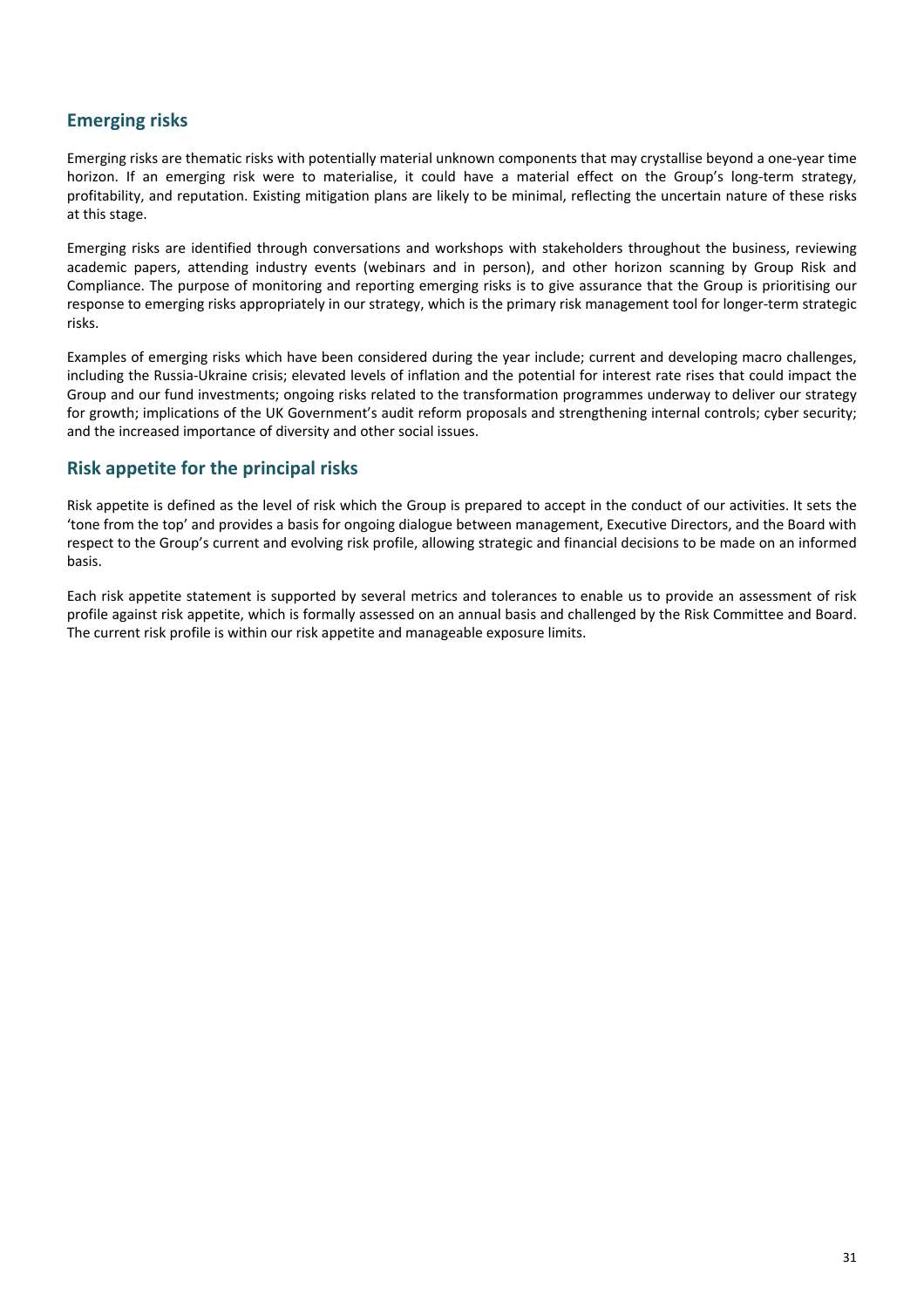# **RESPONSIBILITY STATEMENT**

The responsibility statement below has been prepared in connection with the Company's full annual report for the year ending 31 March 2022. Certain parts thereof are not included within this announcement.

We confirm to the best of our knowledge:

- the financial statements, prepared in accordance with UK-adopted international accounting standards, give a true and fair view of the assets, liabilities, financial position and profit or loss of the Company and the undertakings included in the consolidation taken as a whole; and
- the management report, which is incorporated into the directors' report, includes a fair review of the development and performance of the business and the position of the Company and the undertakings included in the consolidation taken as a whole, together with a description of the principal risks and uncertainties they face.

This responsibility statement was approved by the Board of Directors on 25 May 2022 and is signed on its behalf by:

Benoît Durteste Vijay Bharadia CEO CFOO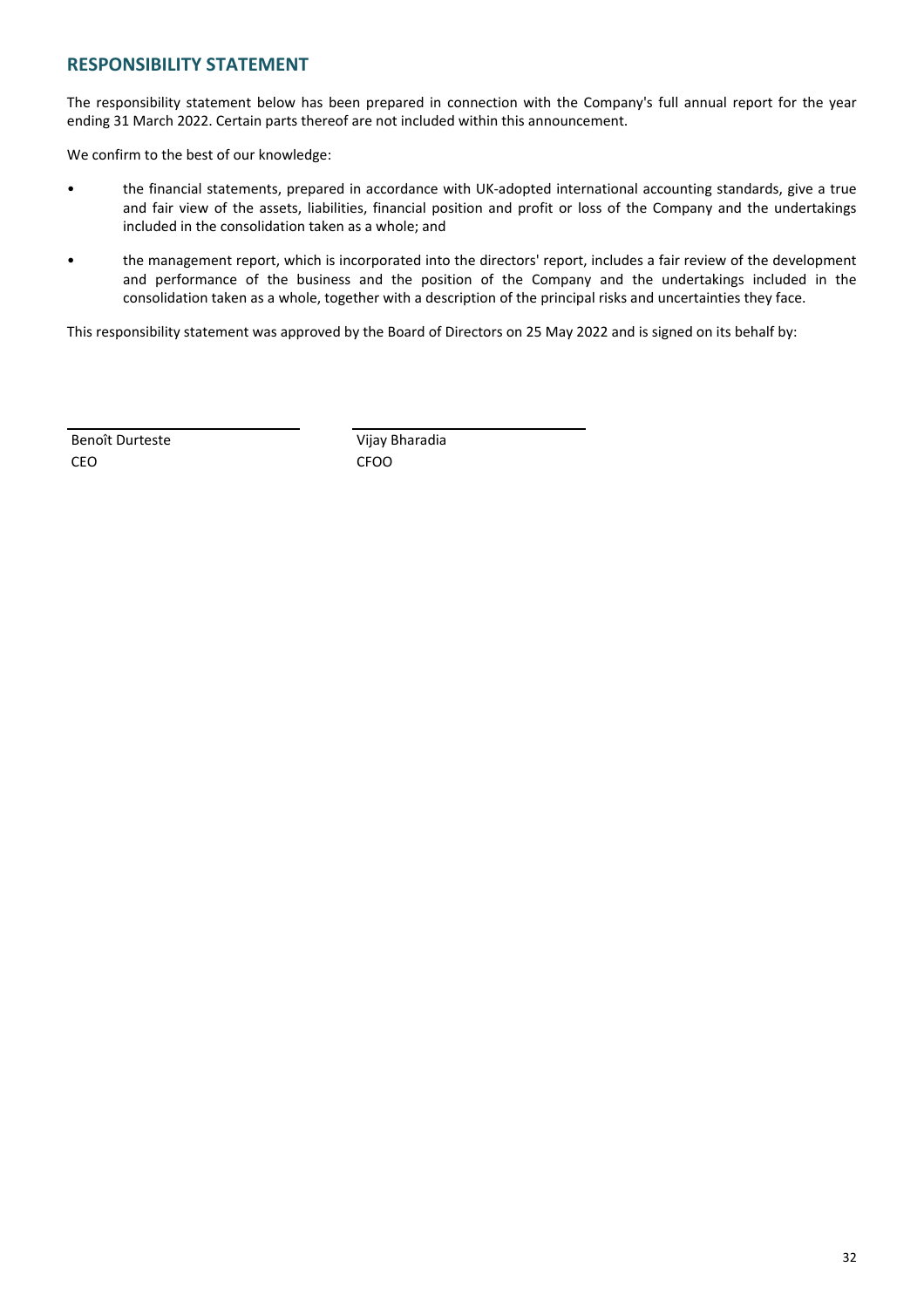# **CONSOLIDATED INCOME STATEMENT**

For the year ended 31 March 2022

|                                                                          | <b>Year ended</b><br><b>31 March 2022</b> | Year ended<br>31 March 2021 |
|--------------------------------------------------------------------------|-------------------------------------------|-----------------------------|
|                                                                          | £m                                        | £m                          |
| Fee and other operating income                                           | 434.0                                     | 331.2                       |
| <b>Finance loss</b>                                                      | (7.4)                                     | (9.4)                       |
| Net gains on investments                                                 | 555.5                                     | 507.4                       |
| <b>Total Revenue</b>                                                     | 982.1                                     | 829.2                       |
| Finance costs                                                            | (53.1)                                    | (56.8)                      |
| Administrative expenses                                                  | (363.1)                                   | (263.1)                     |
| Share of results of joint ventures accounted for using the equity method | (0.5)                                     | 0.2                         |
| Profit before tax                                                        | 565.4                                     | 509.5                       |
| Tax charge                                                               | (31.1)                                    | (48.5)                      |
| Profit after tax from continuing operations                              | 534.3                                     | 461.0                       |
| Loss after tax from disposal groups held for sale                        | (9.2)                                     |                             |
| Profit for the year                                                      | 525.1                                     | 461.0                       |
| <b>Attributable to:</b>                                                  |                                           |                             |
| Equity holders of the parent                                             | 526.8                                     | 457.1                       |
| Non-controlling interests                                                | (1.7)                                     | 3.9                         |
|                                                                          | 525.1                                     | 461.0                       |
| Earnings per share (pence)                                               | 183.7p                                    | 160.3p                      |
| Diluted earnings per share (pence)                                       | 181.1p                                    | 157.5p                      |

Other than for amounts reported as disposal groups held for sale, all activities represent continuing operations.

The accompanying notes are an integral part of these financial statements.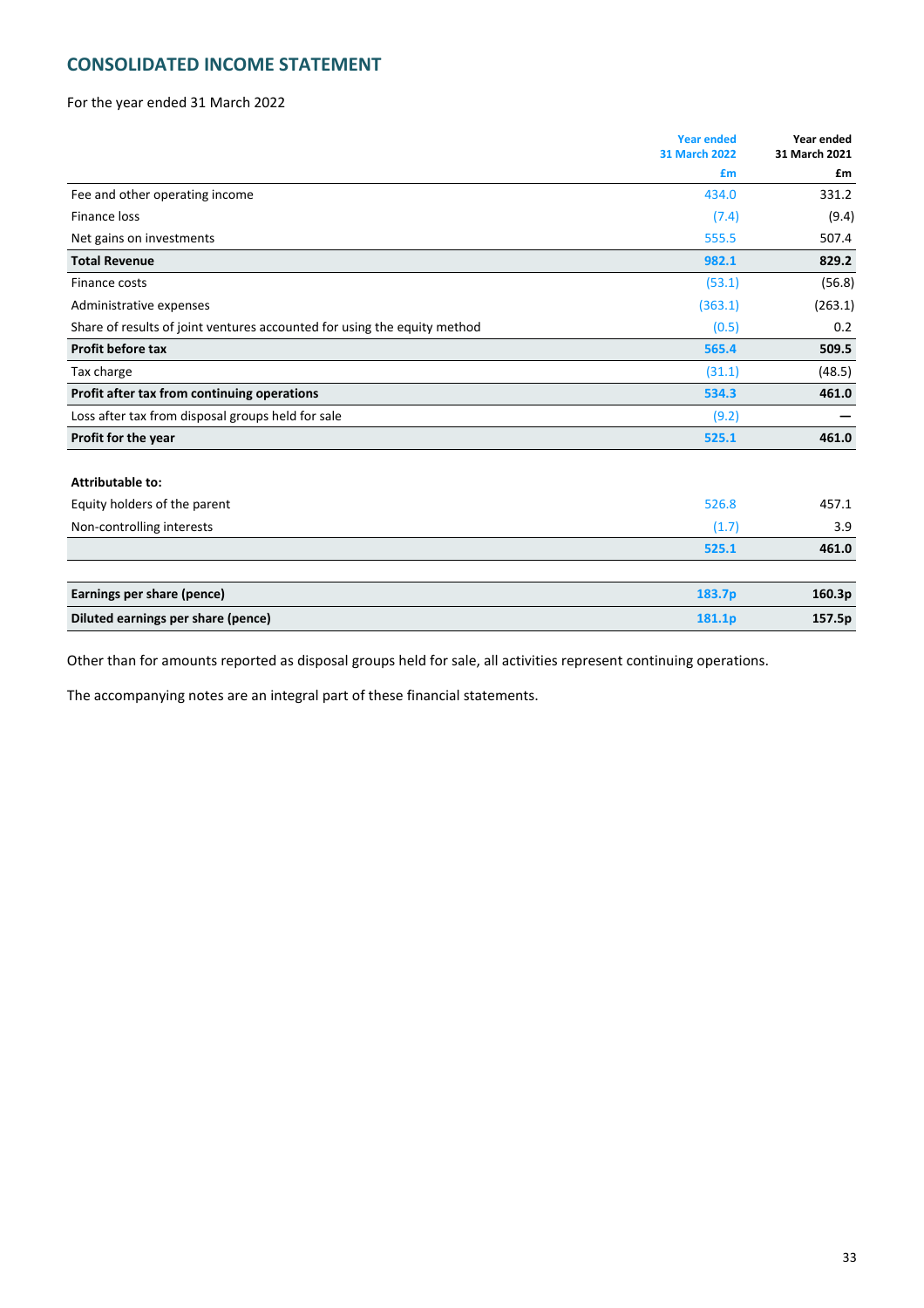# **CONSOLIDATED STATEMENT OF COMPREHENSIVE INCOME**

| For the year ended 31 March 2022                                                             |                                           |                             |
|----------------------------------------------------------------------------------------------|-------------------------------------------|-----------------------------|
|                                                                                              | <b>Year ended</b><br><b>31 March 2022</b> | Year ended<br>31 March 2021 |
| Group                                                                                        | £m                                        | £m                          |
| Profit after tax                                                                             | 525.1                                     | 461.0                       |
| Items that may be subsequently reclassified to profit of loss if specific conditions are met |                                           |                             |
| Exchange differences on translation of foreign operations                                    | 6.9                                       | (8.9)                       |
| Total comprehensive income for the year                                                      | 532.0                                     | 452.1                       |
| <b>Attributable to:</b>                                                                      |                                           |                             |
| Equity holders of the parent                                                                 | 533.7                                     | 448.2                       |
| Non controlling interests                                                                    | (1.7)                                     | 3.9                         |
|                                                                                              | 532.0                                     | 452.1                       |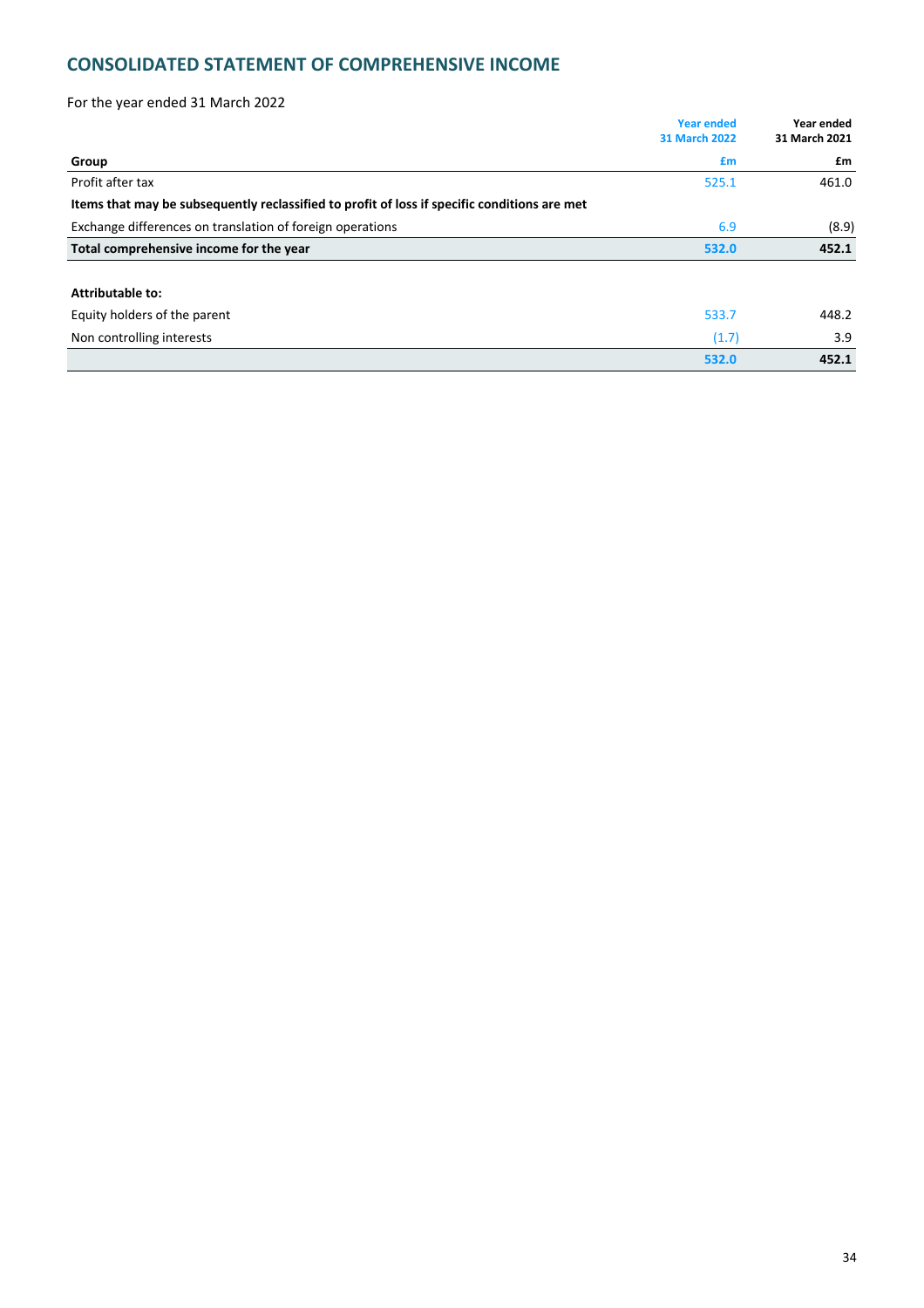# **CONSOLIDATED STATEMENT OF FINANCIAL POSITION**

As at 31 March 2022

|                                                                   | <b>31 March 2022</b> | 31 March 2021 |
|-------------------------------------------------------------------|----------------------|---------------|
|                                                                   | £m                   | £m            |
| <b>Non-current assets</b>                                         |                      |               |
| Intangible assets                                                 | 17.1                 | 21.5          |
| Property, plant and equipment                                     | 60.4                 | 67.0          |
| Investment property                                               | 1.5                  | 1.8           |
| Investment in Joint Venture accounted for under the equity method | 2.2                  | 2.8           |
| Trade and other receivables                                       | 91.1                 | 62.8          |
| Financial assets at fair value                                    | 6,973.1              | 6,264.5       |
| Derivative financial assets                                       | 1.3                  | 2.4           |
| Deferred tax asset                                                | 25.0                 | 8.8           |
|                                                                   | 7,171.7              | 6,431.6       |
| <b>Current assets</b>                                             |                      |               |
| Trade and other receivables                                       | 283.1                | 215.2         |
| Current tax debtor                                                | 31.9                 | 4.4           |
| Financial assets at fair value                                    |                      | 64.6          |
| Derivative financial assets                                       | 137.3                | 109.5         |
| Cash and cash equivalents                                         | 991.8                | 581.2         |
|                                                                   | 1,444.1              | 974.9         |
| Assets of disposal groups held for sale                           | 256.7                | 57.4          |
| <b>Total assets</b>                                               | 8,872.5              | 7,463.9       |
| <b>Non-current liabilities</b>                                    |                      |               |
| Trade and other payables                                          | 76.4                 | 41.9          |
| Financial liabilities at fair value                               | 4,364.7              | 3,882.9       |
| Financial liabilities at amortised cost                           | 1,452.3              | 1,208.9       |
| Other financial liabilities                                       | 52.2                 | 55.0          |
| Derivative financial liabilities                                  | 2.9                  | 31.7          |
| Deferred tax liabilities                                          | 15.1                 | 0.8           |
|                                                                   | 5,963.6              | 5,221.2       |
| <b>Current liabilities</b>                                        |                      |               |
| Provisions                                                        |                      | 0.5           |
| Trade and other payables                                          | 434.4                | 427.3         |
| Current tax creditor                                              | 14.5                 | 3.5           |
| Financial liabilities at amortised cost                           | 201.1                | 112.5         |
| Other financial liabilities                                       | 6.5                  | 3.7           |
| Derivative financial liabilities                                  | 153.4                | 68.2          |
|                                                                   | 809.9                | 615.7         |
| Liabilities of disposal groups held for sale                      | 97.2                 | 4.8           |
| <b>Total liabilities</b>                                          | 6,870.7              | 5,841.7       |
| Equity and reserves                                               |                      |               |
| Called up share capital                                           | 77.3                 | 77.2          |
| Share premium account                                             | 180.3                | 180.2         |
| Other reserves                                                    | 0.2                  | (2.9)         |
| Retained earnings                                                 | 1,688.9              | 1,362.7       |
| Equity attributable to owners of the Company                      | 1,946.7              | 1,617.2       |
| Non-controlling interest                                          | 55.1                 | 5.0           |
| <b>Total equity</b>                                               | 2,001.8              | 1,622.2       |
| <b>Total equity and liabilities</b>                               | 8,872.5              | 7,463.9       |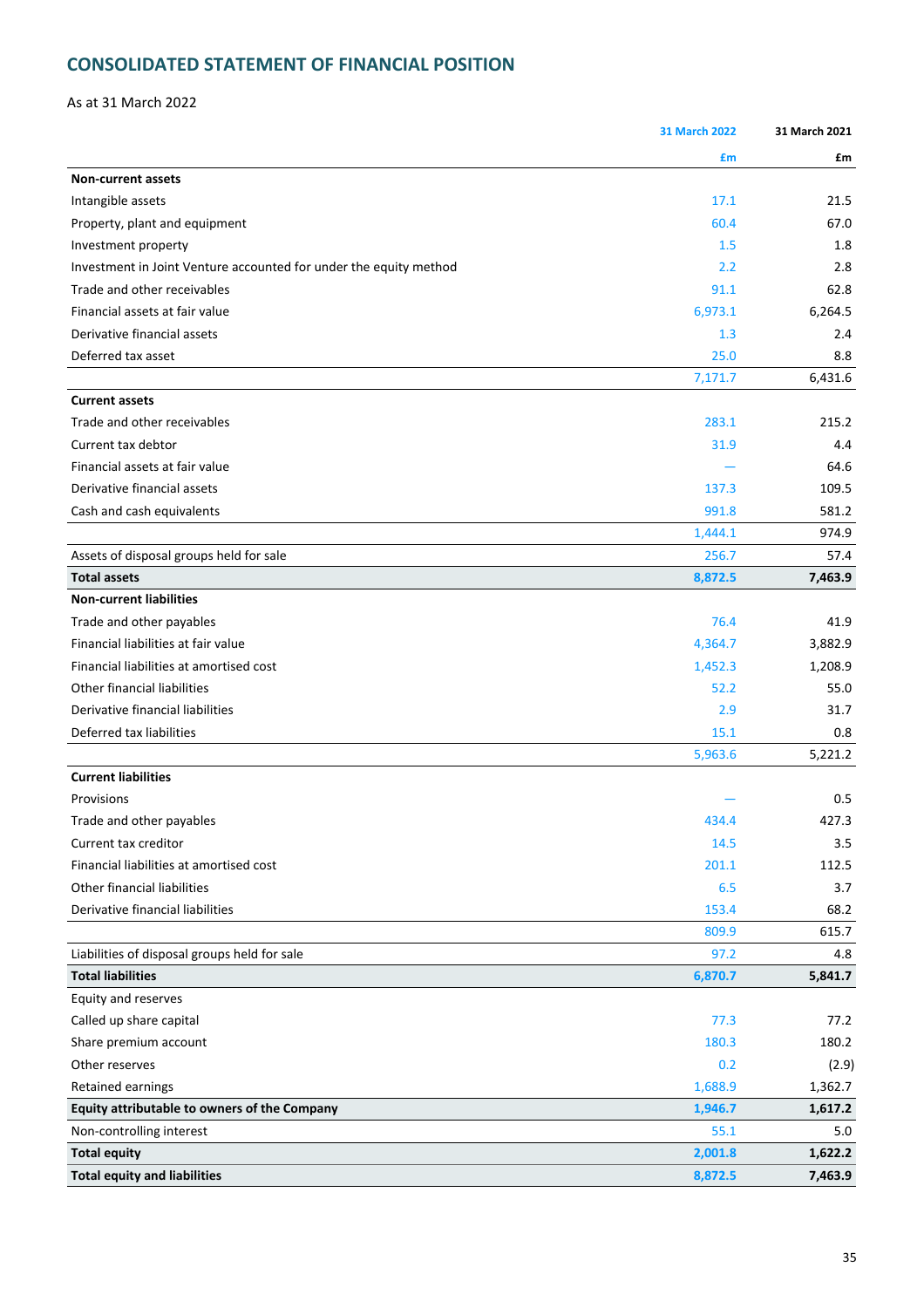# **CONSOLIDATED AND PARENT COMPANY STATEMENTS OF CASH FLOWS**

For the year ended 31 March 2022

|                                                                                        | <b>Year ended</b><br><b>31 March 2022</b> | Year ended<br>31 March 2021 |
|----------------------------------------------------------------------------------------|-------------------------------------------|-----------------------------|
|                                                                                        | £m                                        | £m                          |
| Profit before tax from continuing operations                                           | 565.4                                     | 509.5                       |
| <b>Adjustments for:</b>                                                                |                                           |                             |
| Fee and other operating Income                                                         | (434.0)                                   | (331.2)                     |
| Net investment returns                                                                 | (555.5)                                   | (507.4)                     |
| Net fair value gains on derivatives                                                    | 7.3                                       | 9.4                         |
| Impact of movement in foreign exchange rates                                           | 0.1                                       |                             |
| Interest expense                                                                       | 53.1                                      | 56.8                        |
| Depreciation, amortisation and impairment of property, equipment and intangible assets | 19.5                                      | 19.2                        |
| Share based payment expense                                                            | 29.6                                      | 26.9                        |
| Working capital changes:                                                               |                                           |                             |
| Increase in trade and other receivables                                                | (32.5)                                    | (35.4)                      |
| Increase/(Decrease) in trade and other payables                                        | (27.4)                                    | 87.2                        |
| Cash used in operations                                                                | (374.4)                                   | (165.0)                     |
| Proceeds from sale of current financial assets and disposal groups held for sale       | 185.2                                     | 27.1                        |
| Purchase of current financial assets and disposal groups held for sale                 | (204.0)                                   | (79.6)                      |
| Purchase of investments                                                                | (3,532.8)                                 | (2,836.1)                   |
| Proceeds from sales and maturities of investments                                      | 3,743.8                                   | 2,838.5                     |
| Interest and dividend income received <sup>1</sup>                                     | 259.8                                     | 257.1                       |
| Fee and other operating income received                                                | 393.0                                     | 285.1                       |
| Interest paid                                                                          | (183.3)                                   | (189.8)                     |
| Cash generated from operations                                                         | 287.3                                     | 137.3                       |
| Taxes paid                                                                             | (43.9)                                    | (26.3)                      |
| Net cash flows from operating activities                                               | 243.4                                     | 111.0                       |
| Investing activities                                                                   |                                           |                             |
| Purchase of intangible assets                                                          | (4.3)                                     | (3.9)                       |
| Purchase of property, plant and equipment                                              | (3.5)                                     | (6.9)                       |
| Net cashflow from derivative financial instruments                                     | 22.4                                      | 40.6                        |
| Cashflow as a result of change in control of subsidiary                                | 30.9                                      | 34.9                        |
| Net cash flows from investing activities                                               | 45.5                                      | 64.7                        |
| Financing activities                                                                   |                                           |                             |
| Purchase of Own Shares                                                                 | (20.9)                                    |                             |
| Payment of principal portion of lease liabilities                                      | (4.1)                                     | (6.8)                       |
| Proceeds from borrowings                                                               | 413.5                                     |                             |
| Repayment of long-term borrowings                                                      | (111.5)                                   | (495.6)                     |
| Dividends paid to equity holders of the parent                                         | (165.7)                                   | (150.9)                     |
| Net cash flows from/used in financing activities                                       | 111.3                                     | (653.3)                     |
| Net increase/(decrease) in cash and cash equivalents                                   | 400.2                                     | (477.6)                     |
| Effects of exchange rate differences on cash and cash equivalents                      | 10.4                                      | (28.1)                      |
| Cash and cash equivalents at 1 April                                                   | 581.2                                     | 1,086.9                     |
| Cash and cash equivalents at 31 March                                                  | 991.8                                     | 581.2                       |

1. Comprises of Interest income received for Group of £221.8m (2021:£223.7m) and Dividend income for Group received of £38.0m (2021: £33.4m)

The Group's cash and cash equivalents include £230.3m (2021: £284.3m) of restricted cash held principally by structured entities controlled by the Group.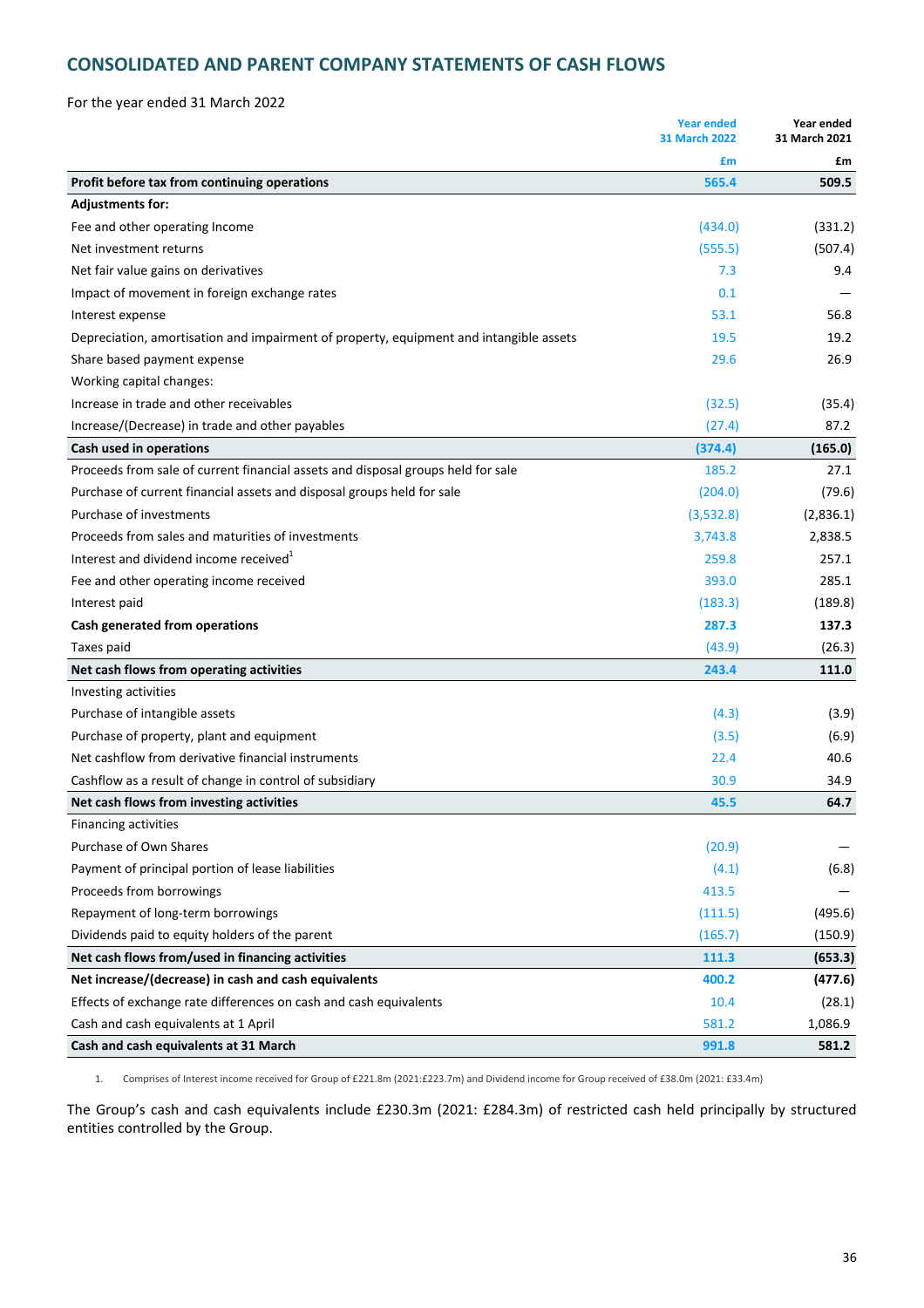# **CONSOLIDATED AND PARENT COMPANY STATEMENTS OF CHANGES IN EQUITY**

### For the year ended 31 March 2022

|                                                              | Share<br>capital | Share<br>premium | Capital<br>redemption<br>reserve <sup>1</sup> | <b>Share</b><br>based<br>payments<br>reserve | Own<br>shares <sup>3</sup> | Foreign<br>currency<br>translation<br>reserve <sup>2</sup> | Retained<br>earnings | <b>Total</b> | Non-<br>controlling<br>interest | Total<br>equity |
|--------------------------------------------------------------|------------------|------------------|-----------------------------------------------|----------------------------------------------|----------------------------|------------------------------------------------------------|----------------------|--------------|---------------------------------|-----------------|
| Group                                                        | £m               | £m               | £m                                            | £m                                           | £m                         | £m                                                         | £m                   | £m           | £m                              | £m              |
| Balance at 1 April 2021                                      | 77.2             | 180.2            | 5.0                                           | 60.5                                         | (82.2)                     | 13.8                                                       | 1,362.7              | 1,617.2      | 5.0                             | 1,622.2         |
| Profit after tax                                             |                  |                  |                                               |                                              |                            |                                                            | 526.8                | 526.8        | (1.7)                           | 525.1           |
| Exchange differences on translation of<br>foreign operations |                  |                  |                                               |                                              |                            | 6.9                                                        |                      | 6.9          |                                 | 6.9             |
| Total comprehensive income/<br>(expense) for the year        |                  |                  |                                               |                                              |                            | 6.9                                                        | 526.8                | 533.7        | (1.7)                           | 532.0           |
| Issue of share capital                                       | 0.1              |                  |                                               |                                              |                            |                                                            |                      | 0.1          |                                 | 0.1             |
| Movement in control of<br>subsidiary                         |                  |                  |                                               |                                              |                            |                                                            | (25.1)               | (25.1)       | 51.8                            | 26.7            |
| Own shares acquired in the year                              |                  |                  |                                               |                                              | (20.9)                     |                                                            |                      | (20.9)       |                                 | (20.9)          |
| Options/awards exercised <sup>4</sup>                        |                  | 0.1              |                                               | (27.8)                                       | 10.1                       |                                                            | (9.8)                | (27.4)       |                                 | (27.4)          |
| Tax on options/awards exercised                              |                  |                  |                                               | 5.2                                          |                            |                                                            |                      | 5.2          |                                 | 5.2             |
| Credit for equity settled share<br>schemes                   |                  |                  |                                               | 29.6                                         |                            |                                                            |                      | 29.6         |                                 | 29.6            |
| Dividends paid                                               |                  |                  |                                               |                                              |                            |                                                            | (165.7)              | (165.7)      |                                 | (165.7)         |
| Balance at 31 March 2022                                     | 77.3             | 180.3            | 5.0                                           | 67.5                                         | (93.0)                     | 20.7                                                       | 1,688.9              | 1,946.7      | 55.1                            | 2,001.8         |

|                                                              | Share<br>capital | <b>Share</b><br>premium | Capital<br>redemption<br>reserve <sup>1</sup> | <b>Share</b><br>based<br>payments<br>reserve | Own<br>shares <sup>3</sup> | Foreign<br>currency<br>translation<br>reserve <sup>2</sup> | Retained<br>earnings | Total   | Non-<br>controlling<br>interest | Total<br>equity |
|--------------------------------------------------------------|------------------|-------------------------|-----------------------------------------------|----------------------------------------------|----------------------------|------------------------------------------------------------|----------------------|---------|---------------------------------|-----------------|
| Group                                                        | £m               | £m                      | £m                                            | £m                                           | £m                         | £m                                                         | £m                   | £m      | £m                              | £m              |
| Balance at 1 April 2020                                      | 77.2             | 179.9                   | 5.0                                           | 58.4                                         | (114.4)                    | 22.7                                                       | 1,080.4              | 1,309.2 | 1.5                             | 1,310.7         |
| Profit after tax                                             |                  |                         |                                               |                                              |                            | –                                                          | 457.1                | 457.1   | 3.9                             | 461.0           |
| Exchange differences on translation of<br>foreign operations |                  |                         |                                               |                                              |                            | (8.9)                                                      | –                    | (8.9)   | —                               | (8.9)           |
| Total comprehensive income/<br>(expense) for the year        |                  |                         |                                               |                                              |                            | (8.9)                                                      | 457.1                | 448.2   | 3.9                             | 452.1           |
| Movement in control of subsidiary                            |                  |                         |                                               |                                              |                            |                                                            | (0.1)                | (0.1)   | (0.4)                           | (0.5)           |
| Options/awards exercised <sup>4</sup>                        |                  | 0.3                     |                                               | (31.6)                                       | 32.2                       | —                                                          | (23.8)               | (22.9)  | —                               | (22.9)          |
| Tax on options/awards exercised                              |                  |                         |                                               | 6.8                                          |                            |                                                            |                      | 6.8     | —                               | 6.8             |
| Credit for equity settled share<br>schemes                   |                  |                         |                                               | 26.9                                         |                            |                                                            |                      | 26.9    | —                               | 26.9            |
| Dividends paid                                               |                  |                         |                                               |                                              |                            |                                                            | (150.9)              | (150.9) |                                 | (150.9)         |
| Balance at 31 March 2021                                     | 77.2             | 180.2                   | 5.0                                           | 60.5                                         | (82.2)                     | 13.8                                                       | 1,362.7              | 1,617.2 | 5.0                             | 1,622.2         |

1. The capital redemption reserve is a reserve created when a company buys its own shares which reduces its share capital. This reserve is not distributable to shareholders. £1.4m of the balance relates to the conversion of ordinary shares and convertible shares into ordinary shares in 1994. The remaining £3.6m relates to the cancellation of treasury shares in 2015.

2. Other comprehensive income/(expense) reported in the foreign currency translation reserve represents foreign exchange gains and losses on the translation of subsidiaries reporting in currencies other than sterling.

3. The movement in the Group Own shares reserve in respect of Options/awards exercised, represents the employee shares vesting net of personal taxes and social security.

4. The associated personal taxes and social security liabilities are settled by the Group with the equivalent value of shares retained in the Own shares reserve.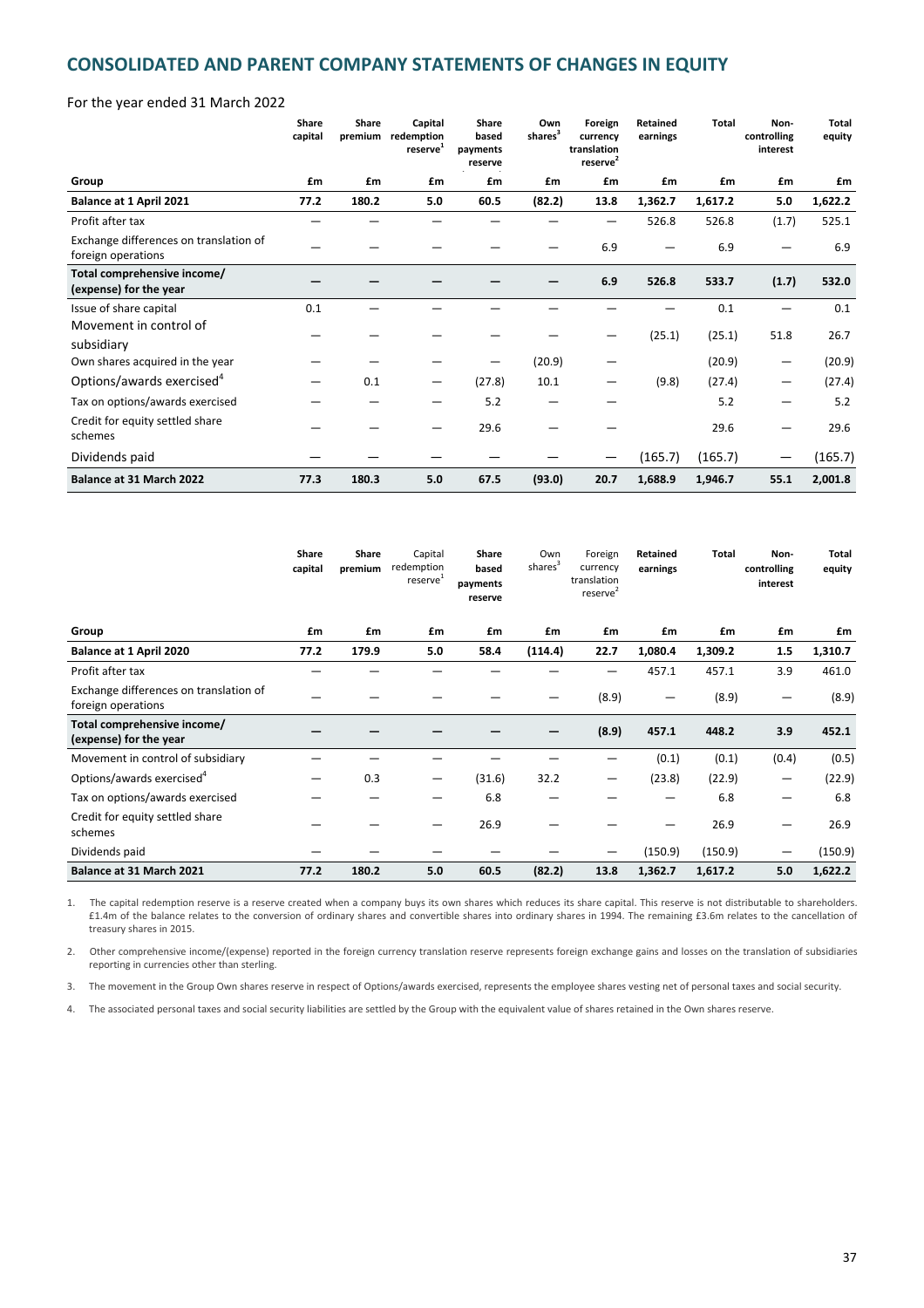# **NOTES TO THE FINANCIAL STATEMENTS**

# 1. General information and basis of preparation

# General information

Intermediate Capital Group plc (the 'Parent Company', 'Company' or 'ICG plc') is a public company limited by shares, incorporated, domiciled and registered in England and Wales under the Companies Act, with the company registration number 02234775. The registered office is Procession House, 55 Ludgate Hill, New Bridge Street, London EC4M 7JW.

The consolidated financial statements for the year to 31 March 2022 comprise the financial statements of the Parent Company and its consolidated subsidiaries (collectively, the 'Group'). The nature of the Group's operations and its principal activities are detailed in the Strategic Report.

# Basis of preparation

The consolidated financial statements of the Group and Company are prepared in accordance with UK-adopted international accounting standards (IAS) and, as regards the Parent Company financial statements, as applied in accordance with the provisions of the Companies Act 2006. The Company has taken advantage of section 408 of the Companies Act 2006 not to present the Parent Company profit and loss account.

The financial statements have been prepared on a going concern basis and under the historical cost convention, except for financial instruments that are measured at fair value through profit and loss at the end of the reporting period, as detailed in Note 4.

In the application of the Group's accounting policies, the Directors are required to make judgements, estimates and assumptions about the carrying amounts of assets and liabilities that are not readily apparent from other sources. The estimates and associated assumptions are based on historical experience and other factors that are considered to be relevant. Actual results may differ from these estimates.

The judgements, estimates and underlying assumptions are reviewed on an ongoing basis. Revisions to accounting estimates are recognised in the period in which the estimate is revised if the revision affects only that period, or in the period of the revision and future periods if the revision affects both current and future periods. Details of the critical judgements made, and key sources of estimation uncertainty, are included in note 1 and in the note to which the critical judgement or source of estimation uncertainty relates.

In preparing the financial statements, the Directors have considered the impact of climate change, particularly in the context of the climate change risks identified in the TCFD Report. The Directors' considerations included the medium and longerterm cash flow impacts of climate change on a number of key estimates within the financial statements, including:

- the valuation of financial assets; and
- the application of the Group's revenue recognition policy, primarily the impact on the net asset value (NAV) of funds on which performance-related fees are generated.

These considerations did not have a material impact on the financial reporting judgements and estimates in the current year. This reflects the conclusion that climate change is not expected to have a significant impact on the Group's short-term cash flows including those considered in the going concern and viability assessments.

The accounting policies as set out in the notes to the accounts have been applied consistently to all periods presented in these consolidated financial statements.

## **Basis of consolidation**

The Group's financial statements consolidate the results of Intermediate Capital Group plc and entities controlled by the Company for the period to 31 March each year. Control is achieved when the Company has power over the relevant activities, exposure to variable returns from the investee, and the ability to affect those returns through its power over the investee.

The assessment of control is based on all relevant facts and circumstances and the Group reassesses its conclusion if there is an indication that there are changes in facts and circumstances. Subsidiaries are included in the consolidated financial statements from the date that control commences, until the date that control ceases.

Each component of other comprehensive income and profit or loss is attributed to the owners of the Company and to the non-controlling interests. Adjustments are made where required to the financial statements of subsidiaries for consistency with the accounting policies of the Group. All intra-group transactions, balances, unrealised income and expenses are eliminated on consolidation.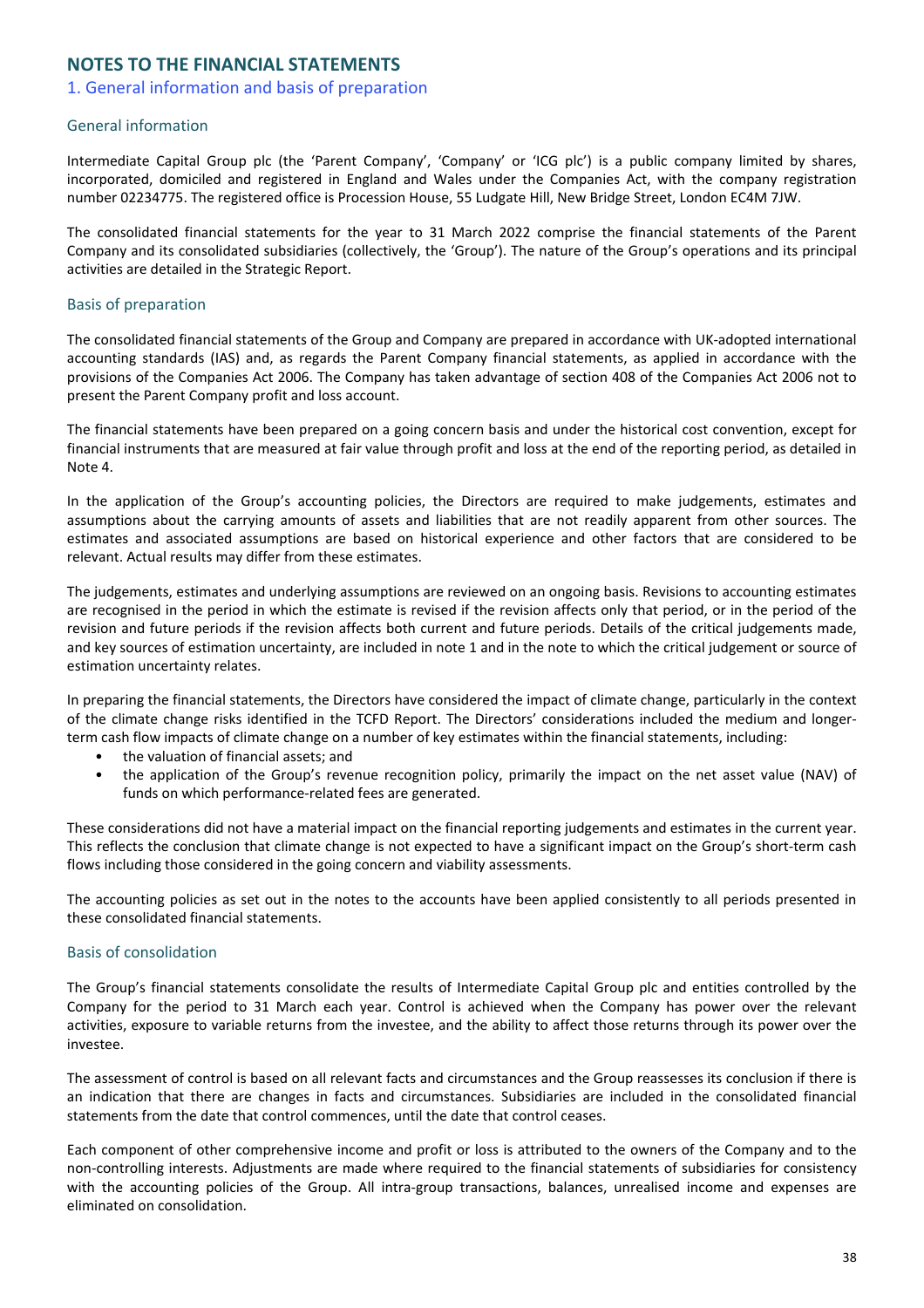# **Critical judgement**

In preparing the financial statements, apart from those involving estimations, two critical judgements have been made by the Directors in the application of the Group's accounting policies:

- The Group's assessment as to whether it controls certain investee entities, including third-party funds and carried interest partnerships, and is therefore required to consolidate the investee, as detailed above.
- ii. The application of the Group's revenue recognition policy in respect of the performance fee component of management fees. Judgement is primarily applied in considering the timings of when expected performance conditions will be met and the appropriate constraint to be applied. The Group's assessment of this critical judgement is discussed further in note 2.

### **Key sources of estimation uncertainty**

The key sources of estimation uncertainty at the reporting date, that may have a significant risk of causing a material adjustment to the carrying amounts of assets and liabilities within the next financial year, results from the Group's assessment of fair value of its financial assets and liabilities (discussed further in note 4) and the impact of this assessment on trade and other payables related to the Deal Vintage Bonus.

Critical judgements and key sources of estimation uncertainty are reviewed by the Audit Committee during the year.

### Foreign currencies

The functional currency of the Company is sterling as the Company's shares are denominated in sterling and the Company's costs are primarily incurred in sterling. The Group has determined the presentational currency of the Group is the functional currency of the Company. Information is presented to the nearest million ( $Em$ ).

Transactions denominated in foreign currencies are translated using the exchange rates prevailing at the date of the transactions. At each reporting date, monetary assets and liabilities denominated in a foreign currency are retranslated at the rates prevailing at the reporting date. Non-monetary assets and liabilities denominated in foreign currencies that are measured at fair value are translated at the rate prevailing at the date the fair value was determined. Non-monetary items that are measured at historical cost are translated using rates prevailing at the date of the transaction.The assets and liabilities of the Group's foreign operations are translated using the exchange rates prevailing at the reporting date. Income and expense items are translated using the average exchange rates during the year. Exchange differences arising from the translation of foreign operations are taken directly to the foreign currency translation reserve. On disposal of a foreign operation, exchange differences previously recognised in other comprehensive income are reclassified to the income statement.

## Going concern

The Directors have, at the time of approving the financial statements, a reasonable expectation that the Company and the Group have adequate resources to continue in operational existence for the foreseeable future. Therefore, they continue to adopt the going concern basis of preparing the financial statements.

In assessing the Group's ability to continue in its capacity as a going concern, the Board and the Executive Directors of the Group considered:

- The ongoing impacts of the Covid-19 pandemic, including market volatility and new ways of working
- The impact of conflict in Ukraine and the macro-inflationary backdrop on investment performance
- The impact on the Group's fee income. Specifically, performance-related revenue, as part of this assessment the Group performed additional sensitivity analysis around performance fees and the impact this would have on overall fee income. This is discussed in note 2
- The adequacy of the Group's capital and liquidity throughout the pandemic and potential shortfalls in access to capital. As at 31 March 2022 the Group has available liquidity of £1.3bn, including £550m of undrawn debt facilities. The macro-economic scenarios were in line with those used in the ICAAP stress test
- The operational resilience of the Group's critical functions to maintain risk management and compliance. Including IT, Finance, Treasury and Operations
- The regulatory and legal environment and any potential conduct risks which could arise
- The appropriateness of valuation techniques applied to determine the fair value of investments that are not quoted in an active market. This is discussed further in note 4
- Those entities which are not controlled by the Group but where the Group has a joint venture relationship or has significant influence over an associate and whether they have the ability to continue as a going concern. These risks have been captured in the Group's overall fair value assessments of the underlying assets described in note 4.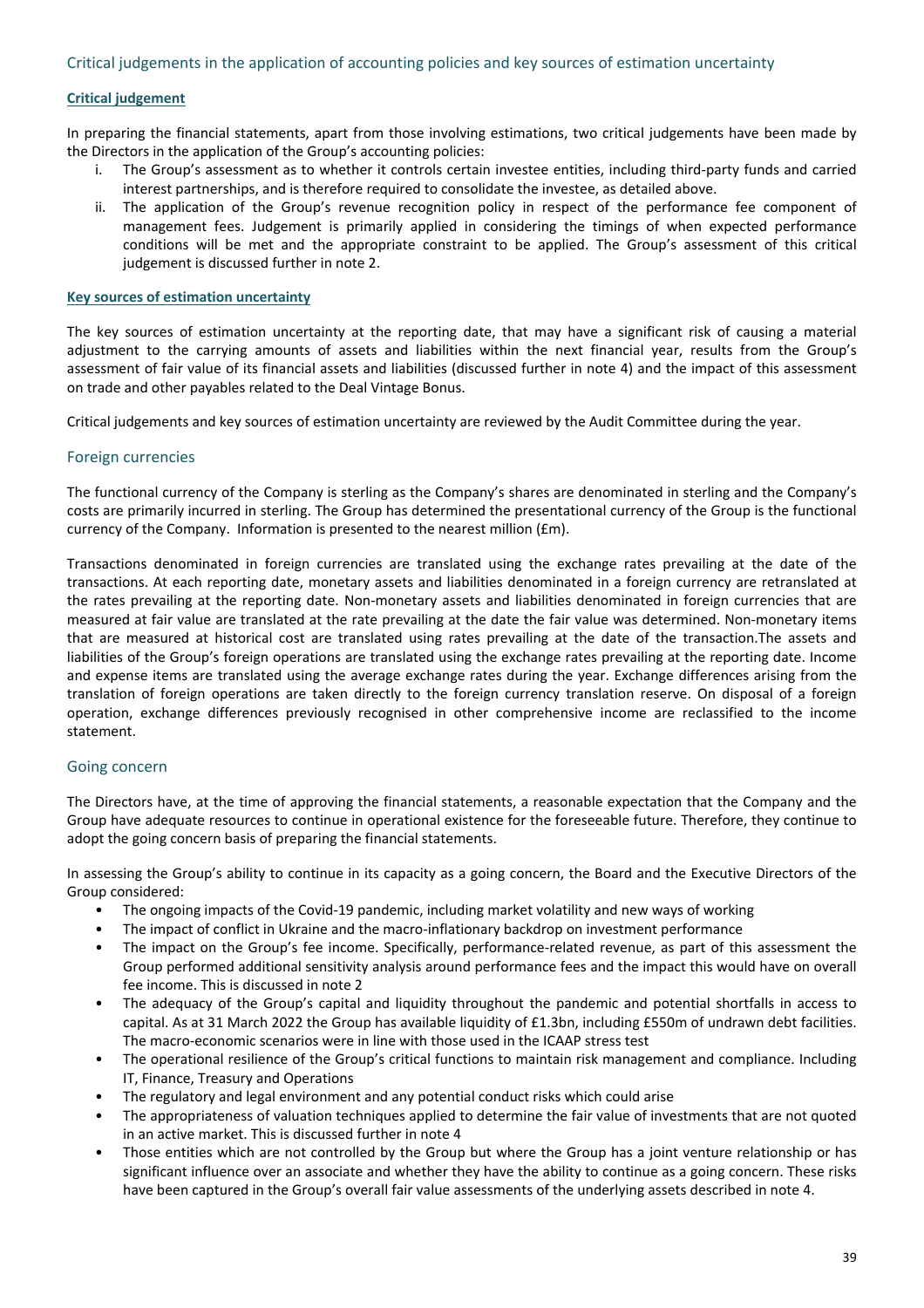The Directors have concluded based on the above assessment that the preparation of the financial statements on a going concern basis, to 30 June 2023, a period of more than 12 months from the date of signing of the financial statements, continues to be appropriate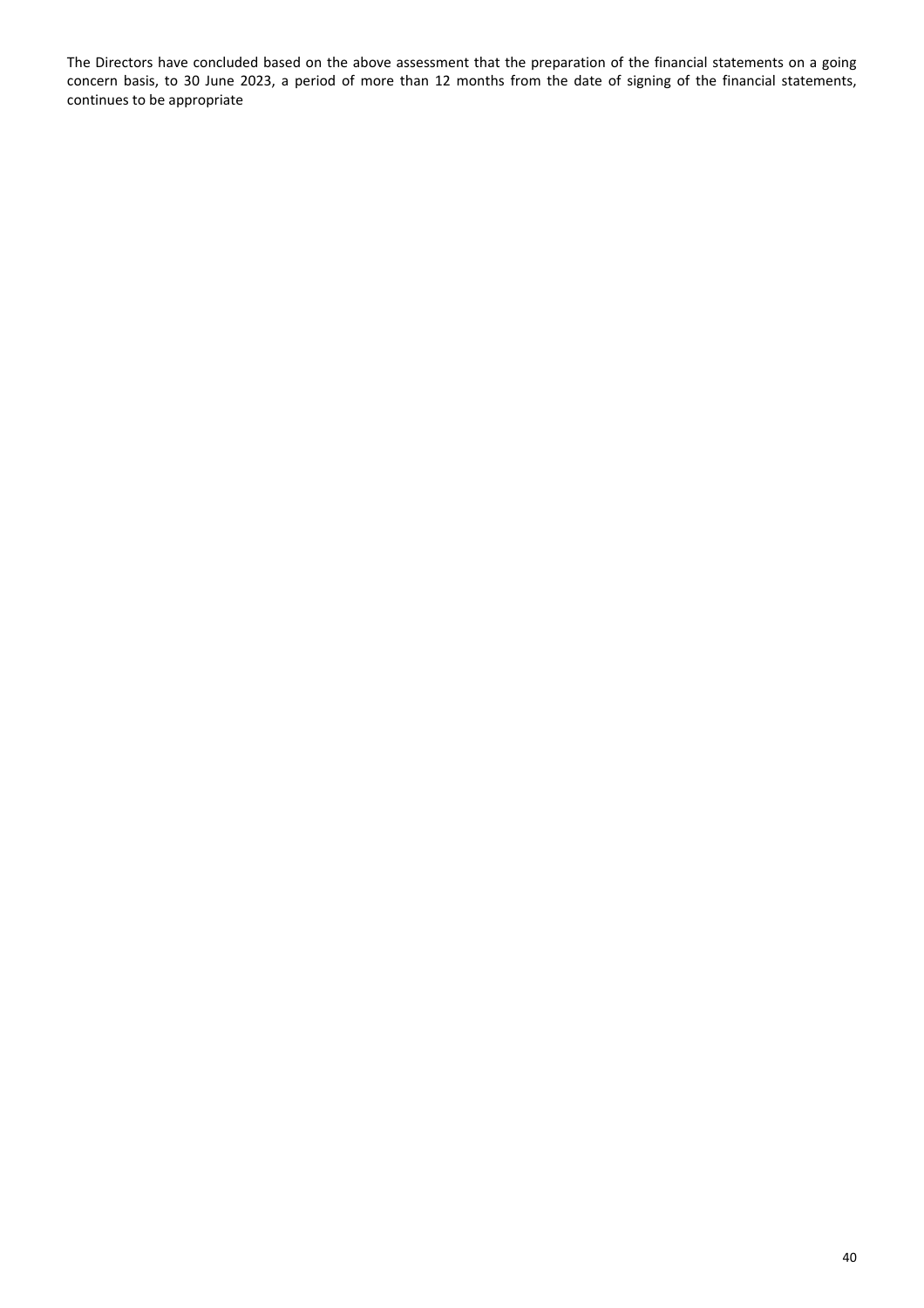# 2. Revenue

Revenue and its related cash flows, within the scope of IFRS 15 'Revenue from Contracts with Customers', are derived from the Group's fund management company activities and are presented net of any consideration payable to a customer in the form of rebates. The significant components of the Group's fund management revenues are as follows:

|                                 | <b>Year ended</b><br><b>31 March 2022</b> | Year ended<br>31 March 2021 |
|---------------------------------|-------------------------------------------|-----------------------------|
| <b>Type of contract/service</b> | £m                                        | £m                          |
| Management fees <sup>1</sup>    | 429.4                                     | 325.0                       |
| Other income                    | 4.6                                       | 6.2                         |
| Fee and other operating income  | 434.0                                     | 331.2                       |

1.Included within management fees is £57.5m (2021: £65.3m) of performance related fees.

#### **Management** fees

The Group earns management fees from its investment management services. Management fees are charged on third-party capital managed by the Group and are based on an agreed percentage of either committed capital, invested capital or NAV, dependent on the fund. Management fees comprise both non-performance and performance-related fee elements related to one contract obligation.

Non-performance-related management fees for the year of £371.9m (2021: £259.7m) are charged in arrears and are recognised in the period services are performed.

Performance-related management fees (performance fees) are recognised only to the extent it is highly probable that there will not be a significant reversal of the revenue recognised in the future. This is generally towards the end of the contract period or upon early liquidation of a fund. The estimate of performance fees is made with reference to the liquidation profile of the fund, which factors in portfolio exits and timeframes. For certain funds the estimate of performance fees is made with reference to specific requirements. A constraint is applied to the estimate to reflect uncertainty of future fund performance. Performance fees of £57.5m (2021: £65.3m) have been recognised in the year. Performance fees will only be crystallised and received in cash when the relevant fund performance hurdle is met.

There are no other individually significant components of revenue from contracts with customers.

## Critical judgement

A critical judgement for the Group is whether performance fees will meet their expected performance conditions within the expected timeframes. The Group bases its assessment on the best available information pertaining to the funds and the activity of the underlying assets within that fund. The valuation of the underlying assets within a fund will be subject to fluctuations in the future, including the impact of macroeconomic factors outside the Group's control. The information on which this judgement is based is the liquidation NAV of the relevant funds (which are subject to annual audit).

The Directors base their projected views on a 24-month look-forward basis, the 'forecast period', from the year end. The Directors believe they have a reasonable basis on which to judge expected exits and value within a two-year horizon, but not beyond that.

Within this forecast period, the Directors will consider funds that have either reached their hurdle rate or are expected to reach the hurdle rate in the forecast period. In determining whether a fund is expected to reach the hurdle rate, the key inputs are the latest expected repayment dates of the underlying assets and expected proceeds on realisation, as approved by the Fund Investment Committees.

Where the hurdle date is expected to be reached within 24 months of the year end but performance fees are not yet paid, a constraint will be applied within the determination of the performance fee receivable. Application of the constraint limits the revenue recognised. This is assessed by on a case-by-case basis.

The weighted-average constraint at the reporting date is 46%. If the average constraint were to increase by 10 basis points to 56% this would result in a reduction in revenue of £0.62m. Conversely, a 10% decrease in constraint would result in an increase in revenue of £0.55m being recognised in the income statement. In certain limited circumstances performance fees received may be subject to clawback provisions if the performance of the fund deteriorates materially following the receipt of performance fees.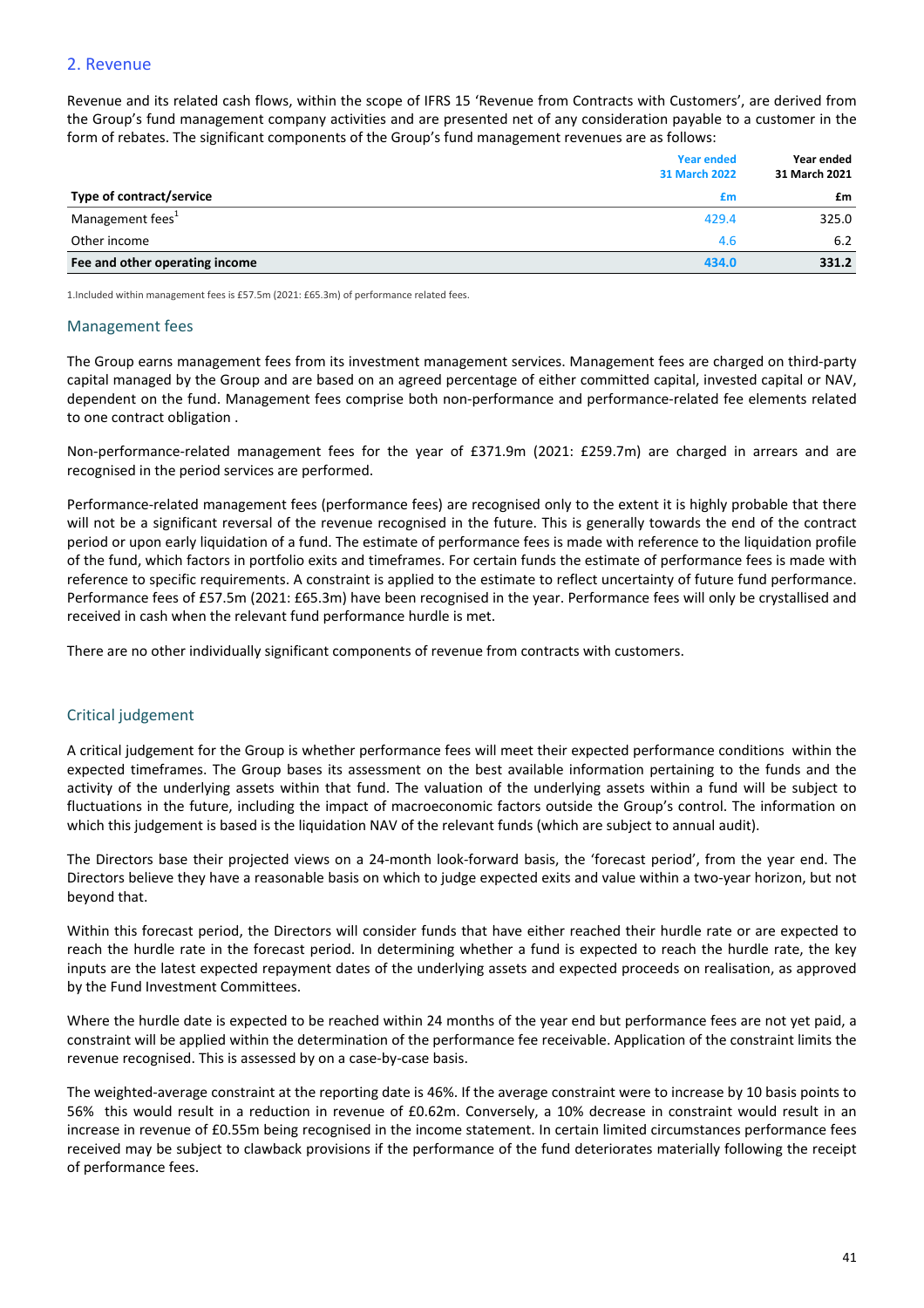# 3. Segmental reporting

For management purposes, the Group is organised into two operating segments, the Fund Management Company ('FMC') and the Investment Company ('IC') which are also reportable segments. In identifying the Group's reportable segments, management considered the basis of organisation of the Group's activities, the economic characteristics of the operating segments, and the type of products and services from which each reportable segment derives its revenues.

The Executive Directors monitor the operating results of the FMC and the IC for the purpose of making decisions about resource allocation and performance assessment. The Group does not aggregate the FMC and IC as those segments do not have similar economic characteristics. Information about these segments is presented below.

The FMC earns fee income for the provision of investment management services and incurs the majority of the Group's costs in delivering these services, including the cost of the investment teams and the cost of support functions, primarily marketing, operations, information technology and human resources.

The IC is charged a management fee of 1% of the carrying value of the average balance sheet investment portfolio by the FMC and this is shown below as the Inter-segmental fee. The costs of finance, treasury and legal teams, and other Group costs primarily related to being a listed entity, are allocated to the IC. The remuneration of the Executive Directors is allocated equally to the FMC and the IC.

The amounts reported for management purposes in the tables below are reconciled to the IFRS reported amounts on the following pages.

|                                    | Year ended 31 March 2022 |        |                                     |            | Year ended 31 March 2021 |                              |
|------------------------------------|--------------------------|--------|-------------------------------------|------------|--------------------------|------------------------------|
|                                    | <b>FMC</b>               | IC.    | <b>Reportable</b><br>segments Total | <b>FMC</b> | IC                       | Reportable<br>segments Total |
|                                    | £m                       | £m     | £m                                  | £m         | £m                       | £m                           |
| External fee income                | 448.7                    | 0.5    | 449.2                               | 333.7      |                          | 333.7                        |
| Inter-segmental fee                | 24.8                     | (24.8) |                                     | 21.4       | (21.4)                   |                              |
| Other operating income             | 1.7                      | 2.1    | 3.8                                 |            | 2.6                      | 2.6                          |
| Fund management fee income         | 475.2                    | (22.2) | 453.0                               | 355.1      | (18.8)                   | 336.3                        |
| Net investment returns             |                          | 485.7  | 485.7                               |            | 445.1                    | 445.1                        |
| Dividend income                    | 38.0                     |        | 38.0                                | 33.4       |                          | 33.4                         |
| Net fair value loss on derivatives | (0.4)                    | (11.8) | (12.2)                              |            | (7.3)                    | (7.3)                        |
| <b>Total revenue</b>               | 512.8                    | 451.7  | 964.5                               | 388.5      | 419.0                    | 807.5                        |
| Interest expense                   | (1.7)                    | (50.5) | (52.2)                              |            | (55.5)                   | (55.5)                       |
| Staff costs                        | (76.0)                   | (16.7) | (92.7)                              | (63.3)     | (12.4)                   | (75.7)                       |
| Incentive scheme costs             | (87.2)                   | (82.5) | (169.7)                             | (73.1)     | (30.4)                   | (103.5)                      |
| Other administrative expenses      | (61.7)                   | (19.4) | (81.1)                              | (49.8)     | (15.3)                   | (65.1)                       |
| Profit before tax                  | 286.2                    | 282.6  | 568.8                               | 202.3      | 305.4                    | 507.7                        |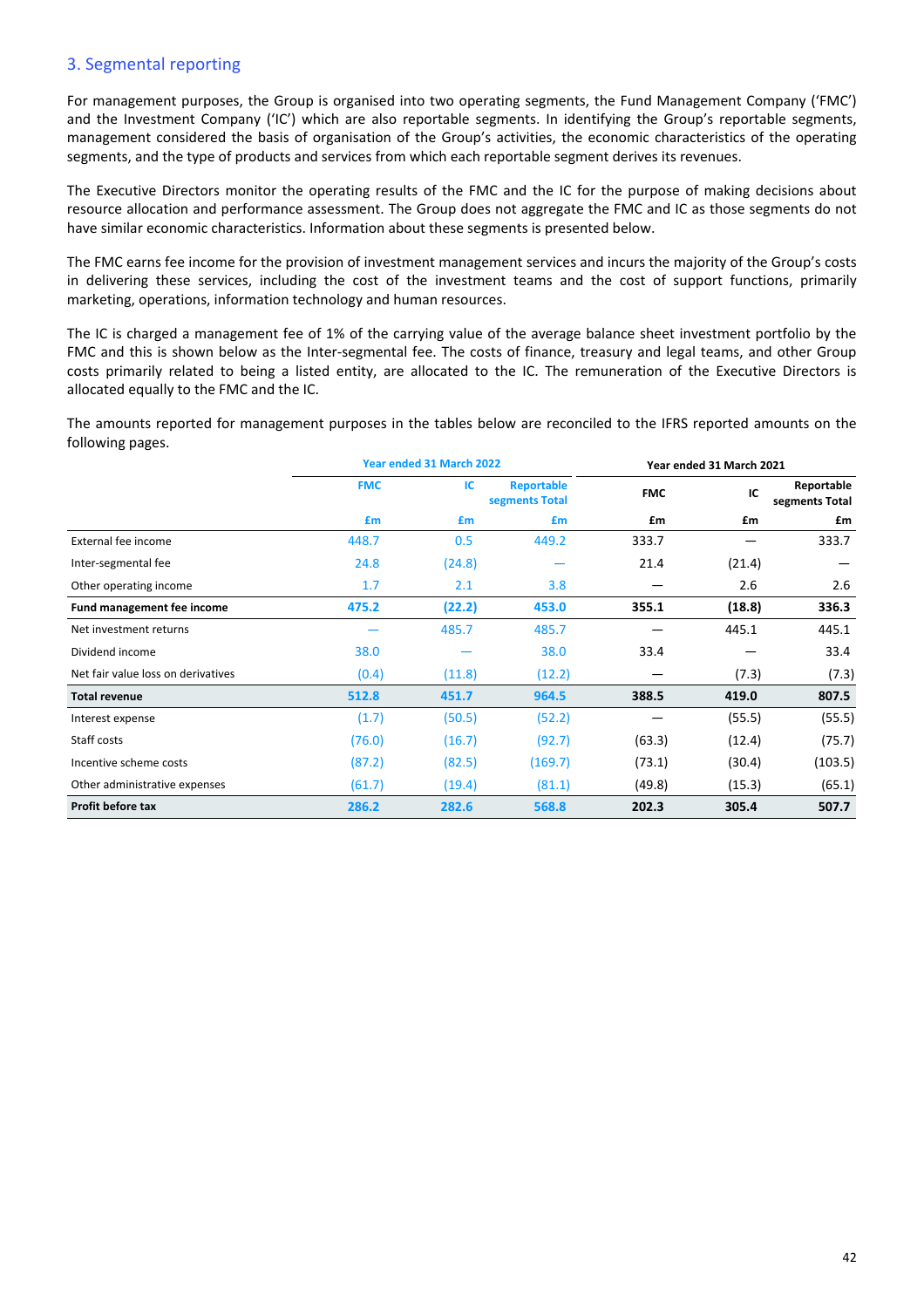# Reconciliation of amounts reported to the Executive Directors to the financial statements reported under IFRS

Included in the following tables are statutory adjustments made to the following:

All income generated from the balance sheet investment portfolio is presented as net investment returns for reportable segments purposes, whereas under IFRS it is presented within gains on investments and other operating income. Total reportable segment figures are alternative performance measures ('APM')

The structured entities controlled by the Group are presented as fair value investments for reportable segments (APM), whereas the statutory financial statements present these entities on a consolidated basis under IFRS

# Consolidated income statement

|                                                                      | <b>Reportable</b><br>segments | entities | <b>Consolidated Financial statements</b> |
|----------------------------------------------------------------------|-------------------------------|----------|------------------------------------------|
| Year ended 31 March 2022                                             | £m                            | Em       | £m                                       |
| Fund management fee income                                           | 449.2                         | (19.8)   | 429.4                                    |
| Other operating income                                               | 3.8                           | 0.8      | 4.6                                      |
| Fee and other income                                                 | 453.0                         | (19.0)   | 434.0                                    |
| Dividend income                                                      | 38.0                          | (38.0)   |                                          |
| Net fair value gain/(loss) on derivatives                            | (12.2)                        | 4.8      | (7.4)                                    |
| <b>Finance and Dividend income/(loss)</b>                            | 25.8                          | (33.2)   | (7.4)                                    |
| Net investment returns/gains on investments                          | 485.7                         | 69.8     | 555.5                                    |
| <b>Total revenue</b>                                                 | 964.5                         | 17.6     | 982.1                                    |
| <b>Finance costs</b>                                                 | (52.2)                        | (0.9)    | (53.1)                                   |
| Staff costs                                                          | (92.7)                        | 0.3      | (92.4)                                   |
| Incentive scheme costs                                               | (169.7)                       |          | (169.7)                                  |
| Other administrative expenses                                        | (81.1)                        | (19.9)   | (101.0)                                  |
| <b>Administrative expenses</b>                                       | (343.5)                       | (19.6)   | (363.1)                                  |
| Share of results of joint ventures accounted for using equity method |                               | (0.5)    | (0.5)                                    |
| Profit before tax                                                    | 568.8                         | (3.4)    | 565.4                                    |
| Tax charge                                                           | (30.8)                        | (0.3)    | (31.1)                                   |
| Profit/(loss) after tax from disposal groups held for sale           |                               | (9.2)    | (9.2)                                    |
| <b>Profit after tax</b>                                              | 538.0                         | (12.9)   | 525.1                                    |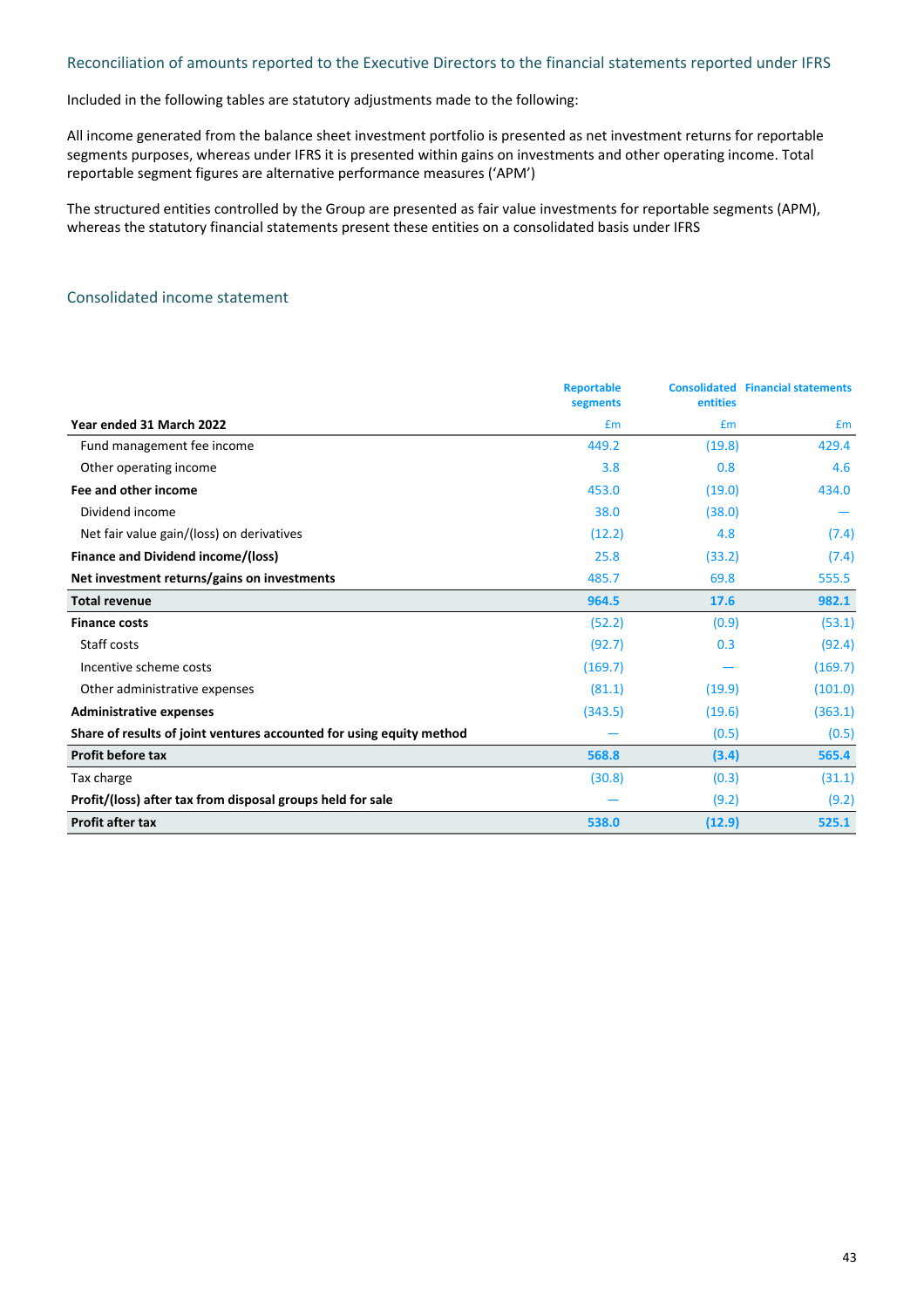|                                                                      | Reportable<br>segments | entities | <b>Consolidated Financial statements</b> |
|----------------------------------------------------------------------|------------------------|----------|------------------------------------------|
| Year ended 31 March 2021                                             | £m                     | £m       | £m                                       |
| Fund management fee income                                           | 333.7                  | (8.7)    | 325.0                                    |
| Other operating income                                               | 2.6                    | 3.6      | 6.2                                      |
| Fee and other income                                                 | 336.3                  | (5.1)    | 331.2                                    |
| Dividend income                                                      | 33.4                   | (33.4)   |                                          |
| Net fair value loss on derivatives                                   |                        | (9.4)    | (9.4)                                    |
| Finance and Dividend income/(loss)                                   | 33.4                   | (42.8)   | (9.4)                                    |
| Net investment returns/gains on investments                          | 445.1                  | 62.3     | 507.4                                    |
| <b>Total revenue</b>                                                 | 814.8                  | 14.4     | 829.2                                    |
| <b>Finance costs</b>                                                 | (62.8)                 | 6.0      | (56.8)                                   |
| Staff costs                                                          | (75.7)                 | (0.1)    | (75.8)                                   |
| Incentive scheme costs                                               | (103.5)                |          | (103.5)                                  |
| Other administrative expenses                                        | (65.1)                 | (18.7)   | (83.8)                                   |
| <b>Administrative expenses</b>                                       | (244.3)                | (18.8)   | (263.1)                                  |
| Share of results of joint ventures accounted for using equity method |                        | 0.2      | 0.2                                      |
| Profit before tax                                                    | 507.7                  | 1.8      | 509.5                                    |
| Tax charge                                                           | (45.0)                 | (3.5)    | (48.5)                                   |
| Profit after tax                                                     | 462.7                  | (1.7)    | 461.0                                    |

# Consolidated statement of financial position

|                                      | 2022                          |          |                                          |  |
|--------------------------------------|-------------------------------|----------|------------------------------------------|--|
|                                      | <b>Reportable</b><br>segments | entities | <b>Consolidated Financial statements</b> |  |
|                                      | £m                            | £m       | Em                                       |  |
| Non-current financial assets         | 2,728.4                       | 4,246.0  | 6,974.4                                  |  |
| Other non-current assets             | 193.3                         | 4.0      | 197.3                                    |  |
| Cash                                 | 761.5                         | 230.3    | 991.8                                    |  |
| Current financial assets             | 126.4                         | 10.9     | 137.3                                    |  |
| Other current assets                 | 193.2                         | 378.5    | 571.7                                    |  |
| <b>Total assets</b>                  | 4,002.8                       | 4,869.7  | 8,872.5                                  |  |
| Non-current financial liabilities    | 1,507.4                       | 4,364.7  | 5,872.1                                  |  |
| Other non-current liabilities        | 91.2                          | 0.3      | 91.5                                     |  |
| <b>Current financial liabilities</b> | 256.4                         | 104.6    | 361.0                                    |  |
| Other current liabilities            | 152.8                         | 393.3    | 546.1                                    |  |
| <b>Total liabilities</b>             | 2,007.8                       | 4,862.9  | 6,870.7                                  |  |
| Equity                               | 1,995.0                       | 6.8      | 2,001.8                                  |  |
| <b>Total equity and liabilities</b>  | 4,002.8                       | 4,869.7  | 8,872.5                                  |  |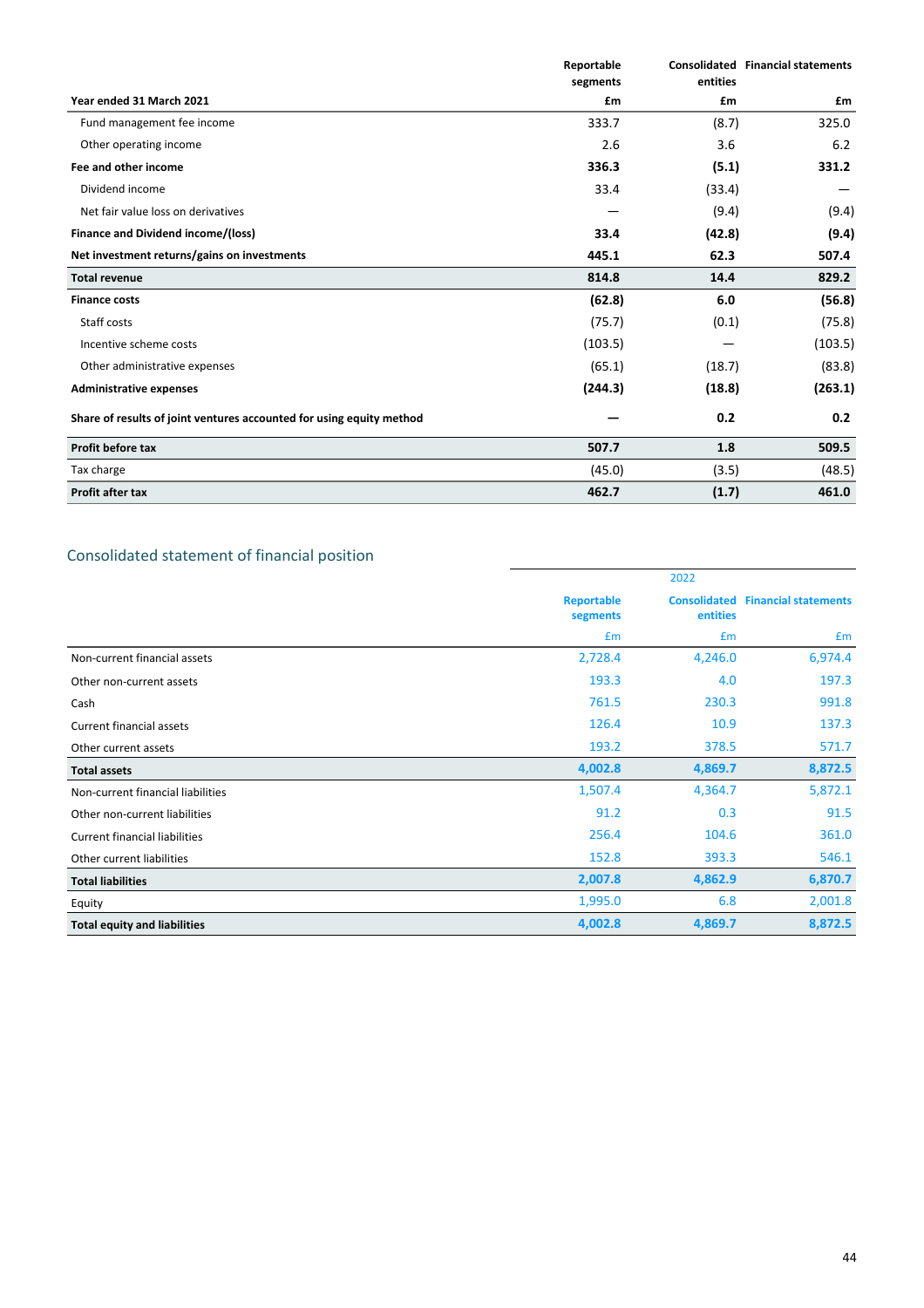|                                      |                        | 2021                     |                             |  |  |
|--------------------------------------|------------------------|--------------------------|-----------------------------|--|--|
|                                      | Reportable<br>segments | Consolidated<br>entities | <b>Financial statements</b> |  |  |
|                                      | £m                     | £m                       | £m                          |  |  |
| Non-current financial assets         | 2,492.8                | 3,774.1                  | 6,266.9                     |  |  |
| Other non-current assets             | 156.3                  | 2.5                      | 158.8                       |  |  |
| Cash                                 | 296.9                  | 284.3                    | 581.2                       |  |  |
| Current financial assets             | 108.9                  | 65.2                     | 174.1                       |  |  |
| Other current assets                 | 139.3                  | 143.6                    | 282.9                       |  |  |
| <b>Total assets</b>                  | 3,194.2                | 4,269.7                  | 7,463.9                     |  |  |
| Non-current financial liabilities    | 1,407.7                | 3,770.9                  | 5,178.6                     |  |  |
| Other non-current liabilities        | 50.8                   | (8.2)                    | 42.6                        |  |  |
| <b>Current financial liabilities</b> | 8.8                    | 175.6                    | 184.4                       |  |  |
| Other current liabilities            | 107.4                  | 328.7                    | 436.1                       |  |  |
| <b>Total liabilities</b>             | 1,574.7                | 4,267.0                  | 5,841.7                     |  |  |
| Equity                               | 1,619.5                | 2.7                      | 1,622.2                     |  |  |
| <b>Total equity and liabilities</b>  | 3,194.2                | 4,269.7                  | 7,463.9                     |  |  |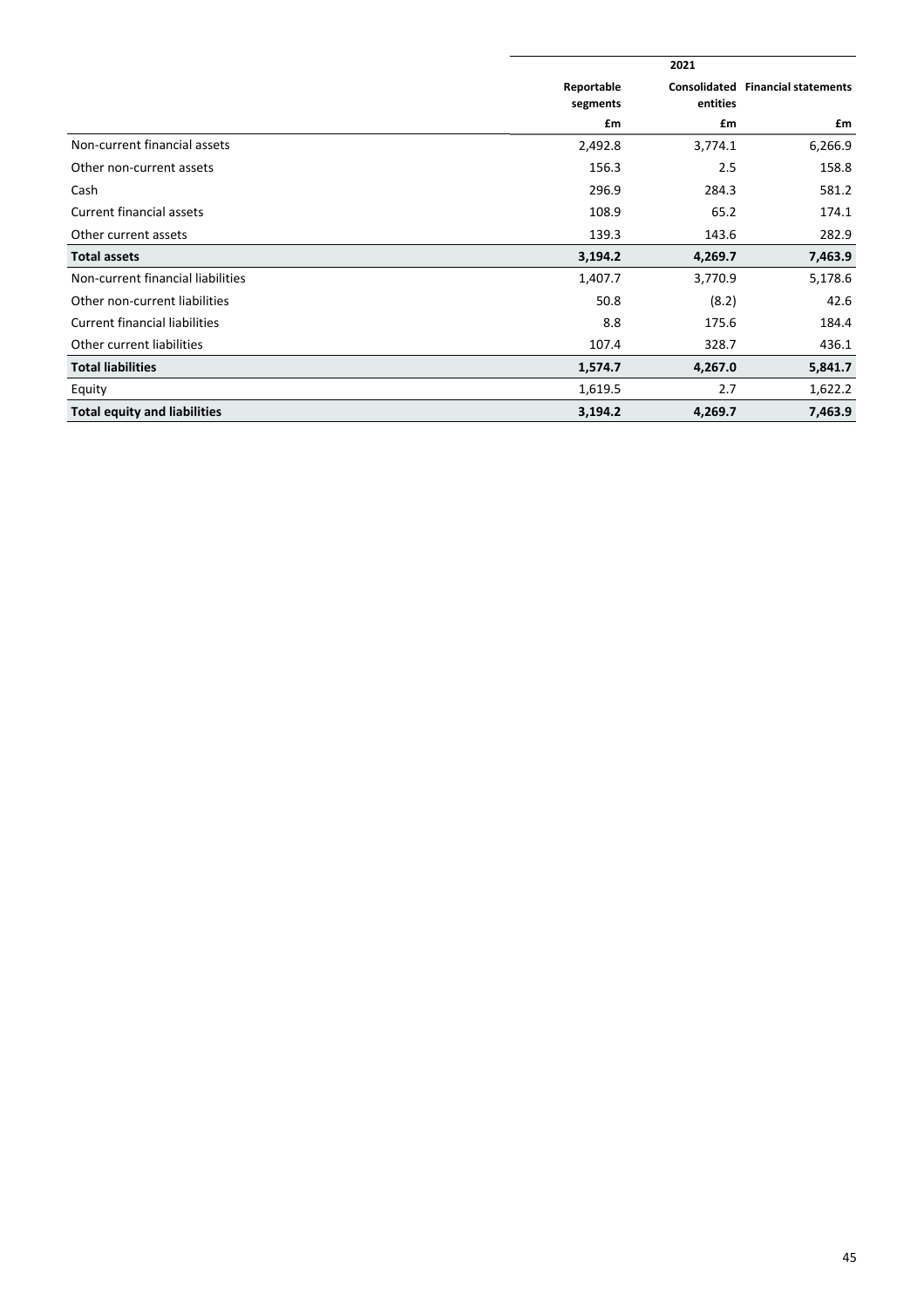# Consolidated statement of cash flows

|                                                                             |                               | 2022      |                                          |  |
|-----------------------------------------------------------------------------|-------------------------------|-----------|------------------------------------------|--|
|                                                                             | <b>Reportable</b><br>segments | entities  | <b>Consolidated Financial statements</b> |  |
|                                                                             | £m                            | £m        | £m                                       |  |
| Profit before tax from continuing operations                                | 568.8                         | (3.4)     | 565.4                                    |  |
| Adjustments for:                                                            |                               |           |                                          |  |
| Fee and other operating Income                                              | (453.0)                       | 19.0      | (434.0)                                  |  |
| Net investment returns                                                      | (485.7)                       | (69.8)    | (555.5)                                  |  |
| Net fair value loss on derivatives                                          | 12.1                          | (4.8)     | 7.3                                      |  |
| Impact of movement in foreign exchange rates                                | 0.1                           |           | 0.1                                      |  |
| Interest expense                                                            | 52.2                          | 0.9       | 53.1                                     |  |
| Depreciation, amortisation and impairment of property, equipment and        | 19.5                          |           | 19.5                                     |  |
| Share based payment expense<br><b>Working capital changes:</b>              | 29.6                          |           | 29.6                                     |  |
| Increase in trade and other receivables                                     | (21.5)                        | (11.0)    | (32.5)                                   |  |
| Increase/(Decrease) in trade and other payables                             | 35.5                          | (62.9)    | (27.4)                                   |  |
|                                                                             | (242.4)                       | (132.0)   | (374.4)                                  |  |
| Proceeds from sale of current financial assets and disposal groups held for | 185.2                         |           | 185.2                                    |  |
| Purchase of current financial assets and disposal groups held for sale      | (204.0)                       |           | (204.0)                                  |  |
| Purchase of investments                                                     | (748.3)                       | (2,784.5) | (3,532.8)                                |  |
| Proceeds from sales and maturities of investments                           | 958.8                         | 2,785.0   | 3,743.8                                  |  |
| Interest and dividend income received                                       | 100.3                         | 159.5     | 259.8                                    |  |
| Fee and other operating income received                                     | 387.8                         | 5.2       | 393.0                                    |  |
| Interest paid                                                               | (55.7)                        | (127.6)   | (183.3)                                  |  |
| Cash generated from/used in operations                                      | 381.8                         | (94.5)    | 287.3                                    |  |
| Taxes paid                                                                  | (43.9)                        |           | (43.9)                                   |  |
| Net cash flows from/used in operating activities                            | 337.9                         | (94.5)    | 243.4                                    |  |
| <b>Investing activities</b>                                                 |                               |           |                                          |  |
| Purchase of intangible assets                                               | (4.3)                         |           | (4.3)                                    |  |
| Purchase of property, plant and equipment                                   | (3.5)                         |           | (3.5)                                    |  |
| Net cashflow from derivative financial instruments                          | 17.3                          | 5.1       | 22.4                                     |  |
| Cashflow as a result of acquisition of subsidiaries                         | 1.6                           | 29.3      | 30.9                                     |  |
| Net cash flows from investing activities                                    | 11.1                          | 34.4      | 45.5                                     |  |
| <b>Financing activities</b>                                                 |                               |           |                                          |  |
| Purchase of Own Shares                                                      | (20.9)                        |           | (20.9)                                   |  |
| Payment of principal portion of lease liabilities                           | (4.1)                         |           | (4.1)                                    |  |
| Proceeds from borrowings                                                    | 413.5                         |           | 413.5                                    |  |
| Repayment of long-term borrowings                                           | (111.5)                       |           | (111.5)                                  |  |
| Dividends paid to equity holders of the parent                              | (165.7)                       |           | (165.7)                                  |  |
| Net cash flows from financing activities                                    | 111.3                         |           | 111.3                                    |  |
| Net increase/(decrease) in cash and cash equivalents                        | 460.2                         | (60.0)    | 400.2                                    |  |
| Effects of exchange rate differences on cash and cash equivalents           | 4.4                           | 6.0       | 10.4                                     |  |
| Cash and cash equivalents at 1 April                                        | 296.9                         | 284.3     | 581.2                                    |  |
| Cash and cash equivalents at 31 March                                       | 761.5                         | 230.3     | 991.8                                    |  |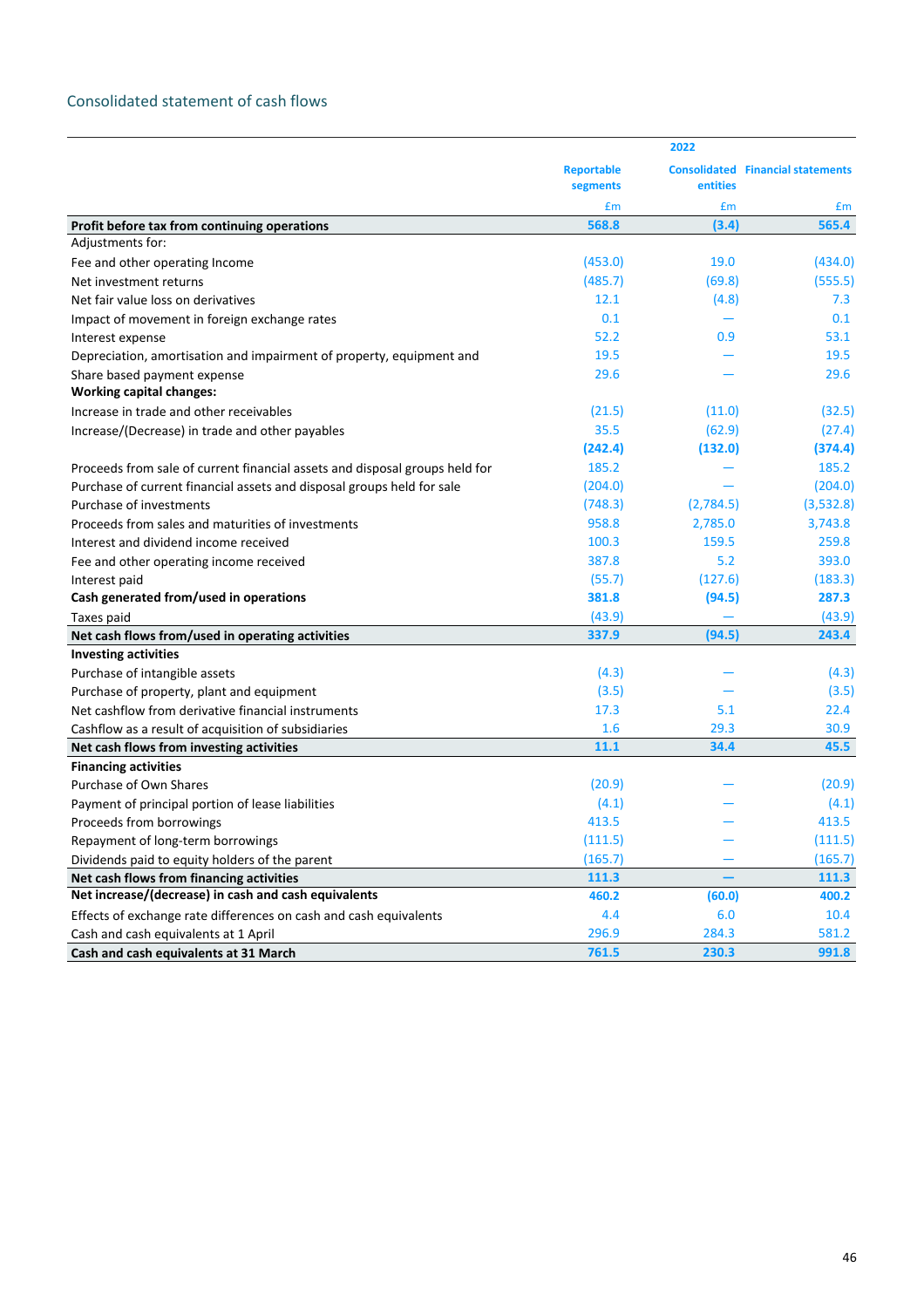|                                                                             | Reportable<br>segments | entities  | <b>Consolidated Financial statements</b> |
|-----------------------------------------------------------------------------|------------------------|-----------|------------------------------------------|
|                                                                             | £m                     | £m        | £m                                       |
| Profit before tax from continuing operations                                | 507.7                  | 1.8       | 509.5                                    |
| <b>Adjustments for:</b>                                                     |                        |           |                                          |
| Fee and other operating Income                                              | (336.3)                | 5.1       | (331.2)                                  |
| Net investment returns                                                      | (445.1)                | (62.3)    | (507.4)                                  |
| Net fair value gains on derivatives                                         | 7.3                    | 2.1       | 9.4                                      |
| Interest expense                                                            | 55.5                   | 1.3       | 56.8                                     |
| Depreciation, amortisation and impairment of property, equipment and        | 19.2                   |           | 19.2                                     |
| Share based payment expense                                                 | 26.9                   |           | 26.9                                     |
| <b>Working capital changes:</b>                                             |                        |           |                                          |
| Increase in trade and other receivables                                     | (6.6)                  | (28.8)    | (35.4)                                   |
| Increase/(Decrease) in trade and other payables                             | (32.4)                 | 119.6     | 87.2                                     |
|                                                                             | (203.8)                | 38.8      | (165.0)                                  |
| Proceeds from sale of current financial assets and disposal groups held for | 27.1                   |           | 27.1                                     |
| Purchase of current financial assets and disposal groups held for sale      | (79.6)                 |           | (79.6)                                   |
| Purchase of investments                                                     | (454.6)                | (2,381.5) | (2,836.1)                                |
| Proceeds from sales and maturities of investments                           | 402.8                  | 2,435.7   | 2,838.5                                  |
| Interest and dividend income received                                       | 86.6                   | 170.5     | 257.1                                    |
| Fee and other operating income received                                     | 305.2                  | (20.1)    | 285.1                                    |
| Interest paid                                                               | (58.6)                 | (131.2)   | (189.8)                                  |
| Cash generated from operations                                              | 25.1                   | 112.2     | 137.3                                    |
| Taxes paid                                                                  | (26.3)                 |           | (26.3)                                   |
| Net cash flows from/used in operating activities                            | (1.2)                  | 112.2     | 111.0                                    |
| <b>Investing activities</b>                                                 |                        |           |                                          |
| Purchase of intangible assets                                               | (3.9)                  |           | (3.9)                                    |
| Purchase of property, plant and equipment                                   | (6.9)                  |           | (6.9)                                    |
| Net cashflow from derivative financial instruments                          | 41.1                   | (0.5)     | 40.6                                     |
| Cashflow as a result of acquisition of subsidiaries                         |                        | 34.9      | 34.9                                     |
| Net cash flows from investing activities                                    | 30.3                   | 34.4      | 64.7                                     |
| <b>Financing activities</b>                                                 |                        |           |                                          |
| Purchase of Own Shares                                                      |                        |           |                                          |
| Payment of principal portion of lease liabilities                           | (6.8)                  |           | (6.8)                                    |
| Proceeds from borrowings                                                    |                        |           |                                          |
| Repayment of long-term borrowings                                           | (495.6)                |           | (495.6)                                  |
| Dividends paid to equity holders of the parent                              | (150.9)                |           | (150.9)                                  |
| Net cash flows used in financing activities                                 | (653.3)                |           | (653.3)                                  |
| Net increase/(decrease) in cash and cash equivalents                        | (624.2)                | 146.6     | (477.6)                                  |
| Effects of exchange rate differences on cash and cash equivalents           | (26.8)                 | (1.3)     | (28.1)                                   |
| Cash and cash equivalents at 1 April                                        | 947.9                  | 139.0     | 1,086.9                                  |
| Cash and cash equivalents at 31 March                                       | 296.9                  | 284.3     | 581.2                                    |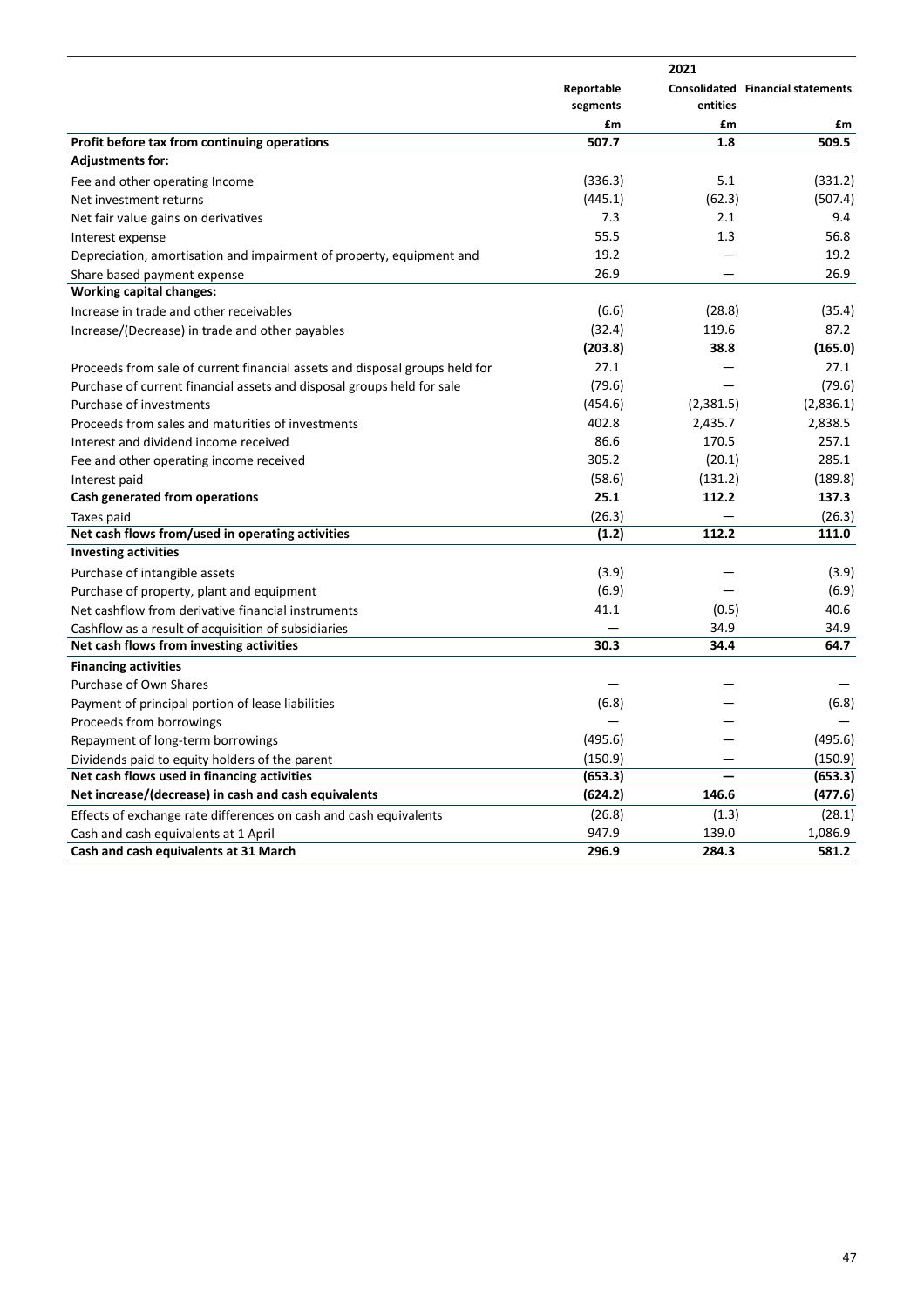# 4. Financial Assets

# **Accounting policy**

## **Financial assets**

Financial assets can be classified into the following categories: Amortised Cost, Fair Value Through Profit and Loss ('FVTPL') and Fair Value Through Other Comprehensive Income ('FVOCI'). The Group has classified all invested financial assets as FVTPL.

Financial assets at FVTPL are initially recognised and subsequently measured at fair value. A valuation assessment is performed on a recurring basis with gains or losses arising from changes in fair value recognised through net gains on investments in the consolidated income statement. Dividends or interest earned on the financial assets are also included in the net gains on investments.

Where the Group holds investments in a number of financial instruments such as debt and equity in a portfolio company, the Group views their entire investment as a unit of account for valuation purposes. Industry standard valuation guidelines such as the International Private Equity and Venture Capital ('IPEV') Valuation Guidelines - December 2018, allow for a level of aggregation where there are a number of financial instruments held within a portfolio company.

## **Recognition of financial assets**

When the Group invests in the capital structure of a portfolio company, these assets are initially recognised and subsequently measured at fair value, and transaction costs are recognised in the consolidated income statement immediately. 

# **Derecognition of financial assets**

The Group derecognises a financial asset when the contractual rights to the cash flows from the asset expire, or when substantially all the risks and rewards of ownership of the asset are transferred to another party. On derecognition of a financial asset in its entirety, the difference between the asset's carrying value amount and the sum of the consideration received and receivable, is recognised in profit or loss.

### **Offsetting of financial assets**

Financial assets and liabilities are only offset, and the net amount presented in the statement of financial position when the Group has a legal right to offset the amounts and intends either to settle on a net basis, or to realise the asset and settle the liability simultaneously. The Group does not currently offset any financial assets and liabilities.

## **Key sources of estimation uncertainty on financial assets**

Fair value is the amount for which an asset could be exchanged, or liability settled, between knowledgeable, willing parties in an arm's length transaction at the reporting date. The fair value of investments is based on quoted prices, where available. Where quoted prices are not available, the fair value is estimated in line with IFRS and industry standard valuation guidelines such as IPEV for direct investments in portfolio companies, and the Royal Institute of Chartered Surveyors Valuation – Global Standards 2020 for investment property. These valuation techniques can be subjective and include assumptions which are not supportable by observable data. Details of the valuation techniques and the associated sensitivities are further disclosed in this note on page 51.

Given the subjectivity of investments in private companies, senior and subordinated notes of CLO vehicles and investments in investment property, these are key sources of estimation uncertainty, and as such the valuations are approved by the relevant Fund Investment Committees and Group Valuation Committee. The unobservable inputs relative to these investments are further detailed below.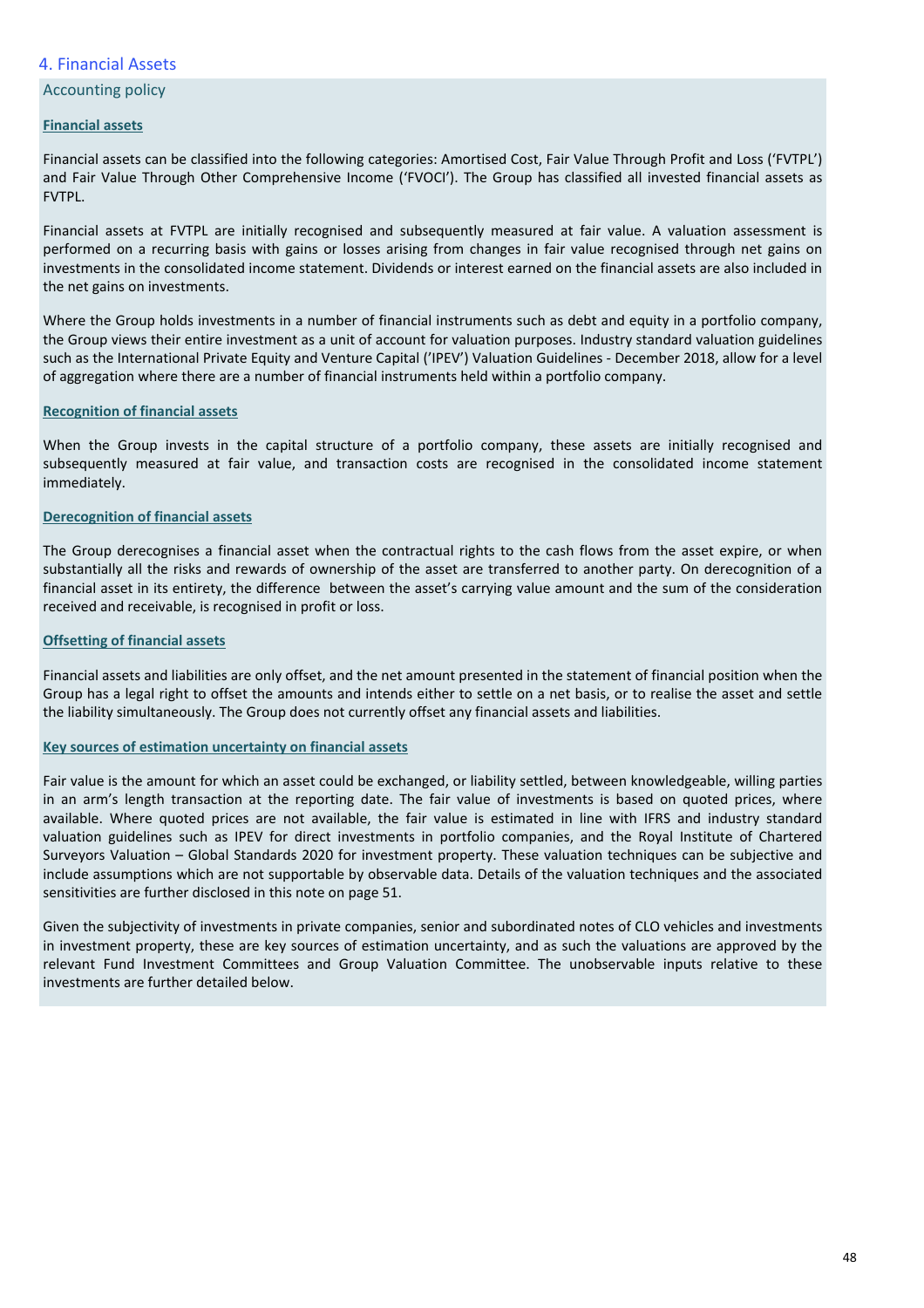# Fair value measurements recognised in the statement of financial position

The information set out below provides information about how the Group and Company determines fair values of various financial assets and financial liabilities, grouped into Levels 1 to 3 based on the degree to which the fair value is observable.

- Level 1 fair value measurements are those derived from quoted prices (unadjusted) in active markets for identical assets or liabilities
- Level 2 fair value measurements are those derived from inputs other than quoted prices included within Level 1 that are observable for the asset or liability, either directly (i.e. as prices) or indirectly (i.e. derived from prices)
- Level 3 fair value measurements are those derived from valuation techniques that include inputs for the asset or liability that are not based on observable market data (i.e. unobservable inputs)

The following table summarises the valuation of the Group's financial assets and liabilities by fair value hierarchy:

|                                                       |         | As at 31 March 2022 |         |              | As at 31 March 2021 |           |         |              |
|-------------------------------------------------------|---------|---------------------|---------|--------------|---------------------|-----------|---------|--------------|
|                                                       | Level 1 | Level 2             | Level 3 | <b>Total</b> | Level 1             | Level 2   | Level 3 | <b>Total</b> |
| Group                                                 | £m      | £m                  | £m      | £m           | £m                  | £m        | £m      | £m           |
| <b>Financial Assets</b>                               |         |                     |         |              |                     |           |         |              |
| Investment in or alongside managed funds <sup>1</sup> | 9.8     |                     | 2,112.9 | 2,122.7      | 11.7                | —         | 1,802.1 | 1,813.8      |
| Investment in loans held in consolidated<br>entities  | —       | 4,467.4             | 145.2   | 4,612.6      | —                   | 3,978.3   | 168.6   | 4,146.9      |
| Derivative assets                                     | —       | 138.6               |         | 138.6        | -                   | 111.9     |         | 111.9        |
| Investment in private companies <sup>2</sup>          | 0.4     | —                   | 122.7   | 123.1        |                     | —         | 234.6   | 234.6        |
| Senior and subordinated notes of CLO<br>vehicles      | —       | 105.6               | 9.1     | 114.7        | -                   | 106.6     | 27.2    | 133.8        |
| Disposal groups held for sale                         | 12.7    |                     | 89.2    | 101.9        |                     |           | 57.4    | 57.4         |
| <b>Total assets</b>                                   | 22.9    | 4,711.6             | 2,479.1 | 7,213.6      | 11.7                | 4,196.8   | 2,289.9 | 6,498.4      |
|                                                       |         |                     |         |              |                     |           |         |              |
| <b>Financial Liabilities</b>                          |         |                     |         |              |                     |           |         |              |
| Borrowings and loans held in consolidated<br>entities |         | (4, 130.1)          | (234.6) | (4,364.7)    |                     | (3,619.5) | (263.4) | (3,882.9)    |
| Derivative liabilities                                |         | (156.3)             | —       | (156.3)      |                     | (99.9)    |         | (99.9)       |
| Disposal groups held for sale                         |         |                     | (5.0)   | (5.0)        |                     |           | (4.8)   | (4.8)        |
| <b>Total liabilities</b>                              |         | (4, 286.4)          | (239.6) | (4,526.0)    |                     | (3,719.4) | (268.2) | (3,987.6)    |

Level 3 Investments in or alongside managed funds includes £41.1m senior debt (2021: £36.0m), £1,487.7m subordinated debt and equity (2021: £1,355.5m), £215.1m of real estate assets (2021: £195.1m), and £369.0m private equity secondaries (2021: £215.5m).

2. Level 3 Investment in private companies includes £96.2m Subordinated debt and equity (2021: £129.5m) and £26.5m of Real Assets (2020: £105.1m).

## Valuations

#### **Investment in or alongside managed funds**

When fair values of publicly traded closed-ended funds and open-ended funds are based on quoted market prices in an active market for identical assets without any adjustments, the instruments are included within Level 1 of the hierarchy. The Group values these investments at bid price for long positions and ask price for short positions.

The Group also co-invests with funds, including credit and private equity secondary funds, which are not quoted in an active market. The Group considers the valuation techniques and inputs used by these funds to ensure they are reasonable, appropriate and consistent with the principles of fair value. The latest available NAV of these funds are generally used as an input into measuring their fair value. The NAV of the funds are adjusted, as necessary, to reflect restrictions on redemptions, and other specific factors relevant to the funds. In measuring fair value, consideration is also given to any transactions in the interests of the funds. The Group classifies these funds as Level 3.

### **Investment in private companies**

The Group takes debt and equity stakes in private companies that are, other than on very rare occasions, not quoted in an active market and uses either a market-based valuation technique or a discounted cash flow technique to value these positions. 

The Group's investments in private companies are held at fair value using the most appropriate valuation technique based on the nature, facts and circumstances of the private company. The first of two principal valuation techniques is a market comparable companies technique. The enterprise value ('EV') of the portfolio company is determined by applying an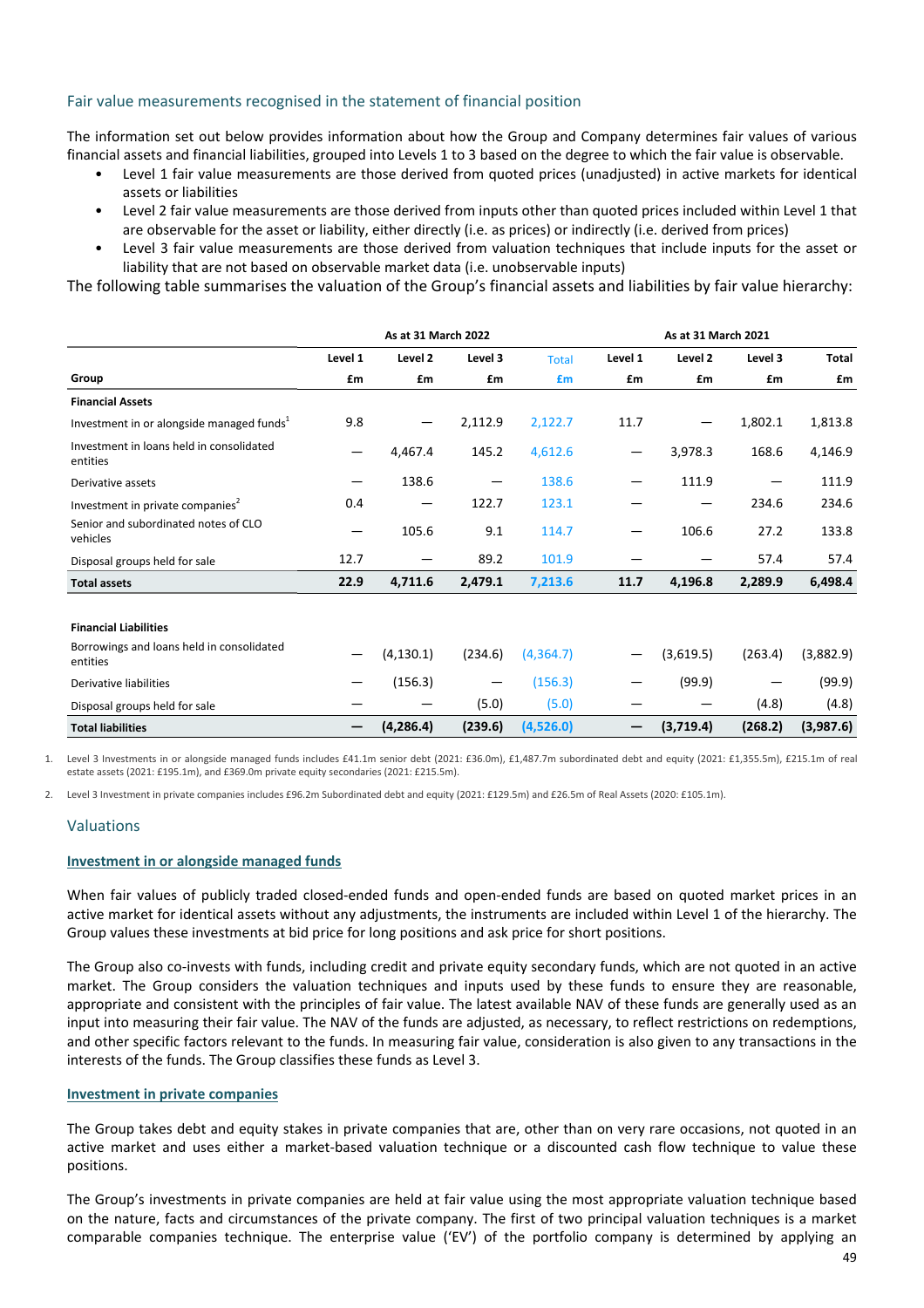earnings multiple, taken from comparable companies, to the profits of the portfolio company. The Group determines comparable private and public companies, based on industry, size, location, leverage and strategy, and calculates an appropriate multiple for each comparable company identified. The second principal valuation technique is a discounted cashflow ('DCF') approach. Fair value is determined by discounting the expected future cashflows of the portfolio company to the present value. Various assumptions are utilised as inputs, such as terminal value and the appropriate discount rate to apply. Typically, the DCF is then calibrated alongside a market comparable companies approach. Alternate valuation techniques may be used where there is a recent offer or a recent comparable market transaction, which may provide an observable market price and an approximation to fair value of the private company. The Group classified these assets as Level 3.

### **Investment in loans held in consolidated structured entities**

In the absence of quoted prices in an active market, the loan asset portfolios of the consolidated structured entities are valued using observable inputs such as recently executed transaction prices in securities of the issuer or comparable issuers and from independent loan pricing sources. To the extent that the significant inputs are observable the Group classifies these assets as Level 2 and other assets are classified as Level 3. Level 3 assets are valued using a discounted cashflow technique.

## Derivative assets and liabilities

The Group uses market-standard valuation models for determining fair values of over-the-counter interest rate swaps, currency swaps and forward foreign exchange contracts. The most frequently applied valuation techniques include forward pricing and swap models, using present value calculations. The models incorporate various inputs including both credit and debit valuation adjustments for counterparty and own credit risk, foreign exchange spot and forward rates and interest rate curves. For these financial instruments, significant inputs into models are market observable and are included within Level 2.

## Senior and subordinated notes of CLO vehicles

The Group holds investments in the senior and subordinated notes of the CLOs it manages, predominately driven by European Union risk-retention requirements. The Group employs DCF analysis to fair value these investments, using several inputs including constant annual default rates, prepayments rates, reinvestment rates, recovery rates and discount rates.

The DCF analysis at the reporting date shows that the senior notes are typically expected to recover all contractual cashflows, including under stressed scenarios, over the life of the CLOs. Unobservable inputs are used in determining the fair value of subordinated notes, which are therefore classified as Level 3 instruments. Observable inputs are used in determining the fair value of senior notes and these instruments are therefore classified as Level 2.

## Borrowings and loans held in consolidated credit funds

Rated debt liabilities of consolidated CLOs are generally valued at par plus accrued interest, which we assess as fair value, as evidenced by the general availability of market prices and discounting spreads for rated debt liabilities of CLOs. This is consistent with the valuation approach of the rated debt assets held in the unconsolidated CLOs. As a result we deem these liabilities as Level 2.

Unrated/subordinated debt liabilities of consolidated CLOs are valued directly in line with the fair value of the CLOs' underlying loan asset portfolios. These underlying assets comprise observable loan securities traded in active markets. The underlying assets are reported in both Level 2 and Level 3. As a result of this methodology deriving the valuation of unrated/ subordinated debt liabilities from a combination of Level 2 and Level 3 asset values, we deem these liabilities to be Level 3.

#### Real estate assets

To the extent that the Group invests in real estate assets, whether through an investment in a managed fund or an investment in a private company, the underlying assets may be a debt instrument or property classified as investment property in accordance with IAS 40 'Investment Property'. The fair values of the directly held investment properties have been recorded based on independent valuations prepared by third-party real estate valuation specialists in line with the Royal Institution of Chartered Surveyors Valuation - Global Standards 2020. At the end of each reporting period, the Group reviews its assessment of the fair value of each property, taking into account the most recent independent valuations. The Directors determine a property value within a range of reasonable fair value estimates, based on information provided.

All resulting fair value estimates for properties are included in Level 3.

### Reconciliation of Level 3 fair value measurements of financial assets

The following tables set out the movements in recurring financial assets valued using the Level 3 basis of measurement in aggregate. Within the income statement, realised gains and fair value movements are included within gains on investments, and foreign exchange gains/(losses) are included within finance costs.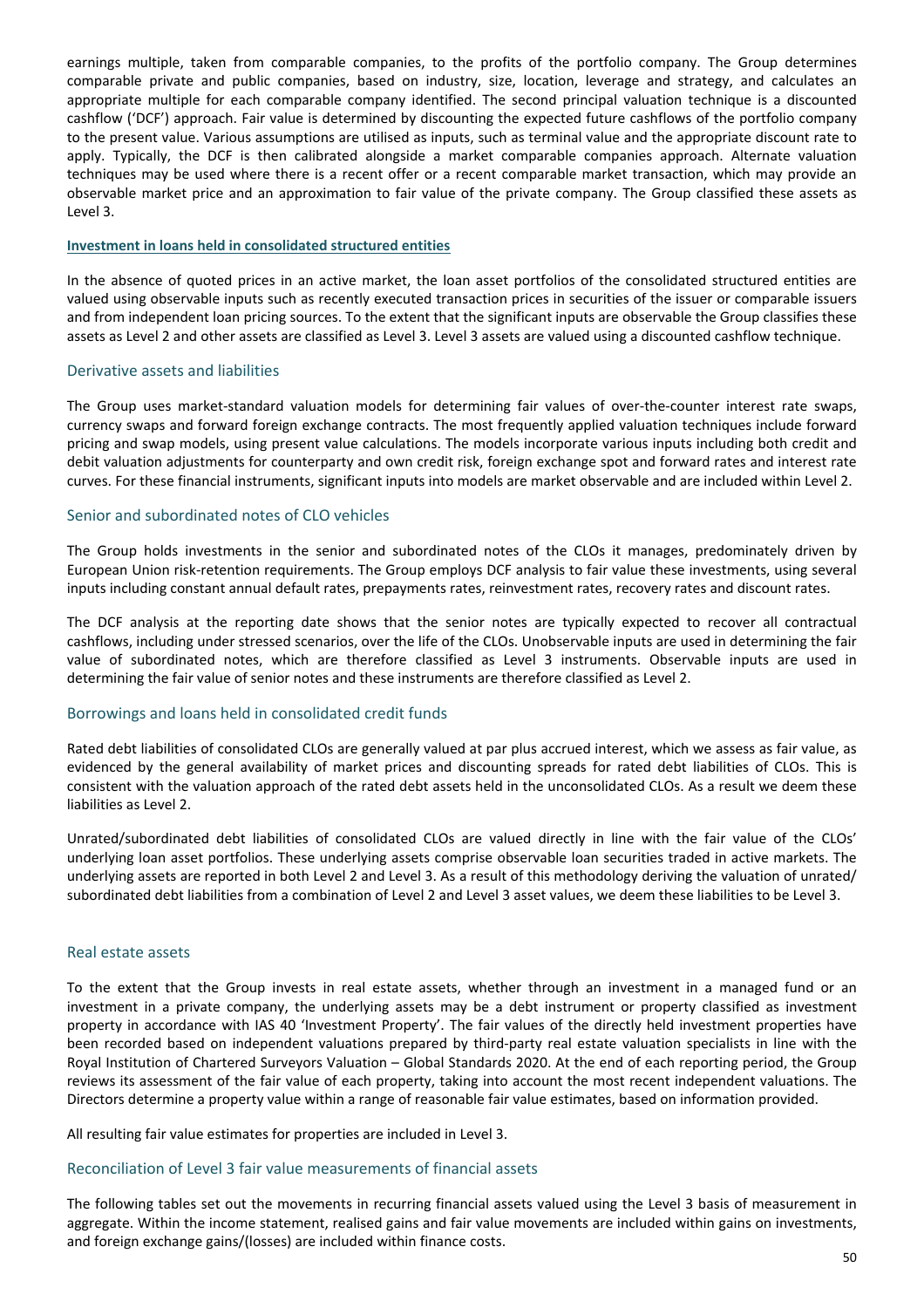|                                               | 2022                                           | 2021                                           |
|-----------------------------------------------|------------------------------------------------|------------------------------------------------|
|                                               | <b>Financial assets</b><br>designated as FVTPL | <b>Financial assets</b><br>designated as FVTPL |
| Group                                         | £m                                             | £m                                             |
| At 1 April                                    | 2,289.9                                        | 1,820.9                                        |
| Total gains or losses in the income statement |                                                |                                                |
| - Net investment return                       | 463.9                                          | 390.8                                          |
| - Foreign exchange                            | 8.4                                            | (96.2)                                         |
| Purchases                                     | 855.7                                          | 490.4                                          |
| Exit proceeds                                 | (1, 105.0)                                     | (461.1)                                        |
| Transfer between levels                       | (33.8)                                         | 145.1                                          |
| At 31 March                                   | 2,479.1                                        | 2,289.9                                        |

Transfers in and out of Level 3 financial assets were due to changes to the observability of inputs used in the valuation of these assets

### Reconciliation of Level 3 fair value measurements of financial liabilities

The following tables sets out the movements in reoccurring financial liabilities valued using the Level 3 basis of measurement in aggregate. Within the income statement, realised gains and fair value movements are included within gains on investments, and foreign exchange gains/(losses) are included within finance costs.

|                                               | 2022                                                | 2021                                                |
|-----------------------------------------------|-----------------------------------------------------|-----------------------------------------------------|
|                                               | <b>Financial liabilities</b><br>designated as FVTPL | <b>Financial liabilities</b><br>designated as FVTPL |
| Group                                         | £m                                                  | £m                                                  |
| At 1 April                                    | 268.2                                               |                                                     |
| Total gains or losses in the income statement |                                                     |                                                     |
| - Fair value (losses)/gains                   | (31.8)                                              | 29.9                                                |
| - Foreign exchange gains                      |                                                     | 21.0                                                |
| Purchases                                     | 25.9                                                | 29.8                                                |
| Disposal groups held for sale                 | 5.0                                                 | 4.8                                                 |
| Transfer between levels                       | (27.7)                                              | 182.7                                               |
| At 31 March                                   | 239.6                                               | 268.2                                               |

Transfers in and out of Level 3 financial liabilities were due to changes to the observability of inputs used in the valuation of these liabilities

# Valuation inputs and sensitivity analysis

The following table summarises the inputs and estimates used for items categorised in Level 3 of the fair value hierarchy together with a quantitative sensitivity analysis: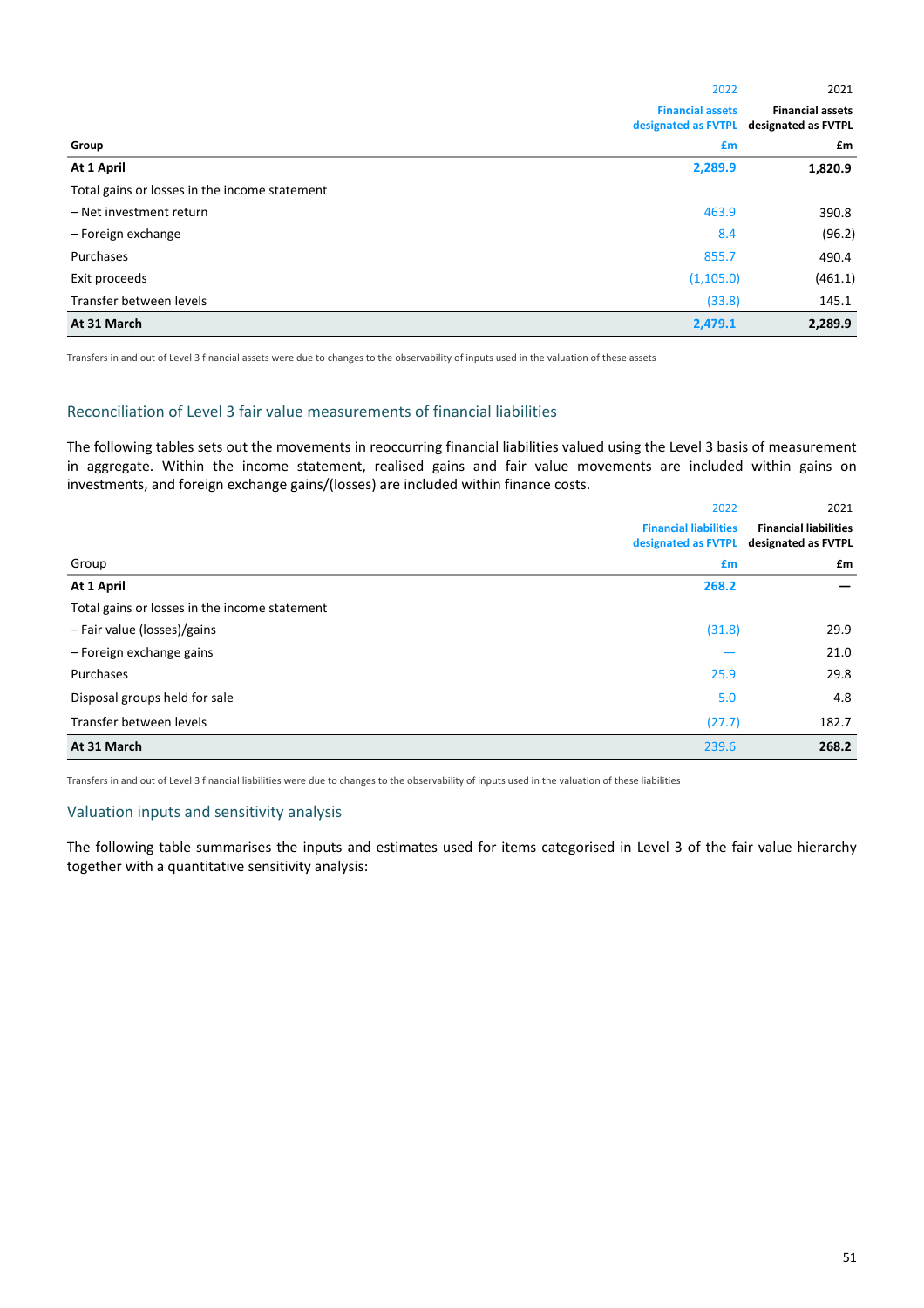|                                                        | <b>Fair Value</b><br>As at<br><b>31 March 2022</b> | <b>Fair Value</b><br>As at<br>31 March 2021 | <b>Primary Valuation</b><br>Technique <sup>1</sup> | <b>Key Unobservable</b><br><b>Inputs</b> | Range                        | Weighted<br>Average/Fair<br><b>Value Inputs</b> | Sensitivity/<br><b>Scenarios</b>                                | <b>Effect on Fair</b><br>Value <sup>4</sup><br>31 March 2022 |
|--------------------------------------------------------|----------------------------------------------------|---------------------------------------------|----------------------------------------------------|------------------------------------------|------------------------------|-------------------------------------------------|-----------------------------------------------------------------|--------------------------------------------------------------|
|                                                        | £m                                                 | £m                                          |                                                    |                                          |                              |                                                 |                                                                 | £m                                                           |
| Corporate -<br>subordinated debt                       | 1,598.4                                            | 1,485.0                                     | Market Comparable<br>Companies                     | <b>Earnings Multiple</b>                 | $1.9x - 31.2x$               | 15.2x                                           | '+10% Earnings<br>Multiple <sup>2</sup>                         | 154.1                                                        |
| and equity <sup>2</sup>                                |                                                    |                                             | Discounted Cash Flow                               | Discount rate                            | 7.2% - 25.9%                 | 10 %                                            | '-10% Earnings<br>Multiple <sup>2</sup>                         | (154.3)                                                      |
|                                                        |                                                    |                                             |                                                    | <b>Earnings Multiple</b>                 | $6.5x - 20.0x$               | 13.8x                                           |                                                                 |                                                              |
| <b>Real Estate</b>                                     | 316.3                                              | 357.6                                       | Third-party Valuation                              | N/A                                      | N/A                          | N/A                                             | +10% Third-<br>party Valuation                                  | 31.6                                                         |
|                                                        |                                                    |                                             | LTV based impairment<br>model                      | N/A                                      | N/A                          | N/A                                             | -10% Third-party<br>Valuation                                   | (31.6)                                                       |
| <b>Strategic Equity</b>                                | 369.0                                              | 215.5                                       |                                                    |                                          |                              |                                                 |                                                                 |                                                              |
|                                                        |                                                    |                                             | Third-party Valuation                              | N/A                                      | N/A                          | N/A                                             | +10% Third-<br>party Valuation<br>-10% Third-party<br>Valuation | 36.9<br>(36.9)                                               |
| Corporate -<br>Senior debt                             | 41.1                                               | 36.0                                        | Discounted cash flow                               | Probability of default                   | $1.8\% - 4.6\%$              | 1.9                                             | <b>Upside Case</b>                                              |                                                              |
|                                                        |                                                    |                                             |                                                    | Loss given default                       | 19.4                         | 19.4                                            | Downside Case                                                   |                                                              |
|                                                        |                                                    |                                             |                                                    | Maturity of loan                         | 3 years                      | 3 years                                         |                                                                 |                                                              |
|                                                        |                                                    |                                             |                                                    | Effective interest rate                  | $8.7% - 9.0%$                | 8.7                                             |                                                                 |                                                              |
| Subordinated notes                                     | 9.1                                                | 27.2                                        | Scenario Analysis                                  |                                          | Discount rate 11.5% - 13.25% | 12.4                                            |                                                                 |                                                              |
| of CLO vehicles <sup>3</sup>                           |                                                    |                                             | Discounted Cash Flow                               | Next 12 months<br>Annual Default Rate    | 3                            | 3                                               |                                                                 |                                                              |
|                                                        |                                                    |                                             |                                                    | Subsequent months<br>Default Rate %      | 3.0                          | 3.0                                             | Upside Case $3$<br>Downside Case <sup>3</sup>                   | 18.7<br>(19.5)                                               |
|                                                        |                                                    |                                             |                                                    | Prepayment rate %                        | 20.0                         | 20.0                                            |                                                                 |                                                              |
|                                                        |                                                    |                                             |                                                    | Recovery rate %                          | 75.0                         | 75.0                                            |                                                                 |                                                              |
|                                                        |                                                    |                                             |                                                    | Reinvestment price                       | 99.5                         | 99.5                                            |                                                                 |                                                              |
| Investments in<br>loans held in<br>structured entities | 145.2                                              | 168.6                                       | Third-party Valuation                              | N/A                                      | N/A                          | N/A                                             | +10% Third-<br>party Valuation<br>-10% Third-party<br>Valuation | 14.5<br>(14.5)                                               |
| <b>Total assets</b>                                    | 2,479.1                                            | 2,289.9                                     |                                                    |                                          |                              |                                                 |                                                                 |                                                              |
| Borrowings and<br>loans held in                        | (234.6)                                            | (263.4)                                     | Third-party Valuation                              | N/A                                      | N/A                          | N/A                                             | +10% Third-<br>party Valuation                                  | (23.5)                                                       |
| structured entities                                    |                                                    |                                             |                                                    |                                          |                              |                                                 | -10% Third-party<br>Valuation                                   | 23.5                                                         |
| Disposal group held<br>for sale                        | (5.0)                                              | (4.8)                                       |                                                    |                                          |                              |                                                 |                                                                 |                                                              |
| <b>Total liabilities</b>                               | (239.6)                                            | (268.2)                                     |                                                    |                                          |                              |                                                 |                                                                 |                                                              |

1. Where the Group has co-invested with its managed funds, it is the type of the underlying investment, and the valuation techniques used for these underlying investments, that is set out here.

2. For investments valued using a DCF methodology (including Infrastructure investments) the imputed earnings multiple is used for this sensitivity analysis.

3. The sensitivity analysis is performed on the entire portfolio of subordinated notes of CLO vehicles that the Group has invested in with total value of £174.2m (2021: £163.4m). This value includes investments in CLOs that are not consolidated (2022: £9.1m (2021: £27.2m)) and investments in CLOs which are consolidated (2022: £165.3m (2021: £136.1m)). The upside case is based on the default rate being lowered to 1% p.a. for the next 24 months, keeping all other parameters consistent. The downside case is based on the probability of default being increased over the next twenty four months to 5% p.a., keeping all other parameters consistent.

4. The effect of fair value across the entire investment portfolio ranges from -£281.0m (downside case) to +£279.3m (upside case).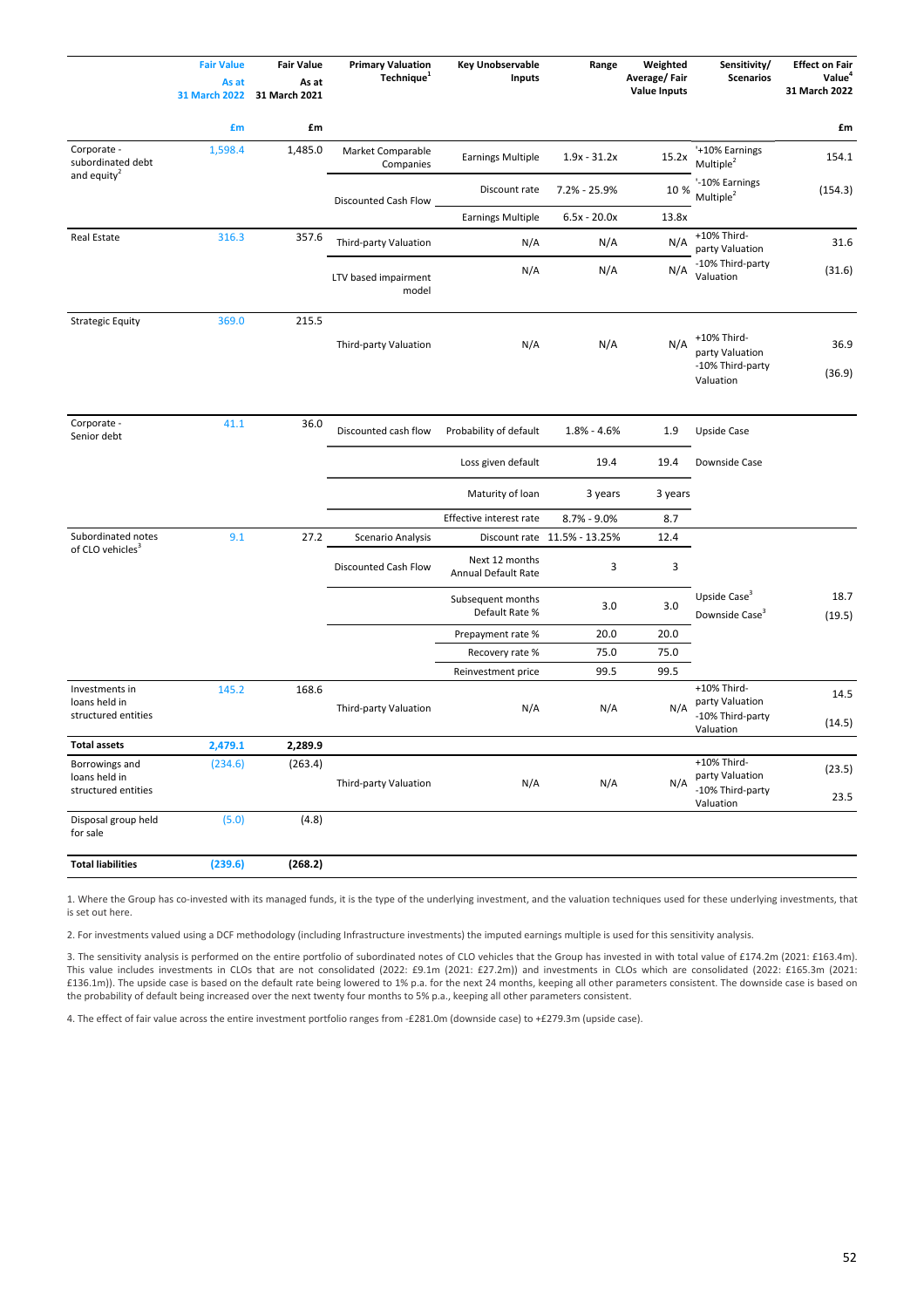# 5. Earnings per share

|                                                                                                                                    | <b>Year ended</b><br><b>31 March 2022</b> | Year ended<br>31 March 2021 |
|------------------------------------------------------------------------------------------------------------------------------------|-------------------------------------------|-----------------------------|
| Earnings                                                                                                                           | £m                                        | £m                          |
| Earnings for the purposes of basic and diluted earnings per share being net profit attributable to<br>equity holders of the Parent | 526.8                                     | 457.1                       |
| Number of shares                                                                                                                   |                                           |                             |
| Weighted average number of ordinary shares for the purposes of basic earnings per share                                            | 286,759,806                               | 285,154,566                 |
| Effect of dilutive potential ordinary share options                                                                                | 4,194,481                                 | 5,043,079                   |
| Weighted average number of ordinary shares for the purposes of diluted earnings per share                                          | 290,954,286                               | 290,197,645                 |
| Earnings per share (pence)                                                                                                         | 183.7p                                    | 160.3p                      |
| Diluted earnings per share (pence)                                                                                                 | 181.1p                                    | 157.5p                      |

# 6. Dividends

|                         |                 | 2022  |                 | 2021  |
|-------------------------|-----------------|-------|-----------------|-------|
|                         | Per share pence | £m    | Per share pence | £m    |
| Ordinary dividends paid |                 |       |                 |       |
| Final                   | 39.0            | 112.1 | 35.8            | 102.3 |
| Interim                 | 18.7            | 53.6  | 17              | 48.6  |
|                         | 57.7            | 165.7 | 52.8            | 150.9 |
| Proposed final dividend | 57.3            | 162.0 | 39              | 111.5 |

Of the £165.7m (2021: £150.9m) of ordinary dividends paid during the year, £6.0m (2021: £2.9m) were reinvested under the dividend reinvestment plan offered to shareholders

# 7. Tax expense

## **Accounting policy**

The tax expense comprises current and deferred tax.

Current tax assets and liabilities comprise those obligations to, or claims from, tax authorities relating to the current or prior reporting periods, that are unpaid at the reporting date.

Deferred tax is provided in respect of temporary differences between the carrying amounts of assets and liabilities and their tax bases. Deferred tax liabilities are recognised for all taxable temporary differences. Deferred tax assets are recognised to the extent that it is probable that future taxable profits will be available against which the deferred tax assets can be utilised.

Deferred tax is not recognised if the temporary difference arises from the initial recognition of goodwill or from the initial recognition of other assets and liabilities in a transaction, other than a business combination, that affects neither the tax nor the accounting profit.

Deferred tax assets and liabilities are calculated at the tax rates that are expected to be applied to their respective period of realisation, provided they are enacted or substantively enacted at the reporting date.

Deferred tax assets and liabilities are offset when there is a legally enforceable right of set off, when they relate to income taxes levied by the same tax authority and the Group intends to settle on a net basis.

Changes in deferred tax assets or liabilities are recognised as a component of tax expense in the income statement, except where they relate to items that are charged or credited directly to equity, in which case the related deferred tax is also charged or credited directly to equity.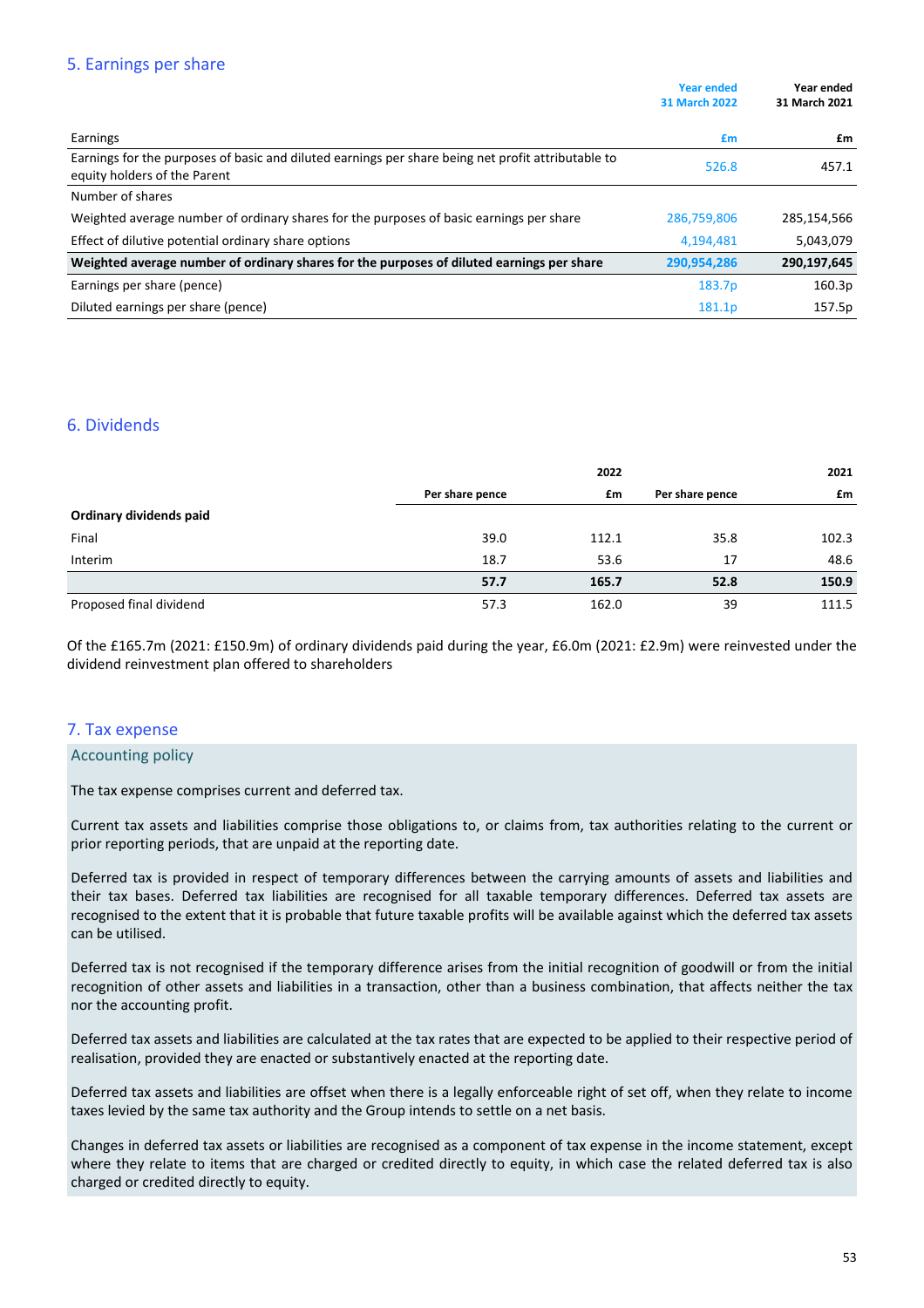|                                      | 2022  | 2021  |
|--------------------------------------|-------|-------|
|                                      | £m    | £m    |
| <b>Current tax:</b>                  |       |       |
| Current year                         | 37.5  | 44.0  |
| Prior year adjustment                | (3.5) | (1.5) |
|                                      | 34.0  | 42.5  |
| Deferred tax:                        |       |       |
| Current year                         | 1.9   | 10.1  |
| Prior year adjustments               | (4.8) | (4.1) |
|                                      | (2.9) | 6.0   |
|                                      |       |       |
| Tax on profit on ordinary activities | 31.1  | 48.5  |

The Group is an international business and operates across many different tax jurisdictions. Income and expenses are allocated to these jurisdictions based on transfer pricing methodologies set out both (i) in the laws of the jurisdictions in which the Group operates, and (ii) under guidelines set out by the Organisation for Economic Co-operation and Development (OECD).

The effective tax rate reported by the Group for the period ended 31 March 2022 of 5.5% (2021: 9.5%) is lower than the statutory UK corporation tax rate of 19%.

The FMC activities are subject to tax at the relevant statutory rates ruling in the jurisdictions in which the income is earned. The lower effective tax rate compared to the statutory UK rate is largely driven by the IC activities. The IC benefits from statutory UK tax exemptions on certain forms of income arising from both foreign dividend receipts and gains from assets qualifying for the substantial shareholdings exemption. The effect of these exemptions means that the effective tax rate of the Group is highly sensitive to the relative mix of IC income, and composition of such income, in any one period.

The Group's tax charge for the period ended 31 March 2022 includes certain items which relate to discussions with tax authorities ongoing during the year. Firstly, the UK companies in the Group concluded on a collaborative review with advisers and Her Majesty's Revenue & Customs (HMRC) relating to historic transfer pricing arrangements of the Group. The best estimate of the net settlement arising as a result of this review is included in the tax charge for the year. Secondly, a Luxembourg subsidiary of the Group was successful in the Luxembourg Court of Appeal in respect of a historic dispute over corporate income taxes due in previous years. The Group had previously provided for this corporate income tax which, following the Court's decision, has been released on the expectation that amounts previously paid on account of this liability will be refunded to the Group.

A reconciliation between the statutory UK corporation tax rate applied to the Group's profit before tax and the reported effective tax rate is provided below.

|                                                                                  | 2022   | 2021   |
|----------------------------------------------------------------------------------|--------|--------|
|                                                                                  | £m     | £m     |
| Profit on ordinary activities before tax                                         | 565.4  | 509.5  |
| Tax at 19% thereon                                                               | 107.4  | 96.8   |
| <b>Effects of</b>                                                                |        |        |
| Prior year adjustment to current tax                                             | (3.5)  | (1.5)  |
| Prior year adjustment to deferred tax                                            | (4.8)  | (4.1)  |
|                                                                                  | 99.1   | 91.2   |
| Non-taxable and non-deductible items                                             | (2.5)  | (1.0)  |
| Overseas tax suffered                                                            |        | 0.2    |
| Non-taxable Investment Company income                                            | (69.6) | (44.2) |
| Trading income generated by overseas subsidiaries subject to different tax rates | 1.0    | 2.3    |
| Effect of changes in statutory rate changes                                      | 6.4    |        |
| Release of Luxembourg tax provision                                              | (3.3)  |        |
| Tax charge for the period                                                        | 31.1   | 48.5   |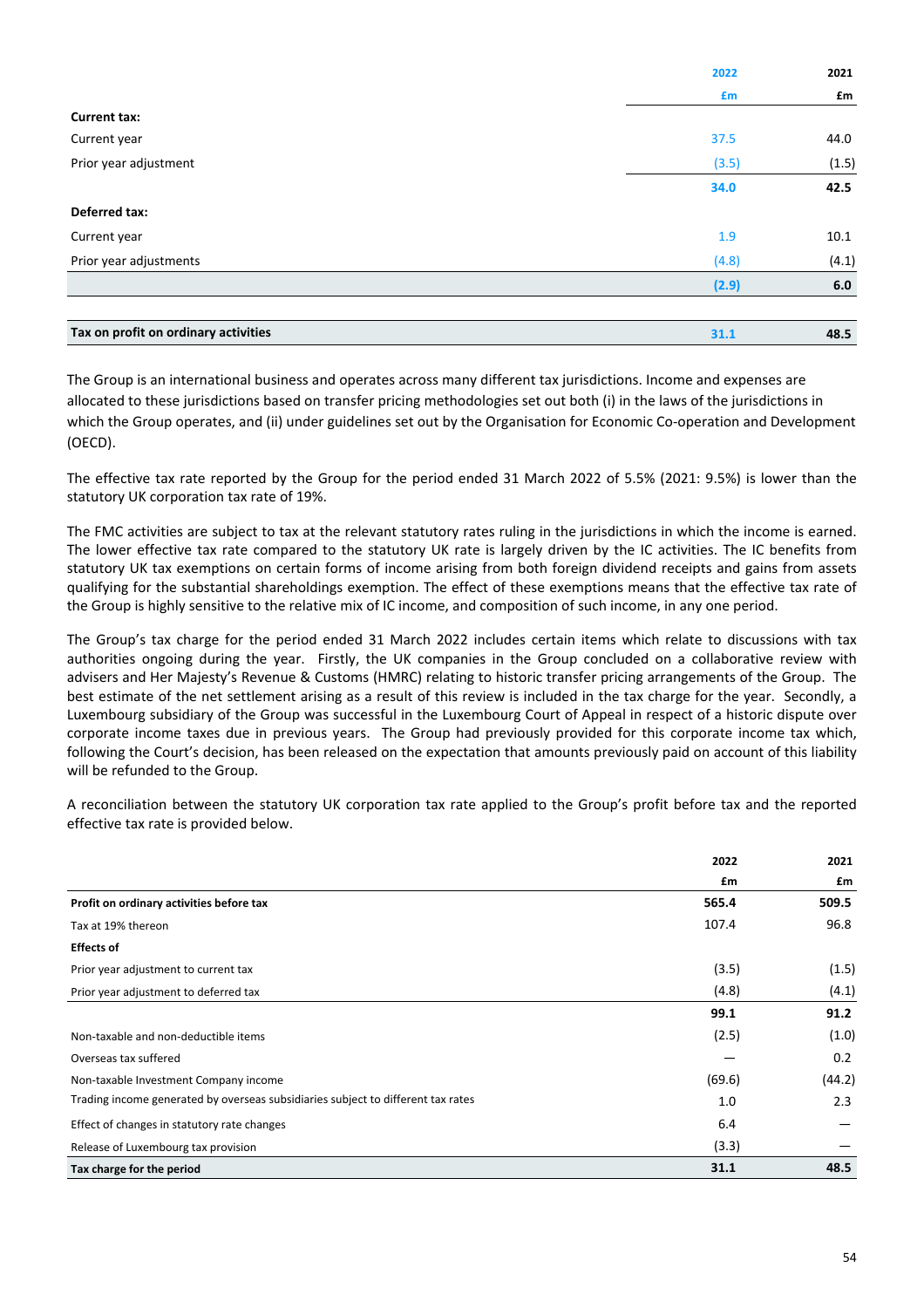# **Deferred tax**

|                                                  | Investments | <b>Share based</b><br>payments and | <b>Derivatives</b> | Other temporary<br>differences | Total |
|--------------------------------------------------|-------------|------------------------------------|--------------------|--------------------------------|-------|
| Deferred tax (asset)/liability                   |             | compensation<br>deductible as paid |                    |                                |       |
| Group                                            | £m          | £m                                 | £m                 | £m                             | £m    |
| As at 31 March 2020                              | 2.1         | (23.8)                             | 9.4                | 3.1                            | (9.2) |
| Prior year adjustment                            | 2.9         | (0.1)                              | (6.2)              | (0.7)                          | (4.1) |
| <b>Reclassification to Current Tax</b>           | (1.2)       |                                    | (1.4)              |                                | (2.6) |
| Charge / (Credit) to equity                      |             | (2.2)                              |                    |                                | (2.2) |
| Charge / (Credit) to income                      | 8.1         | 1.3                                | (0.6)              | 1.3                            | 10.1  |
| As at 31 March 2021                              | 11.9        | (24.8)                             | 1.2                | 3.7                            | (8.0) |
| Prior year adjustment                            | 5.1         | (0.5)                              |                    | (9.4)                          | (4.8) |
| Impact of changes to statutory tax rates         | 8.7         | (3.7)                              | (0.2)              | 1.6                            | 6.4   |
| Charge / (Credit) to equity                      |             | 1.4                                |                    |                                | 1.4   |
| Charge / (Credit) to income                      | 10.4        | (10.5)                             | (1.8)              | (2.6)                          | (4.5) |
| Movement in Foreign Exchange on<br>retranslation |             |                                    |                    | (0.4)                          | (0.4) |
| As at 31 March 2022                              | 36.1        | (38.1)                             | (0.8)              | (7.1)                          | (9.9) |

Deferred tax (assets)/liabilities have been accounted for at the applicable tax rates enacted or substantively enacted, in each case in the relevant jurisdiction of the tax arising, at the reporting date. As at 31 March 2022 the value of losses unrecognised for deferred tax is £Nil (2021: £0.2m value of losses unrecognized for deferred tax).

In its Budget held in March 2021, the UK Government announced that the UK rate of corporation tax will increase from 19% to 25% from 1 April 2023. In addition, as announced in the French Finance Bill 2021, the rate of corporation tax in France will decrease from 26.5% (27.5% where profits exceed €500,000) to 25% from 1 April 2022. These legislative changes have been substantively enacted, and these rates have been considered when calculating the closing deferred tax balances at the reporting date.

# 8. Financial liabilities

# Accounting policy

Financial liabilities, which include borrowings and listed notes and bonds (with the exception of financial liabilities designated as FVTPL), are initially recognised at fair value net of transaction costs and subsequently measured at amortised cost using the effective interest rate method.

Included within financial liabilities held at amortised cost is the Group's present value of its future lease payments. Lease liabilities are initially measured at the present value of all the future lease payments. The present value at the inception of the lease is determined by discounting all future lease payments at the Group's centrally determined incremental borrowing rate at the date of inception of the lease. In calculating the present value of lease payments, the Group uses its incremental borrowing rate because the interest rate implicit in the lease is not readily determinable. After the commencement date, the amount of lease liabilities is increased to reflect the accretion of interest and reduced for the lease payments made. In addition, the carrying amount of lease liabilities is remeasured if there is a modification, a change in the lease term, a change in the lease payments or a change in the assessment of an option to purchase the underlying asset.

Financial liabilities at FVTPL are initially recognised and subsequently measured at fair value on a recurring basis with gains or losses arising from changes in fair value and interest paid on the financial instruments recognised through gains on

investments in the income statement. Interest paid on the financial instruments is included within net gains on investments. A financial instrument is designated as FVTPL if it is a derivative that is not designated and effective as a hedging instrument, or the designation eliminates or significantly reduces a measurement or recognition inconsistency that would otherwise arise.

Included within financial liabilities at FVTPL are derivative liabilities and other financial liabilities designated as FVTPL within structured entities controlled by the Group.

The Group derecognises financial liabilities when, and only when, the Group's obligations are discharged, cancelled or expire.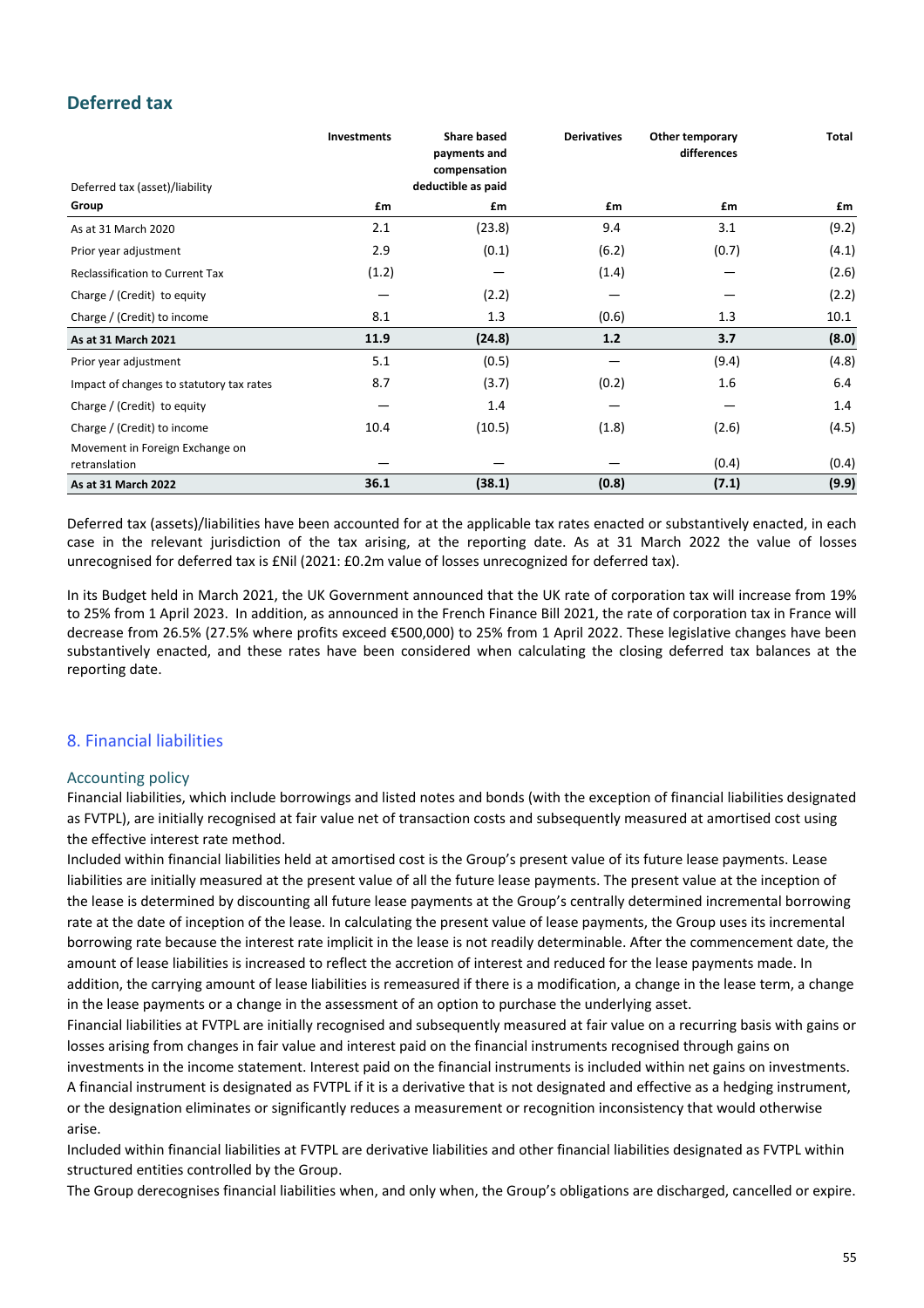|                                               |                   |                 |                          | 2022               |                          | 2021        |
|-----------------------------------------------|-------------------|-----------------|--------------------------|--------------------|--------------------------|-------------|
|                                               | Interest rate     | <b>Maturity</b> | <b>Current</b>           | <b>Non-current</b> | Current                  | Non-current |
| Group                                         |                   |                 | £m                       | £m                 | £m                       | £m          |
| Liabilities held at amortised cost            |                   |                 |                          |                    |                          |             |
| - Private placement                           | $2.02\% - 6.25\%$ | 2022 - 2029     | 39.2                     | 617.2              | 113.6                    | 628.5       |
| - Listed notes and bonds                      | $1.63\% - 5.00\%$ | 2023 - 2030     | 162.9                    | 836.8              | —                        | 582.7       |
| - Unsecured bank debt <sup>1</sup>            | SONIA +1.41%      | 2025            | (1.0)                    | (1.7)              | (1.1)                    | (2.3)       |
| Total Liabilities held at amortised cost      |                   |                 | 201.1                    | 1,452.3            | 112.5                    | 1,208.9     |
| <b>Other financial liabilities</b>            | $2.85\% - 7.09\%$ | 2022 - 2031     | 6.5                      | 52.2               | 3.7                      | 55.0        |
| Liabilities held at FVTPL:                    |                   |                 |                          |                    |                          |             |
| - Derivative financial liabilities            |                   |                 | 153.4                    | 2.9                | 68.2                     | 31.7        |
| - Structured entities controlled by the Group | $0.8\% - 8.9\%$   | 2028-2035       | $\overline{\phantom{0}}$ | 4,364.7            | $\overline{\phantom{m}}$ | 3,882.9     |
|                                               |                   |                 | 361.0                    | 5,872.1            | 184.4                    | 5,178.5     |

# Movement in financial liabilities arising from financing activities

The following tables sets out the movements in financial liabilities (other than lease liabilities and derivatives) arising from financing activities undertaken during the year.

|                                   | 2022    | 2021    |
|-----------------------------------|---------|---------|
|                                   | £m      | £m      |
| At 1 April                        | 1,321.4 | 1,916.9 |
| Proceeds from borrowings          | 413.5   |         |
| Repayment of long-term borrowings | (111.5) | (495.6) |
| Net interest movement             | 4.2     | (3.1)   |
| Foreign exchange movement         | 25.8    | (96.8)  |
| At 31 March                       | 1,653.4 | 1,321.4 |

During the year, the Group issued a €500m sustainability-linked bond maturing in January 2030.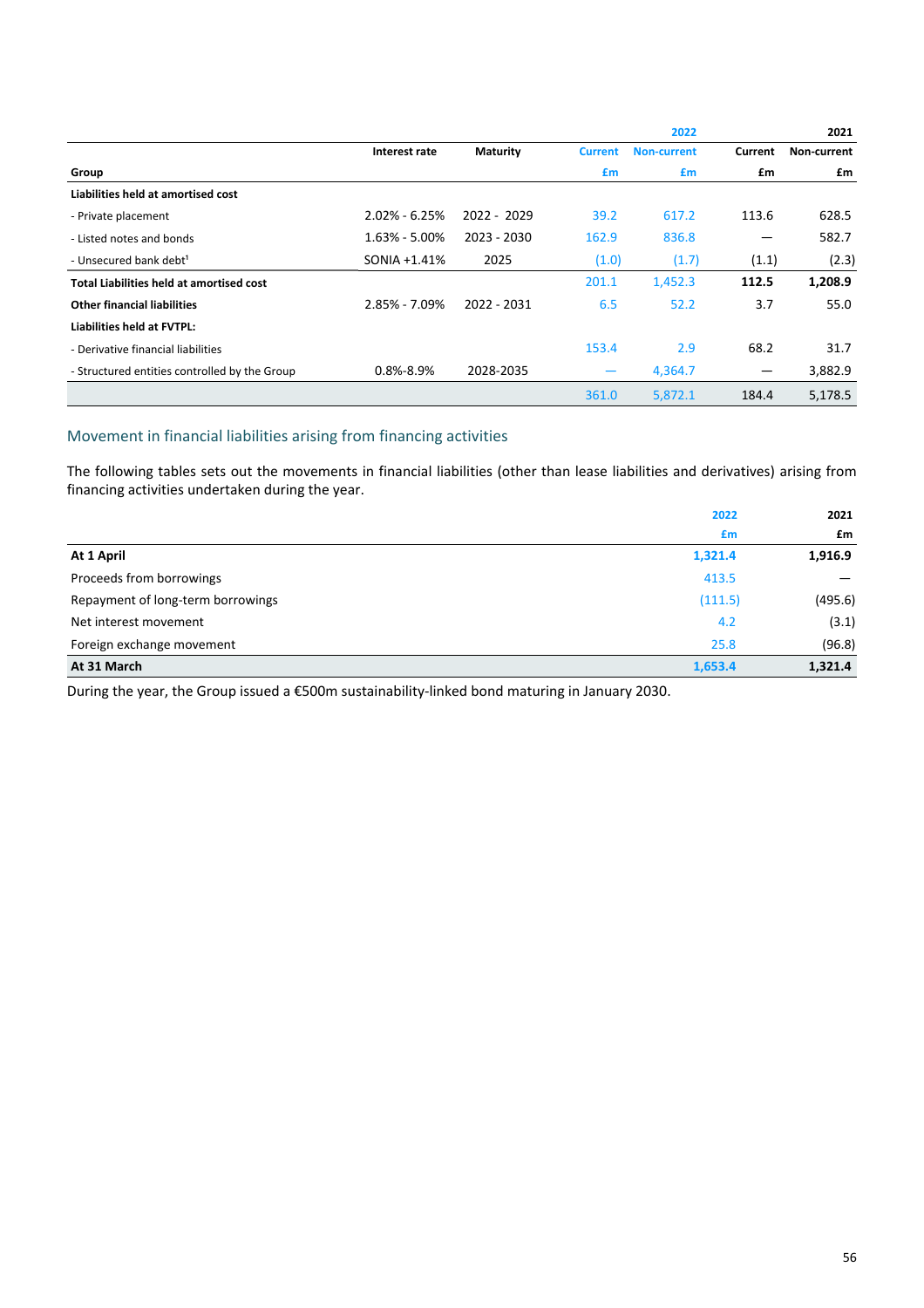# **Glossary**

# Non-IFRS alternative performance measures (APM) are defined below:

| <b>Term</b>                                    | <b>Short Form</b>                                                                                                                    | <b>Definition</b>                                                                                                                                                                                                                                                                                                                                                                                |                  |             |
|------------------------------------------------|--------------------------------------------------------------------------------------------------------------------------------------|--------------------------------------------------------------------------------------------------------------------------------------------------------------------------------------------------------------------------------------------------------------------------------------------------------------------------------------------------------------------------------------------------|------------------|-------------|
| APM earnings per<br>share                      | EPS                                                                                                                                  | APM profit after tax (annualised when reporting a six-month period's results) divided by the weighted<br>average number of ordinary shares.                                                                                                                                                                                                                                                      |                  |             |
| APM Group profit<br>before tax                 |                                                                                                                                      | Group profit before tax adjusted for the impact of the consolidated structured entities. As at 31 March,<br>this is calculated as follows:                                                                                                                                                                                                                                                       |                  |             |
|                                                |                                                                                                                                      |                                                                                                                                                                                                                                                                                                                                                                                                  | 2022             | 2021        |
|                                                |                                                                                                                                      | Profit before tax                                                                                                                                                                                                                                                                                                                                                                                | £565.4m          | £509.5m     |
|                                                |                                                                                                                                      | Plus/(less) consolidated structured entities                                                                                                                                                                                                                                                                                                                                                     | £3.4m            | (f1.8m)     |
|                                                |                                                                                                                                      | APM Group profit/(loss) before tax                                                                                                                                                                                                                                                                                                                                                               | £568.8m          | £507.7m     |
| <b>APM Investment</b><br>Company profit before |                                                                                                                                      | Investment Company profit adjusted for the impact of the consolidated structured entities. As at 31<br>March, this is calculated as follows:                                                                                                                                                                                                                                                     |                  |             |
| tax                                            |                                                                                                                                      |                                                                                                                                                                                                                                                                                                                                                                                                  | 2022             | 2021        |
|                                                |                                                                                                                                      | Investment Company profit before tax                                                                                                                                                                                                                                                                                                                                                             | £279.2m          | £307.2m     |
|                                                |                                                                                                                                      | Plus/(less) consolidated structured entities                                                                                                                                                                                                                                                                                                                                                     | £3.4m            | (f1.8m)     |
|                                                |                                                                                                                                      | APM Investment Company profit/(loss) before tax                                                                                                                                                                                                                                                                                                                                                  | £282.6m          | £305.4m     |
| APM return on equity                           | <b>ROE</b>                                                                                                                           | APM profit after tax (annualised when reporting a six month period's results) divided by average<br>shareholders' funds for the period. As at 31 March, this is calculated as follows:                                                                                                                                                                                                           |                  |             |
|                                                |                                                                                                                                      |                                                                                                                                                                                                                                                                                                                                                                                                  | 2022             | 2021        |
|                                                |                                                                                                                                      | APM profit after tax                                                                                                                                                                                                                                                                                                                                                                             | £538m            | £462.7m     |
|                                                |                                                                                                                                      | Average shareholders' funds                                                                                                                                                                                                                                                                                                                                                                      | £1745.9m         | £1,406.5m   |
|                                                |                                                                                                                                      | APM return on equity                                                                                                                                                                                                                                                                                                                                                                             | 30.8 %           | 32.9%       |
| Assets under<br>management                     | <b>AUM</b>                                                                                                                           | Value of all funds and assets managed by the FMC. During the investment period third-party AUM is<br>measured on the basis of committed capital. Once outside the investment period third-party AUM is<br>measured on the basis of invested cost. AUM is presented in US dollars, with non-US dollar denominated<br>at the period end closing rate.                                              |                  |             |
| <b>Balance sheet</b><br>investment portfolio   |                                                                                                                                      | The balance sheet investment portfolio represents financial assets from the statement of financial<br>position, adjusted for the impact of the consolidated structured entities and excluding derivatives and<br>other financial assets.                                                                                                                                                         |                  |             |
| Cash profit                                    | <b>PICP</b><br>Cash profit is defined as internally reported profit before tax and incentive schemes, adjusted for non-cash<br>items |                                                                                                                                                                                                                                                                                                                                                                                                  |                  |             |
|                                                |                                                                                                                                      |                                                                                                                                                                                                                                                                                                                                                                                                  | 2022             | 2021        |
|                                                |                                                                                                                                      | APM profit before tax                                                                                                                                                                                                                                                                                                                                                                            | £568.8m          | £507.7m     |
|                                                |                                                                                                                                      | Add back incentive schemes                                                                                                                                                                                                                                                                                                                                                                       | £169.7m          | £103.5m     |
|                                                |                                                                                                                                      | Other adjustments                                                                                                                                                                                                                                                                                                                                                                                | (f172.4m)        | (E366.4m)   |
|                                                |                                                                                                                                      | Cash profit                                                                                                                                                                                                                                                                                                                                                                                      | £566.1m          | £244.8m     |
| Dividend income                                |                                                                                                                                      | Dividend income represents distributions received from equity investments. Dividend income reported on<br>an internal basis excludes the impact of the consolidated structured entities.                                                                                                                                                                                                         |                  |             |
| Earnings per share                             | EPS                                                                                                                                  | Profit after tax (annualised when reporting a six-month period's results) divided by the weighted average<br>number of ordinary shares.                                                                                                                                                                                                                                                          |                  |             |
| <b>EBITDA</b>                                  |                                                                                                                                      | Earnings before interest, tax, depreciation and amortisation.                                                                                                                                                                                                                                                                                                                                    |                  |             |
| Equalisation                                   |                                                                                                                                      | When new third-party clients subscribe to a closed-end fund after the first close, they pay a pre-agreed<br>return to clients who subscribed to the fund at an earlier close. This compensates those clients for their<br>capital being tied up for longer. This is referred to as 'equalisation' and can result in gain or loss for earlier<br>investors compared to the latest fund valuation. |                  |             |
| Interest expense                               |                                                                                                                                      | Interest expense excludes the cost of financing associated with the consolidated structured entities.                                                                                                                                                                                                                                                                                            |                  |             |
| APM net asset value<br>per share               |                                                                                                                                      | Total equity from the statement of financial position adjusted for the impact of the consolidated<br>structured entities divided by the closing number of ordinary shares. As at 31 March, this is calculated as<br>follows:                                                                                                                                                                     |                  |             |
|                                                |                                                                                                                                      |                                                                                                                                                                                                                                                                                                                                                                                                  | 2022             | 2021        |
|                                                |                                                                                                                                      | Total equity                                                                                                                                                                                                                                                                                                                                                                                     | £1,995.0m        | £1,619.5m   |
|                                                |                                                                                                                                      | Closing number of ordinary shares                                                                                                                                                                                                                                                                                                                                                                | 286,550,955      | 285,887,286 |
|                                                |                                                                                                                                      | Net asset value per share                                                                                                                                                                                                                                                                                                                                                                        | 696 <sub>p</sub> | 566p        |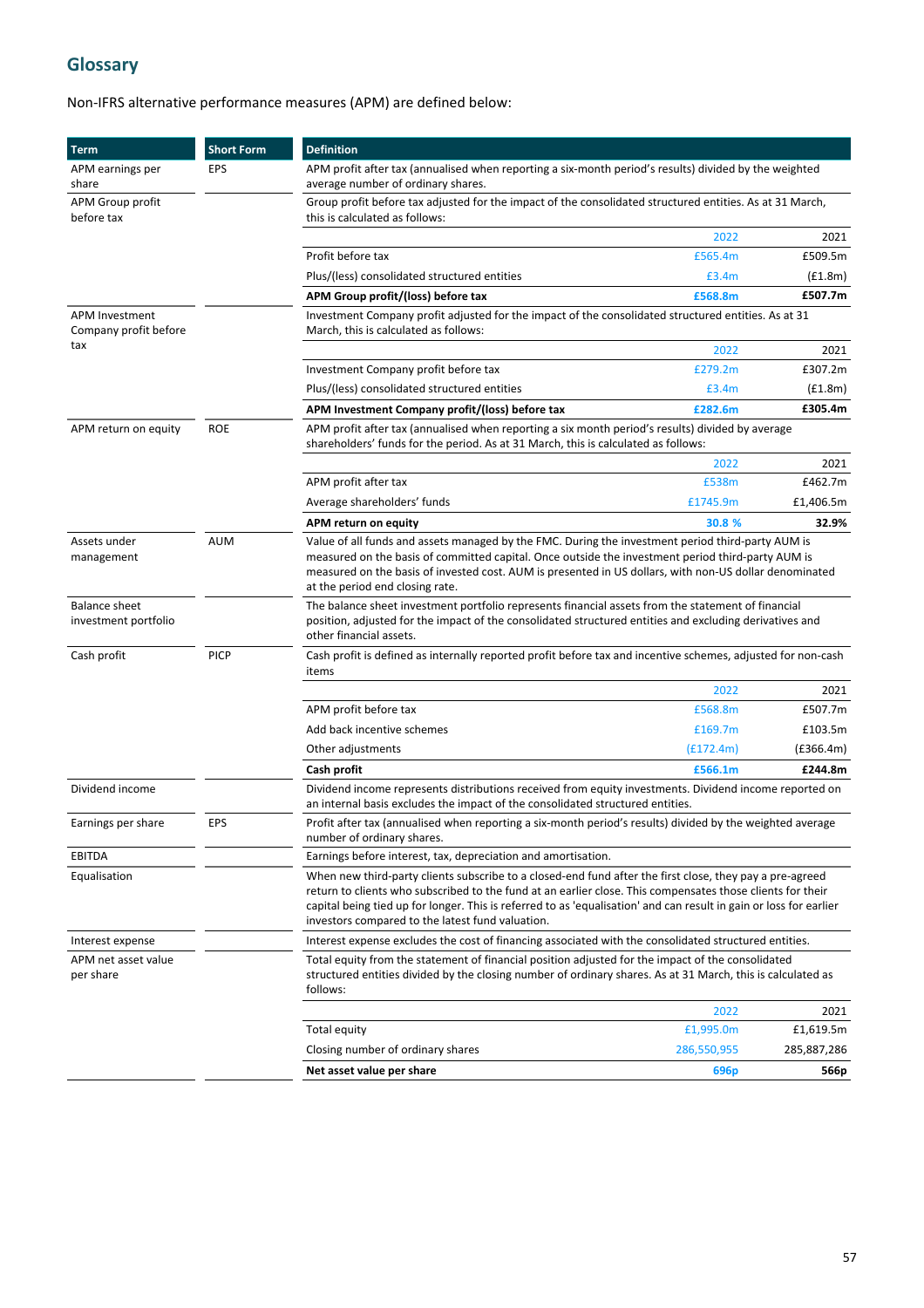**Term Short Form Definition** 

Net current assets examples the total of cash, plus current financial assets, plus other current assets, less current liabilities as internally reported. This excludes the consolidated structured entities. As at 31 March, this is calculated as follows:

| <b>Net current assets</b>            | £671.6m   | £428.9m   |
|--------------------------------------|-----------|-----------|
| Other current liabilities            | (f152.8m) | (E107.4m) |
| <b>Current financial liabilities</b> | (E256.4m) | (E8.8m)   |
| Other current assets                 | £193.2m   | £139.3m   |
| Current financial assets             | £126.1m   | £108.9m   |
| Cash                                 | £761.5m   | £296.9    |
|                                      | 2022      | 2021      |

On an IFRS basis net current assets are as follows:

|                                                                       | 2022      | 2021      |
|-----------------------------------------------------------------------|-----------|-----------|
| Cash                                                                  | £991.8m   | £581.2m   |
| Current financial assets                                              |           | £64.6m    |
| Other current assets                                                  | £452m     | £329.1m   |
| Disposal groups held for sale                                         | £256.7m   | £57.4m    |
| Current financial liabilities                                         | (E207.6m) | (f116.2m) |
| Other current liabilities                                             | (f602.3m) | (E499.6m) |
| Liabilities directly associated with disposal groups held for<br>sale | (E97.2m)  | (E4.8m)   |
| <b>Net current assets</b>                                             | £793.4m   | £411.8m   |

Net debt metal of the Met debt, along with gearing, is used by management as a measure of balance sheet efficiency. Net debt includes unencumbered cash whereas gearing uses gross borrowings and is therefore not impacted by movements in cash balances.

Gross drawn debt less unencumbered cash of the Group, as at 31 March is calculated as follows:

| Shareholders' equity                                                                                                                                                                                                  | 2022<br>£893.5m<br>£1,995.0m | 2021<br>£1,027.2m<br>E, 1, 619.5m |
|-----------------------------------------------------------------------------------------------------------------------------------------------------------------------------------------------------------------------|------------------------------|-----------------------------------|
| Net debt                                                                                                                                                                                                              |                              |                                   |
|                                                                                                                                                                                                                       |                              |                                   |
| consolidated structured entities, divided by total equity from the statement of financial position adjusted<br>for the impact of the consolidated structured entities. As at 31 March, this is calculated as follows: |                              |                                   |
| Net gearing is used by management as a measure of balance sheet efficiency. Net debt, excluding the                                                                                                                   |                              |                                   |
| Net debt                                                                                                                                                                                                              | £893.5m                      | £1,027.2m                         |
| Less unencumbered cash                                                                                                                                                                                                | (E761.5m)                    | (E296.9m)                         |
| Gross drawn debt (see page 17)                                                                                                                                                                                        | £1,655.0m                    | £1,324.1m                         |
| Impact of upfront fees/unamortised discount                                                                                                                                                                           | £1.6m                        | £2.7m                             |
|                                                                                                                                                                                                                       | £1,653.4m                    | £1,321.4m                         |
| Total liabilities held at unamortised cost                                                                                                                                                                            |                              |                                   |

|                                                    | <b>Net gearing</b>                                                                                                                                                              | <b>U.43X</b> | U.DJA   |  |
|----------------------------------------------------|---------------------------------------------------------------------------------------------------------------------------------------------------------------------------------|--------------|---------|--|
| Net Investment<br>Returns                          | Net Investment Returns is the total of interest income, capital gains, dividend and other income less asset<br>impairments.                                                     |              |         |  |
| Operating cashflow                                 | Operating cashflow represents the cash generated from operating activities from the statement of<br>cashflows, adjusted for the impact of the consolidated structured entities. |              |         |  |
| Operating expenses of<br>the Investment<br>Company | Investment Company operating expenses are adjusted for the impact of the consolidated structured<br>entities.                                                                   |              |         |  |
| Operating profit margin                            | Fund Management Company profit before tax divided by Fund Management Company total revenue. As at<br>31 March this is calculated as follows:                                    |              |         |  |
|                                                    |                                                                                                                                                                                 | 2022         | 2021    |  |
|                                                    | Fund Management Company profit before tax                                                                                                                                       | £286.2m      | £202.3m |  |
|                                                    | Fund Management Company total revenue                                                                                                                                           | £512.8m      | £388.5m |  |
|                                                    | Operating profit margin                                                                                                                                                         | 55.8 %       | 52.1%   |  |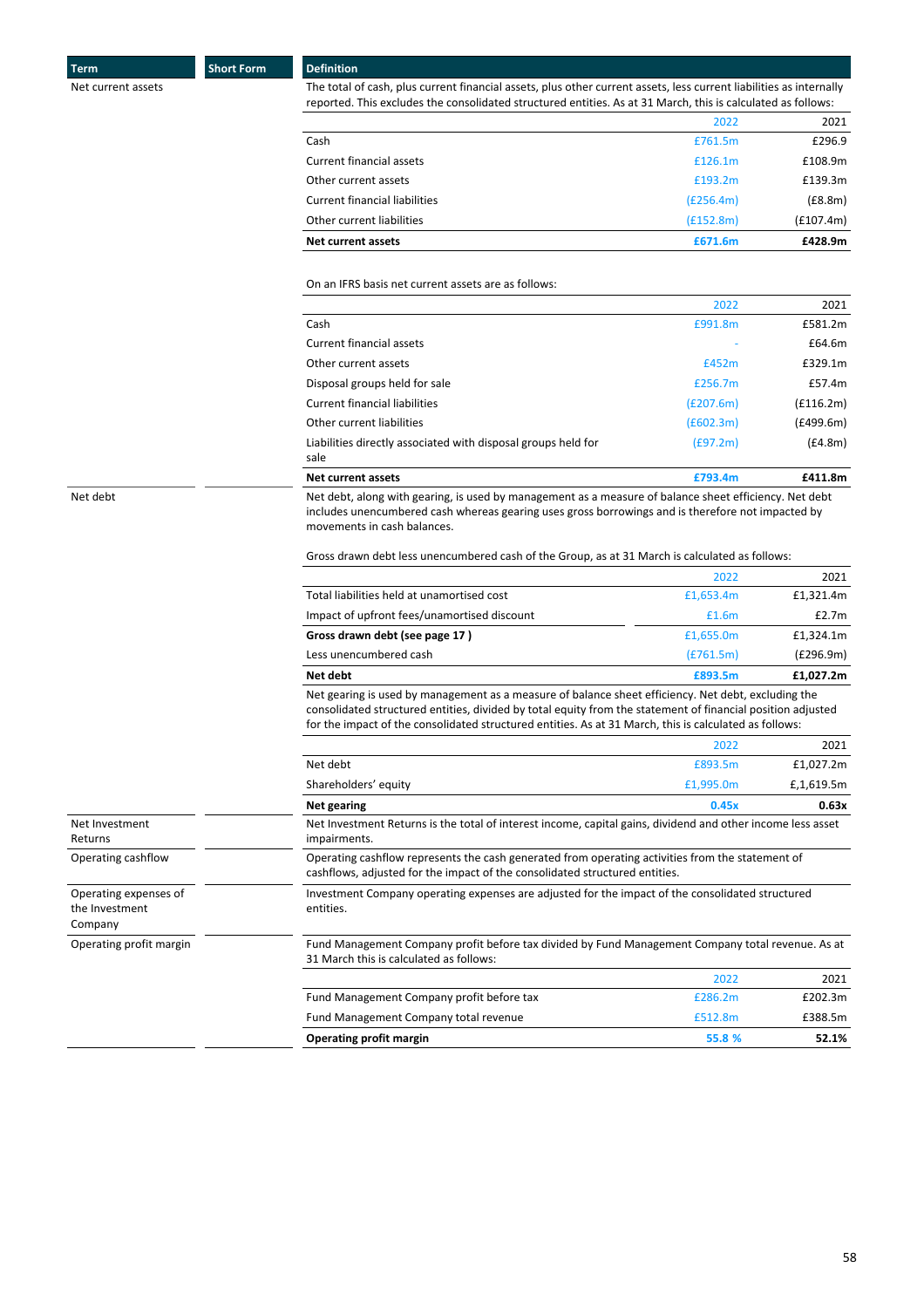| <b>Term</b>                           | <b>Short Form</b> | <b>Definition</b>                                                                                                                                                                                               |          |          |
|---------------------------------------|-------------------|-----------------------------------------------------------------------------------------------------------------------------------------------------------------------------------------------------------------|----------|----------|
| Third Party Fee Earning<br><b>AUM</b> |                   | AUM for which the Group is paid a management fee or performance fee. Fee-earning AUM is determined<br>by the fee basis on which the fund earns fees, either commitments or investments.                         |          |          |
| Third Party Fee Income                |                   | Fees generated on fund management activities as reported in the Fund Management Company including<br>fees generated by consolidated structured entities which are excluded from the IFRS consolidation position |          |          |
| <b>Total AUM</b>                      |                   | Total AUM is calculated by adding Third Party AUM and the value of the Balance Sheet Investment<br>Portfolio, excluding warehoused investments:                                                                 |          |          |
|                                       |                   |                                                                                                                                                                                                                 | 2022     | 2021     |
|                                       |                   | Third Party AUM                                                                                                                                                                                                 | \$68.5bn | \$56.2bn |
|                                       |                   | Balance Sheet Investment Portfolio (excluding warehoused<br>investments)                                                                                                                                        | \$3.6bn  | \$3.4bn  |
|                                       |                   | Total AUM                                                                                                                                                                                                       | \$72.1bn | \$59.6bn |
| Total available liquidity             |                   | Total available liquidity comprises cash and available undrawn debt facilities.                                                                                                                                 |          |          |
| Total fund size                       |                   | Total fund size is the sum of third-party AUM and ICG plc's commitment to that fund. The aggregate of all<br>total fund sizes is equal to Total AUM                                                             |          |          |
| Weighted-average fee<br>rate          |                   | An average fee rate across all strategies, based on the fee rates applicable at the reporting date, weighted<br>by their associated fee earning AUM.                                                            |          |          |

# Other definitions which have not been identified as non-IFRS GAAP alternative performance measures are as follows:

| <b>Term</b>                                                      | <b>Short Form</b> | <b>Definition</b>                                                                                                                                                                                                                                                                                                                               |
|------------------------------------------------------------------|-------------------|-------------------------------------------------------------------------------------------------------------------------------------------------------------------------------------------------------------------------------------------------------------------------------------------------------------------------------------------------|
| <b>AIFMD</b>                                                     |                   | The EU Alternative Investment Fund Managers Directive.                                                                                                                                                                                                                                                                                          |
| Alternative<br>performance<br>measure                            | <b>APM</b>        | These are non-IFRS financial measures.                                                                                                                                                                                                                                                                                                          |
| Catch-up fees                                                    |                   | Fees charged to investors who commit to a fund after its first close. This has the impact of<br>backdating their commitment thereby aligning all investors in the fund.                                                                                                                                                                         |
| Closed-end fund                                                  |                   | A fund where investor's commitments are fixed for the duration of the fund and the fund has a<br>defined investment period.                                                                                                                                                                                                                     |
| Co-investment                                                    | Co-invest         | A direct investment made alongside or in a fund taking a pro-rata share of all instruments.                                                                                                                                                                                                                                                     |
| Collateralised Loan<br>Obligation                                | <b>CLO</b>        | CLO is a type of investment grade security backed by a pool of loans.                                                                                                                                                                                                                                                                           |
| Close                                                            |                   | A stage in fundraising whereby a fund is able to release or draw down the capital contractually<br>committed at that date.                                                                                                                                                                                                                      |
| Default                                                          |                   | An 'event of default' is defined as:<br>A company fails to make timely payment of principal and/or interest under the contractual<br>terms of any financial obligation by the required payment date<br>A restructuring of the company's obligations as a result of distressed circumstances<br>A company enters into bankruptcy or receivership |
| Direct investment<br>funds                                       |                   | Funds which invest in self-originated transactions for which there is a low volume, illiquid<br>secondary market.                                                                                                                                                                                                                               |
| <b>Employee Benefit</b><br>Trust                                 | EBT               | Special purpose vehicle used to purchase ICG plc shares which are used to satisfy share options<br>and awards granted under the Group's employee share schemes.                                                                                                                                                                                 |
| Environmental,<br>Social and<br>Governance criteria              | ESG               | Environmental, social and governance (ESG) criteria are a set of standards for a company's<br>operations that socially conscious investors use to screen potential investments.                                                                                                                                                                 |
| <b>Financial Conduct</b><br>Authority                            | <b>FCA</b>        | Regulates conduct by both retail and wholesale financial service companies in provision of<br>services to consumers.                                                                                                                                                                                                                            |
| <b>Financial Reporting</b><br>Council                            | <b>FRC</b>        | The UK's independent regulator responsible for promoting high quality corporate governance<br>and reporting.                                                                                                                                                                                                                                    |
| <b>Fund Management</b><br>Company                                | <b>FMC</b>        | The Group's fund management business, which sources and manages investments on behalf of<br>the IC and third-party funds.                                                                                                                                                                                                                       |
| <b>HMRC</b>                                                      |                   | HM Revenue & Customs, the UK tax authority.                                                                                                                                                                                                                                                                                                     |
| IAS                                                              |                   | International Accounting Standards.                                                                                                                                                                                                                                                                                                             |
| <b>IFRS</b>                                                      |                   | International Financial Reporting Standards as adopted by the European Union.                                                                                                                                                                                                                                                                   |
| Illiquid assets                                                  |                   | Asset classes which are not actively traded.                                                                                                                                                                                                                                                                                                    |
| <b>Internal Capital</b><br>Adequacy<br><b>Assessment Process</b> | <b>ICAAP</b>      | The ICAAP allows companies to assess the level of capital that adequately supports all relevant<br>current and future risks in their business.                                                                                                                                                                                                  |
| Investment<br>Company                                            | $\sf IC$          | The Investment Company invests the Group's capital in support of third-party fundraising and<br>funds the development of new strategies.                                                                                                                                                                                                        |
| Internal Rate of<br>Return                                       | <b>IRR</b>        | The annualised return received by an investor in a fund. It is calculated from cash drawn from<br>and returned to the investor together with the residual value of the asset.                                                                                                                                                                   |